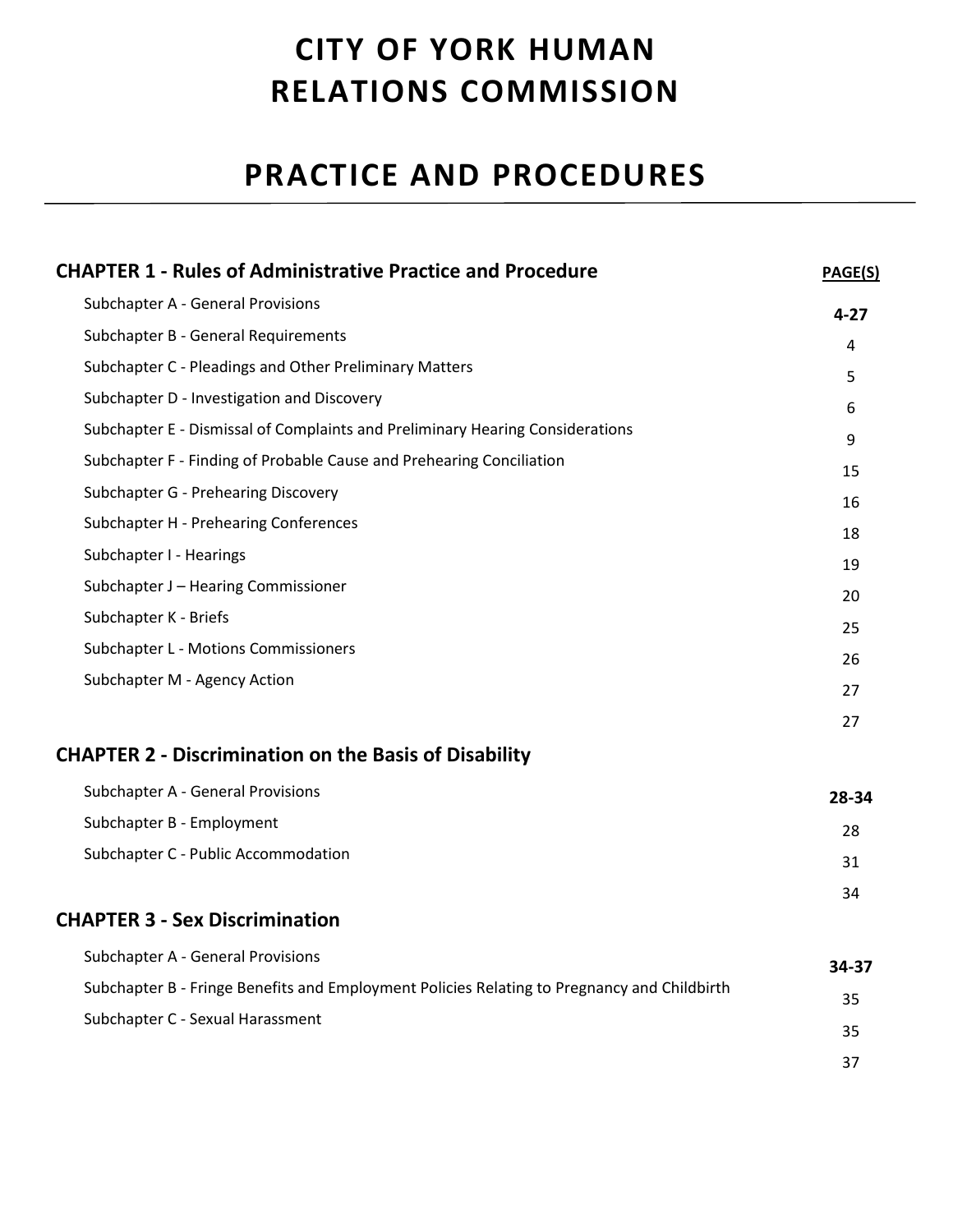| <b>CHAPTER 4- Commission Practices and Procedures</b> | 38-45 |
|-------------------------------------------------------|-------|
| Subchapter A - General Requirements                   | 38    |
| Subchapter B - Staff                                  | 39    |
| Subchapter C - Committees                             | 41    |
| Subchapter D - Meetings                               | 44    |
| Subchapter E – Removal of a Commissioner for cause    | 45    |
| Subchapter F - Amendments                             | 45    |

#### **AUTHORITY**

The provisions of this Chapter 1, issued under Ordinances 10 and 11, both passed April 5, 1974; and Ordinance 19, passed July 5, 1977; Articles 183 and 185, York City Code, as amended in 1993; Article 185 (replacing Articles 183 and 185), passed April 15, 1997; amended and passed on September 15, 1998; and Act of January 24, 1966, P.L. (1955) 1523, Section 3, as amended March 5, 1970, P.L. 133, No. 52, Section 132, P.S. Section 962.1, unless otherwise noted.

#### **SOURCE**

The provisions of this Chapter 1, adopted January 25, 1982, unless otherwise noted, as amended December 23, 1985; revised and ratified on April 15, 1997; and revised and ratified on September 15, 1998; and revised and ratified on February 16 1999.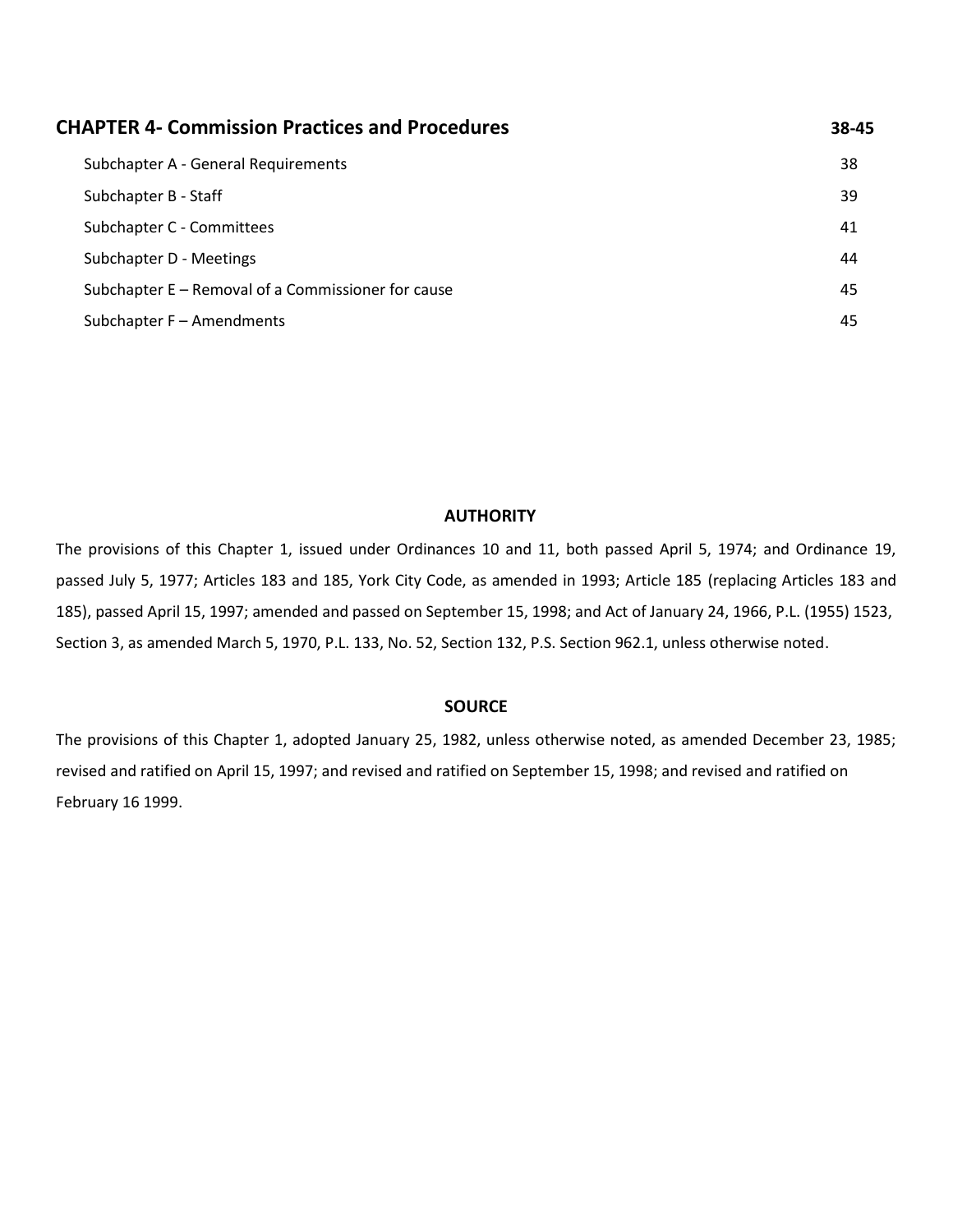# **CHAPTER 1- RULES OF ADMINISTRATIVE PRACTICE AND PROCEDURE**

#### **SUBCHAPTERS**

- **SUBCHAPTER A GENERAL PROVISIONS**
- **SUBCHAPTER B - GENERAL REQUIREMENTS**
- **SUBCHAPTER C PLEADINGS AND OTHER PRELIMINARY MATTERS**
- **SUBCHAPTER D - INVESTIGATION AND DISCOVERY**
- **SUBCHAPTER E - DISMISSAL OF COMPLAINTS AND PRELIMINARY HEARING CONSIDERATIONS**
- **SUBCHAPTER F - FINDING OF PROBABLE CAUSE AND PREHEARING CONCILIA TION**
- **SUBCHAPTER G - PREHEARING DISCOVERY**
- **SUBCHAPTER H - PREHEARING CONFERENCES**
- **SUBCHAPTER I - HEARINGS**
- **SUBCHAPTER J - HEARING COMMISSIONER**
- **SUBCHAPTER K - BRIEFS**
- **SUBCHAPTER L - MOTIONS COMMISSIONERS**
- **SUBCHAPTER M - AGENCY ACTION**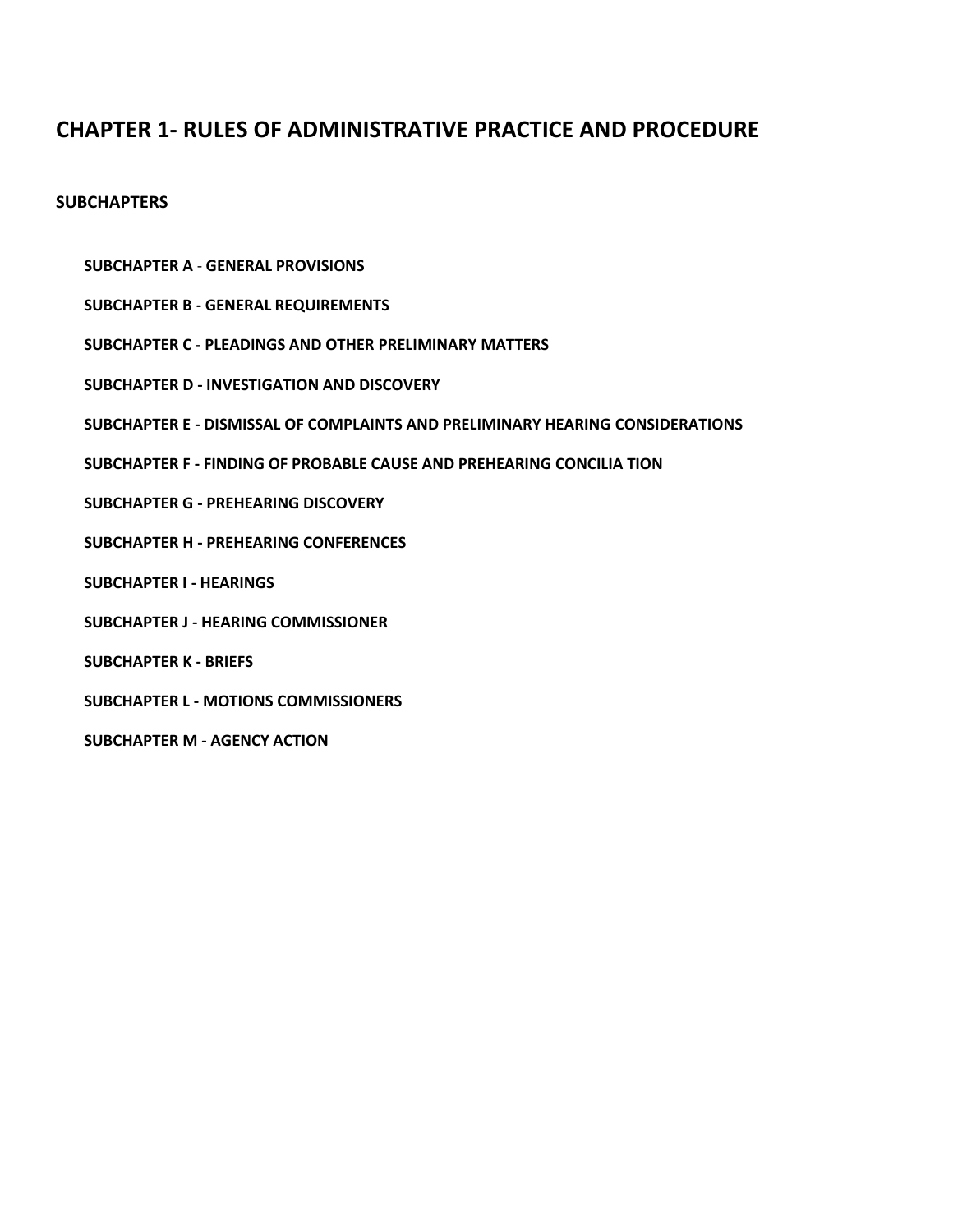# **SUBCHAPTER A - General Provisions**

#### **Section 1.1 Construction**

The provisions of this chapter shall be construed liberally for the accomplishment of the purposes of the Ordinance.

#### **Section 1.2 Definitions**

The following words and terms when used in the general rules of administrative practice and procedures of the City of York Human Relations Commission or in this chapter shall have the following meanings, unless the context indicates otherwise:

- a) Chair The Chair of the City of York Human Relations Commission
- b) Commission The City of York Human Relations Commission, its Commissioners, staff and counsel.
- c) Complaint A verified complaint as required under the Ordinance.
- d) Motions Commissioner A commissioner designated under Section 1.141 (relating to motions commissioners and motions examiners).
- e) Ordinance Article 185 of the Codified Ordinances of the City of York.
- f) Party The complainant or respondent.
- g) Staff Including but not limited to, the Manager, and other such personnel as the Commission may, from time to time, appoint.
- h) Staff Counsel The staff attorneys designated by the Commission will assist in the investigation and when probable cause is found, will prosecute the city's interest in allegations of a complaint.

#### **Section 1.3 - Amendments**

Amendments to these Practices and Procedures may be made by a vote of two-thirds of the Commission provided notice of the proposed amendments is read at a regular meeting at least thirty (30) days prior to the meeting at which said changes are to be voted on.

**Section 1.4 - Reserved Section 1.5 - Reserved Section 1.6 - Reserved Section 1.7 - Reserved Section 1.8 - Reserved Section 1.9 - Reserved Section 1.10 – Reserved**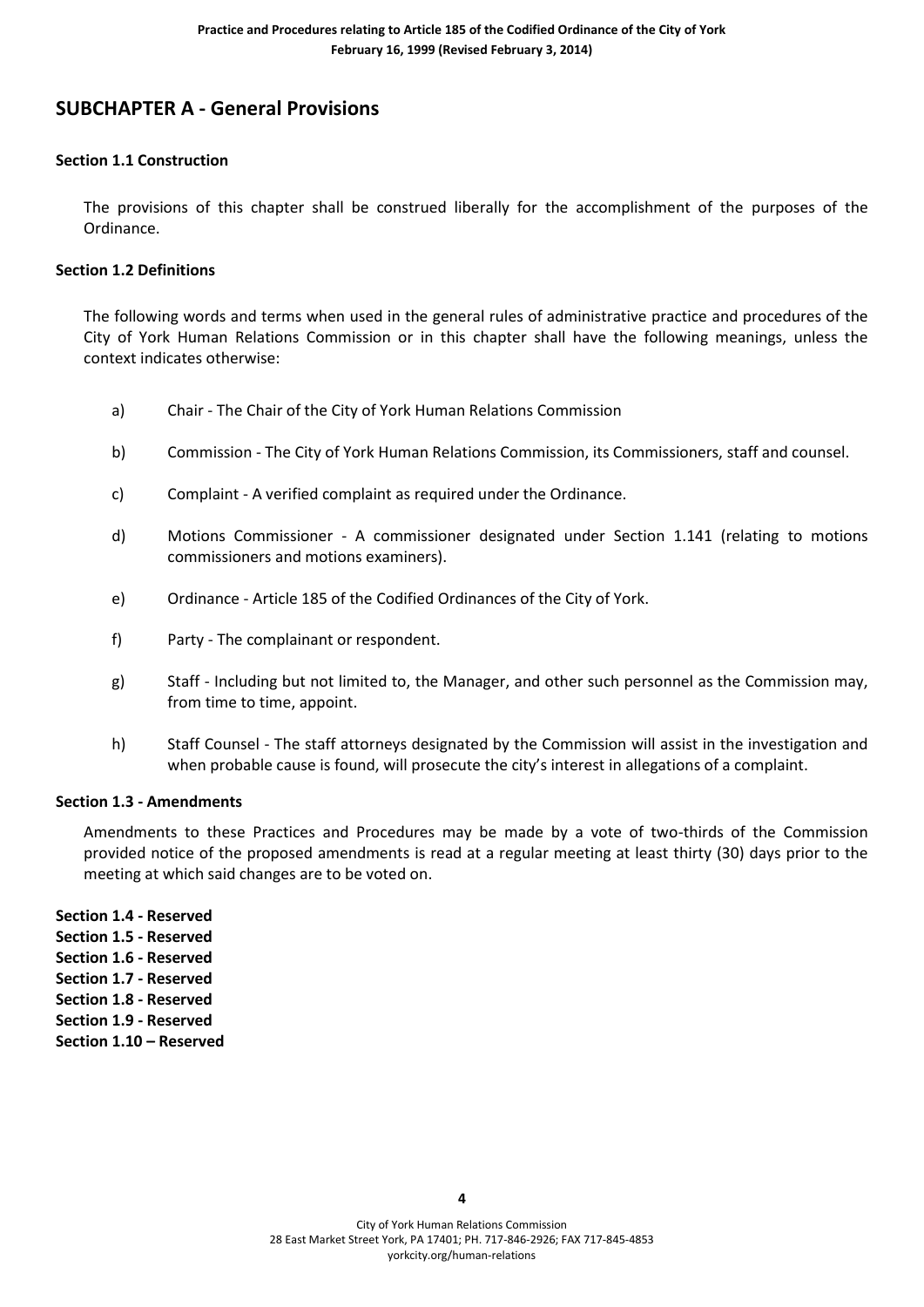#### **SUBCHAPTER B - General Requirements**

#### **Section 1.11 - Captions**

- a) Filings before the Commission shall contain a caption setting forth the names of the parties, the docket number of the action, and the name of the pleading or motion, and shall be entitled, "City of York Human Relations Commission."
- b) All filings before the Commission shall clearly indicate the party on whose behalf the filing has been made. If a filing has been made by an attorney on behalf of a party, the attorney shall indicate his or her name and office address. If a party without the benefit of an attorney makes a filing, the party shall clearly indicate his or her name, address and telephone number, if available.
- c) Any filing not made in accordance with subsections (a) and (b) shall be deemed not to have been filed. Parties will be notified accordingly.

#### **Section 1.12 - Appearance in Person**

- a) An individual over age 18 may appear on his or her own behalf. An individual under age 18 must be represented by an attorney, parent or legal guardian. A member of a partnership may represent the partnership, a bona fide officer of a corporation, trust or association may represent the corporation, trust or association, and an officer or employee of another agency or of a political subdivision may represent the agency or political subdivision in presenting any submittal to the Commission subject to these rules.
- b) An individual is not required to have an attorney to proceed through the administrative process but may elect to have an attorney at any point therein.

#### **Section 1.13 - Entry of Appearance**

- a) Any attorney licensed to practice law in Pennsylvania may represent a party before the Commission. The attorney shall enter his appearance by filing a pleading or motion on behalf of that party or by indicating to the Commission in writing that he is representing the party and desires to enter his appearance on behalf of that party.
- b) Any person appearing or practicing before the Commission in a representative capacity may be required to file a power of attorney with the Commission showing his authority to act in such capacity.
- c) Any party may elect to have a support person of his or her choice throughout the administrative process. Such support person is not required to have personal knowledge of the facts. More than one person will need prior permission.

#### **Section 1 .14 – Reserved**

#### **Section 1.15 - Number of Copies**

Except as otherwise directed or permitted by the Commission, and except as provided by Section 1.136 (relating to briefs), there shall be furnished to the Commission an original and two conformed copies of pleadings, submittals or documents, other than correspondence, which are submitted to the Commission.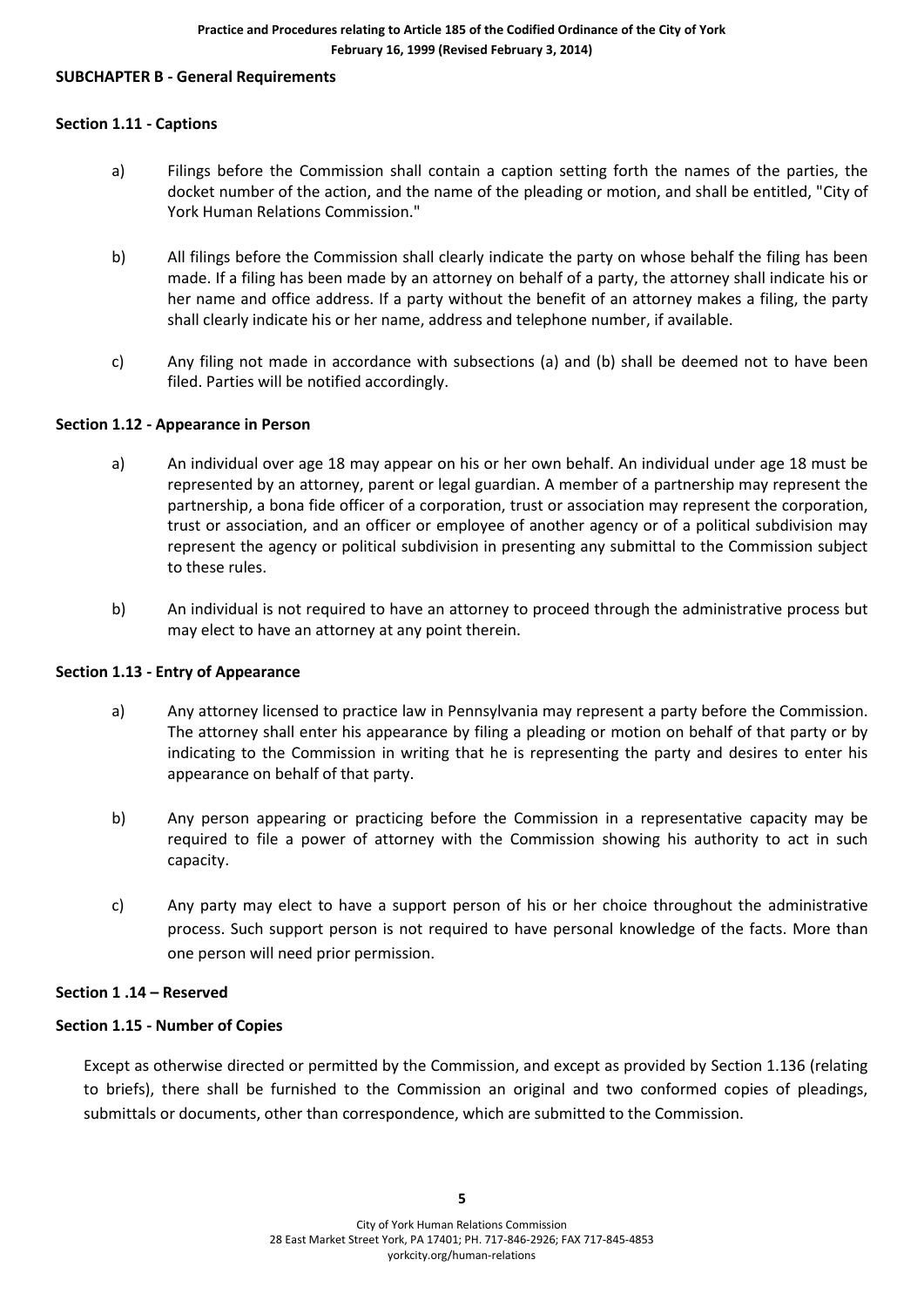#### **Section 1.16 - Service of Documents**

- a) By the Commission: Orders, notices and other documents originating with the Commission, including forms of Commission action, complaints and similar process and other documents designated by the Commission for this purpose, shall be served by the office of the Commission by mail, except when service by another method shall be specifically required by the Commission, by mailing a copy thereof to the person to be served, addressed to the person designated in the initial pleading or submittal at his principal office or place of business. If service is not accomplished by mail, it may be effected by anyone authorized by the Commission in the manner provided in 231 Pa. Code. Rules 400-441.
- b) Pleadings, submittals, briefs and other documents, filed in proceedings pending before the Commission, when filed or tendered to the Commission for filing, shall be served upon all participants in the proceedings. The service shall be made by delivering in person or by mailing, properly addressed with postage prepaid, one copy to each participant. If an attorney has entered an appearance on behalf of a party, any documents issued by the Commission, other than a subpoena, may be sent to the party's attorney of record by first class mail.
- c) The date of service shall be the day when the document served is postmarked by the United States mail, or is delivered in person, as the case may be.

#### **Section 1.17 - Time**

- a) The complaint shall be filed within 180 days from the date of the occurrence of the alleged unlawful discriminatory practice, unless otherwise required. If the alleged unlawful discriminatory practice is of a continuing nature, the date of the occurrence of such practice will be deemed to be any date subsequent to the occurrence of such practice up to and including the date upon which the unlawful discriminatory practice shall have ceased. The time limits for filing a complaint or other pleading shall be subject to waiver, estopage and equitable tolling.
- b) Any complaint will be deemed filed on the date received by the Commission.
- c) Complaints that do not fully conform with Section 1.21 of this title (relating to the commencement of proceedings by complaint under the Ordinance) will be considered filed on the date received by the Commission but may be quashed at the discretion of the Commission if such nonconformity is not remedied by amendment or otherwise within a reasonable time.

#### **Section 1.18 - Docket**

The Commission shall maintain a docket of all proceedings, and each proceeding as initiated shall be assigned an appropriate designation.

# **Section 1.19 - Reserved Section 1.20 – Reserved**

#### **SUBCHAPTER C - Pleadings and Other Preliminary Matters**

#### **Section 1.21 - Commencement of Proceedings**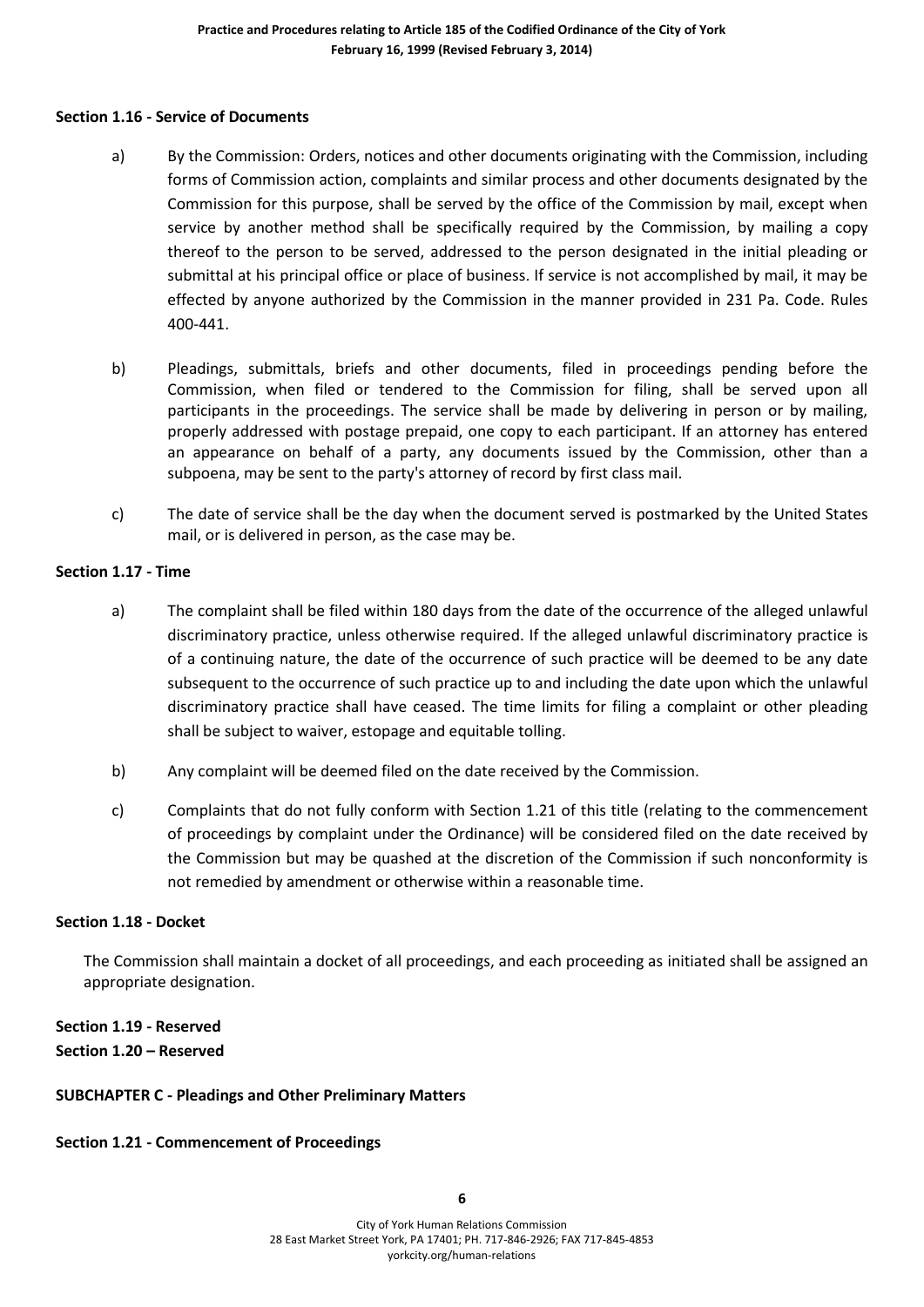- a) Any proceeding may be commenced by filing a verified complaint with the Commission.
- b) The Commission, by the Manager, or by another person the Commission may authorize, may commence a proceeding by filing a complaint at any office of the Commission.
- c) The Commission will enter the complaint on its official docket and serve the complaint by sending a copy to each named respondent within 10 days of date of the entry of the complaint on the docket, unless otherwise required. A copy will also be sent to the complainant within 10 days of the date of the entry of the complaint on the docket, unless otherwise required.
- d) The respondent shall file with the Commission and serve on each named Complainant, a written, verified answer within 30 days of service of the complaint, unless otherwise required. Upon written request of the respondent, and for good cause shown, the Commission may grant an extension of not more than 30 days in which to file the answer. The respondent shall serve a copy of the answer on each complainant. Where an attorney has entered an appearance on behalf of a named complainant, the respondent shall also serve a copy on the attorney.
- e) Failure to file an answer within the required time will be deemed to place the respondent in default and may result in appropriate action under Article 185.11 (f) or Section 1.23 (d) (dealing with show cause orders).

# **Section 1.22 - Contents of Complaint and Answer**

- a) The complaint may be by letter or other writing and shall set forth the following:
	- 1) The name and address of the person claiming to be aggrieved, or of the Commission, which shall be designated as the complainant.
	- 2) The name and address of the person, employer, owner, lending institution, labor organization, or employment agency alleged to have committed the practice complained of, who shall be designated as the respondent.
	- 3) The particulars of the unlawful discriminatory practice complained about by the Complainant.
	- 4) A verification consisting of a sworn oath or affirmation or an unsworn statement by the signer to the effect that the complaint is made subject to the penalties of 18 Pa.C.S. Section 4904 (relating to unsworn falsification to authorities).
	- 5) Other information as may be required by the Commission.
- b) The answer to the complaint shall be in writing, verified as outlined in subsection (a)(4) above, and so drawn as fully and completely to advise the complainant and the Commission as to the nature of all defenses. The answer shall admit or deny specifically and in detail each material allegation of the complaint, and state clearly and concisely the facts and matters of law relied upon.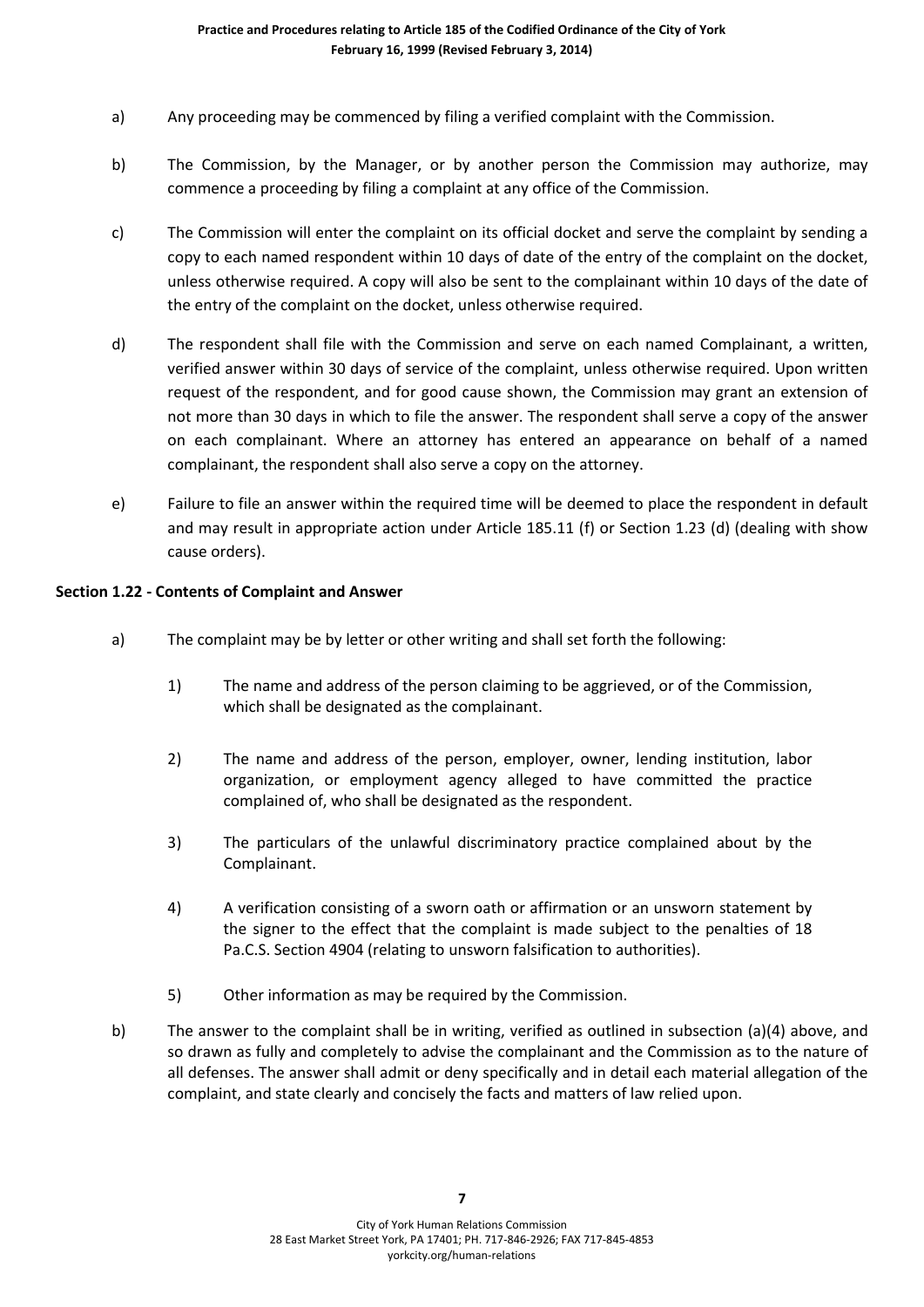# **Section 1.23 - Allegations of New Matter, Position Statement, Effect of Answer, Effect of Failure to file Answer.**

- a) Any allegations of new matter contained in the answer shall be deemed denied without the necessity of a reply.
- b) Respondent shall also have the right to file a formal position statement entitled, "Respondent's Position" that need not conform to Section 1.22(b) (relating to contents of answer).
- c) Averments of fact in the complaint are admitted if not denied specifically or by necessary implication in a timely answer. A statement by the respondent in the answer that after reasonable investigation the respondent is without knowledge or information sufficient to form a belief as to the truth of an averment shall have the effect of a denial.
- d) If the Commission staff determines that a complaint sets forth sufficient facts to raise an inference of unlawful discrimination under the ordinance, and the respondent has failed to deny these facts in an answer, or has failed to file a timely answer, the staff may deem the allegations contained within said complaint as admitted by respondent as per Article 185.11(f).

#### **Section 1.24 – Motions**

- a) Motions or other requests for procedural rulings or relief shall be filed with the Commission in writing, set forth the ruling or relief sought, state the grounds therefor and the statutory or other authority relied upon, and include a proposed order.
- b) Motions made during a preliminary or public hearing under this chapter may be stated orally on the record. The presiding officer may require oral or written supplementation as the officer deems necessary or appropriate.
- c) Replies to motions filed in accordance with subsection (a) of this section shall be in writing, except that replies to motions made during a hearing may also be stated orally upon the record. The staff counsel shall reply to motions, which seek to limit the Commission's ability to proceed with a complaint, by making whatever good faith arguments may exist in favor of the Commission's continued ability to proceed.
- d) All written replies to motions filed by Commission staff must be filed within twenty days of the date the motion is received. Ensuring timely replies filed by commission staff will be the responsibility of the Manager and will be monitored by the Commission.
- e) Written motions and replies thereto shall be served by the submitting party upon all parties to the proceeding. (Sec 1.16(b))
- f) Upon the filing and consideration of a motion, any replies thereto, and other information the Commission may deem necessary or appropriate to obtain, the Commission will issue and serve the parties with a written ruling thereon, including the reasons for the ruling. A ruling may be oral when the motion and response were oral.

#### **Section 1.25 - Amendment of Complaint or Answer**

a) The complaint or answer may be amended at any time prior to approval of a hearing on the merits and thereafter by leave of the Commission, hearing commissioners, or permanent hearing examiner.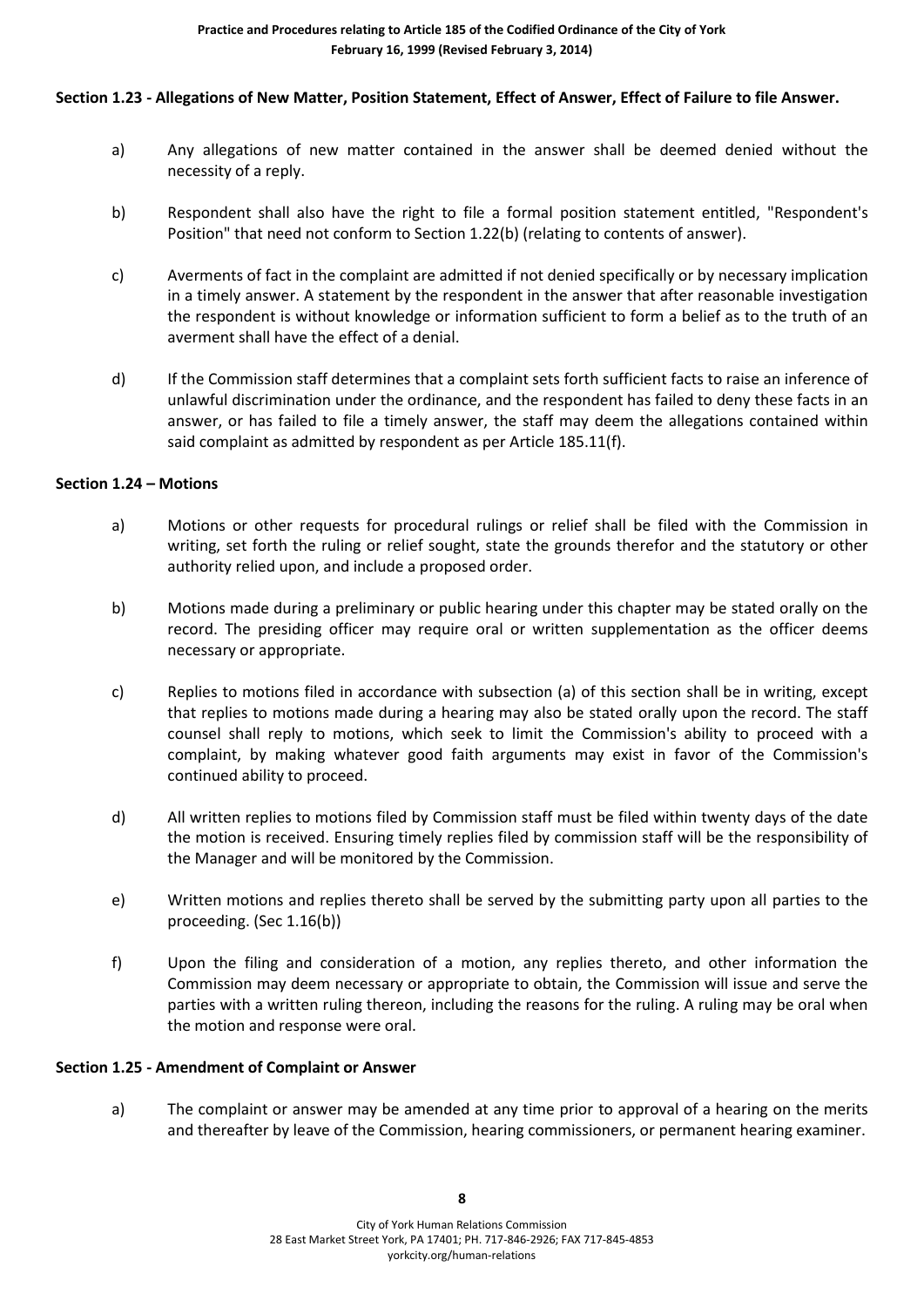- b) The complaint may be amended to cure technical defects or omissions, to clarify or amplify allegations made therein, or to add material allegations, which are related to or grow out of the subject matter of the original complaint, and these amendments shall relate back to the original filing date of the complaint.
- c) The complaint may not be amended to delete an allegation under Section 1.26 (relating to complaints seeking relief for persons other than the named complainant) except by leave of the Commission upon a showing that the amendment will not prejudice the interests of the class of unnamed persons upon whose behalf the complaint was brought.

#### **Section 1.26- Complaints Seeking Relief for Persons other than the named Complainant**

- a) Whenever a person seeks relief for unnamed persons, other than a cease and desist order, the complaint shall include an allegation to the effect that the complaint is made on behalf of other persons who have been affected by the alleged unlawful discriminatory practice.
- b) The Commission will not enter into an adjustment or settlement of a complaint, which includes a subsection (a) allegation; unless the Commission determines that the adjustment or settlement does not prejudice or, in the alternative, adequately protects the interests of the class of unnamed persons upon whose behalf the complaint was brought.
- c) The inclusion of any person within a class of unnamed persons under subsection (a) does not preclude the person from filing and pursuing an individual complaint of unlawful discrimination before the Commission.

#### *NOTE*

Section 1.26 is intended to include the means for those who seek to file class actions and interventions, as well as permission to file an amicus curie (friend of court) brief in support of the issues.

**Section 1.27 - Reserved Section 1.28 - Reserved Section 1.29 - Reserved Section 1.30 – Reserved**

# **SUBCHAPTER D - Investigation and Discovery**

#### **Section 1.31 - Initiation of Investigation**

- a) Upon filing of a complaint, or whenever there is reason to believe that an unlawful discriminatory practice has been committed, the Commission staff will make a prompt investigation in connection therewith.
- b) All investigations conducted by the Commission prior to the approval of a public hearing on the merits of a complaint will be conducted by the Commission staff who may employ the discovery measures set forth in this subchapter.

#### **Section 1.32 - Authorization to Employ Discovery Measures**

a) Prior to the approval of a hearing upon the merits of a complaint, and except as may otherwise be permitted by a preliminary hearing officer as necessary and appropriate for the parties to prepare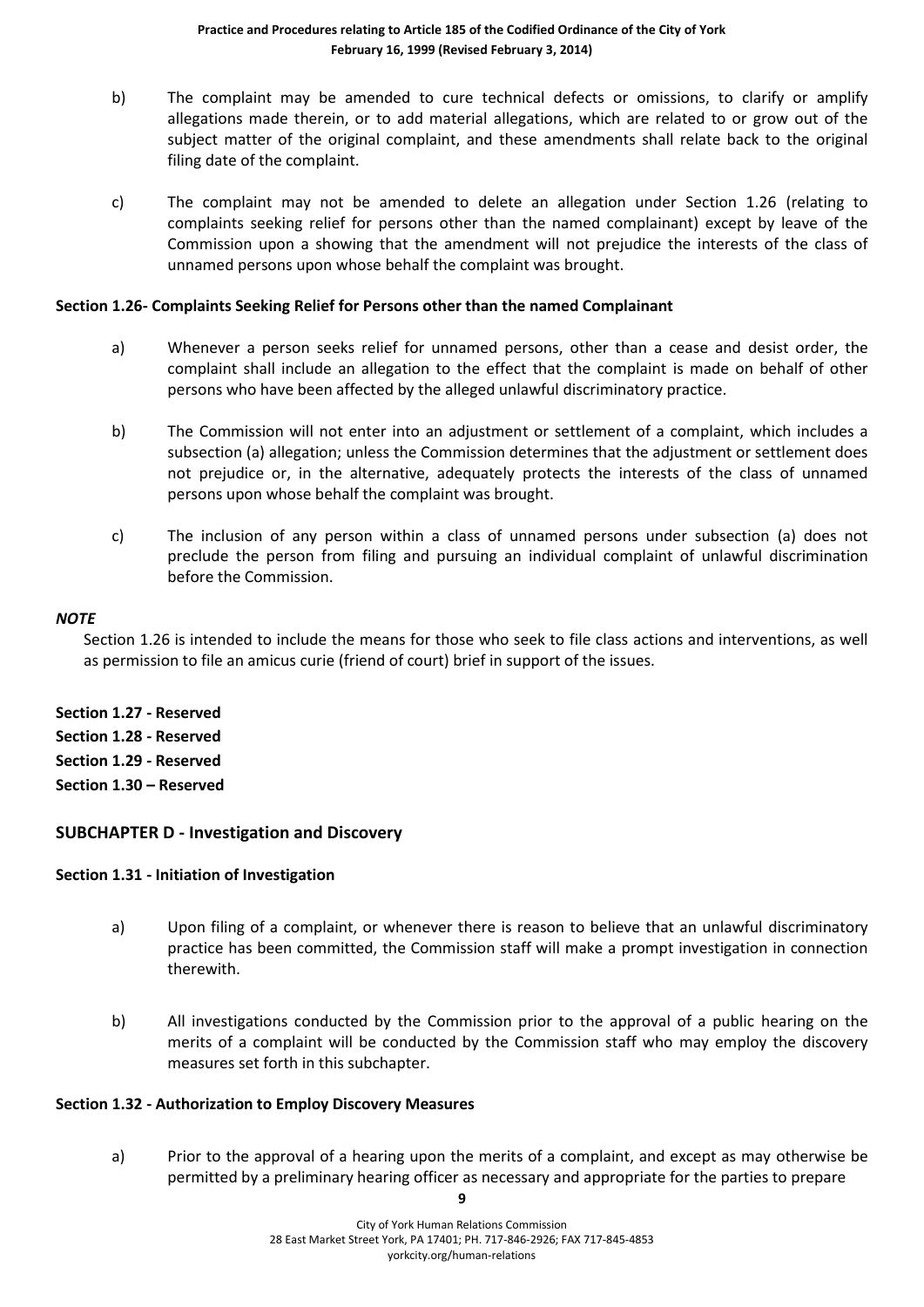for a preliminary hearing, the discovery measures in this subchapter may be employed only by the staff.

- b) After the approval of a public hearing on the merits of a complaint, the discovery measures in this subchapter may be employed by the staff, by the complainant if complainant is not represented by an attorney and by the respondent.
- c) Except as limited by subsections (a) and (b), this subchapter will not be construed to prohibit the voluntary use of any discovery measure that may be agreed upon by all persons affected thereby, without need to apply to the Commission therefor. All parties shall attempt, in good faith, to engage in voluntary discovery prior to the making of an application.

#### **Section 1.33 - Oral Interviews and Other Investigations**

- a) Commission staff may interview all persons whose statements may provide information concerning the allegations of the complaint.
- b) Upon initiation of an investigation, the Commission may require the production of all documents, information, records, files or other materials necessary to determine facts relevant to the allegations of the complaint.
- c) Commission staff may require any person charged with an unlawful practice or his officer, employee, director, or agent to furnish information, oral and written, and to furnish documents, records, files or any other materials for inspection, copying, or photographing during the Commission investigation.

#### **Section 1.34 - interrogatories issued by the Commission**

- a) Interrogatories may be served by the Commission at any time after the filing of a complaint. The Commission may serve upon any person written interrogatories to be answered in writing by the person served or other authorized personnel. Interrogatories served upon a public or private corporation, partnership or association shall be answered by any officer or agent who is authorized to furnish the requested information.
- b) Supplemental interrogatories or sets of interrogatories may be served.

#### **Section 1.35 - Answers to interrogatories**

Answers to interrogatories shall be filed and shall conform to the following rules:

- a) Each interrogatory shall be answered separately and fully in writing.
- b) The answers to a set of interrogatories shall be properly executed as provided in 1 PA Code §33.11 (relating to execution).
- c) The recipient of the interrogatory shall serve a copy of the answers to the interrogatories upon the Commission within 20 days after service of the interrogatories.

#### **Section 1.36 - Issuance of Subpoenas for Investigative Purposes**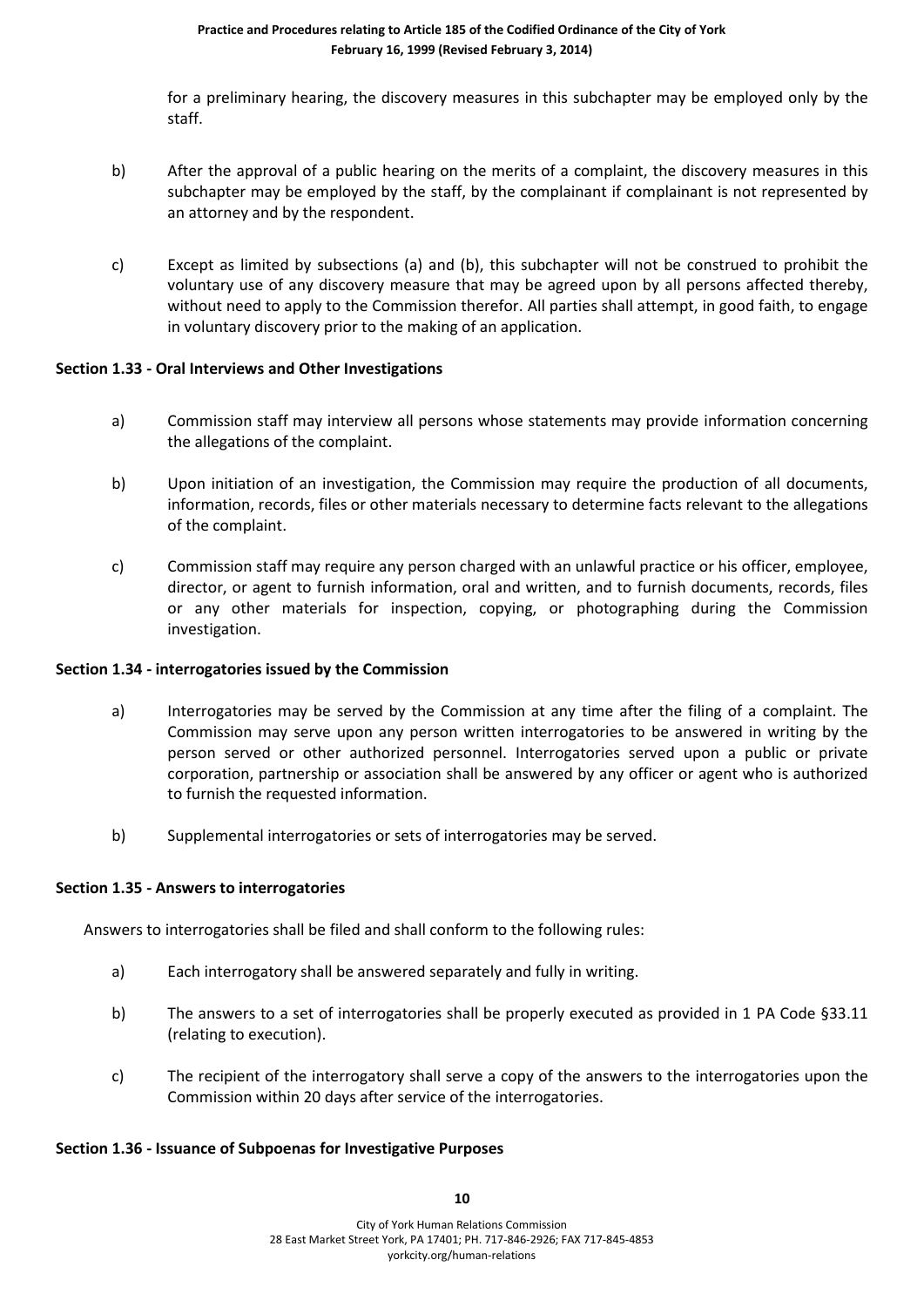- a) A request for a subpoena for documents or things shall be submitted to a motions commissioner or presiding officer specifying in writing the books, papers, documents or other material desired and setting forth the general relevance, materiality, and scope of the evidence sought therefrom. The motions commissioner or presiding officer may thereafter sign and cause the subpoena to be issued for service.
- b) A request for the issuance of a subpoena for testimony to require attendance at a deposition or hearing shall be submitted to a motions commissioner or presiding officer specifying in writing the general relevance, materiality, and scope of the evidence sought from the testimony. The motions commissioner or presiding officer may thereafter sign and cause the subpoena to be issued for service.
- c) Any person upon whom a subpoena is served shall file objections, in writing, within the time specified for compliance with the subpoena, except that the time may be extended by the motions commissioner or presiding officer if justice requires. The objections will be reviewed by the motions commissioner or presiding officer, who will rule thereon. The Commission will notify the person of the action or ruling made upon the objections.

#### **Section 1.37 Service of subpoenas**

- a) A subpoena may be served by any member of the staff not a party to the proceeding, or by another person, not a party to the proceeding, who is so authorized by the issuer of the subpoena.
- b) A subpoena will be served by exhibiting the original subpoena and handing a copy of the subpoena to one of the following:
	- 1) To the person designated for service.
	- 2) At the residence of the person designated for service, to an adult member of the family with which the designated person resides; but if no adult member of the family is found then to an adult in charge of the residence.
	- 3) At any office or usual place of business of the person designate for service, to the designated person's agent or the person for the time being in charge thereof.
- c) The return of service of a subpoena issued shall include:
	- 1) The time, place and manner of service.
	- 2) The signature of the person serving the subpoena.
- d) The original subpoena, bearing or accompanied by the authorized return, shall be returned to the Commission.

#### **Section 1.38 - Enforcement of Subpoenas**

- a) If any document is not supplied, or any appearance is not made in response to a subpoena, the Commission staff may seek to enforce the subpoena by petition to an appropriate court.
- b) Any other subpoena issued by the Commission may be enforced by the party requesting the subpoena by petition to an appropriate court.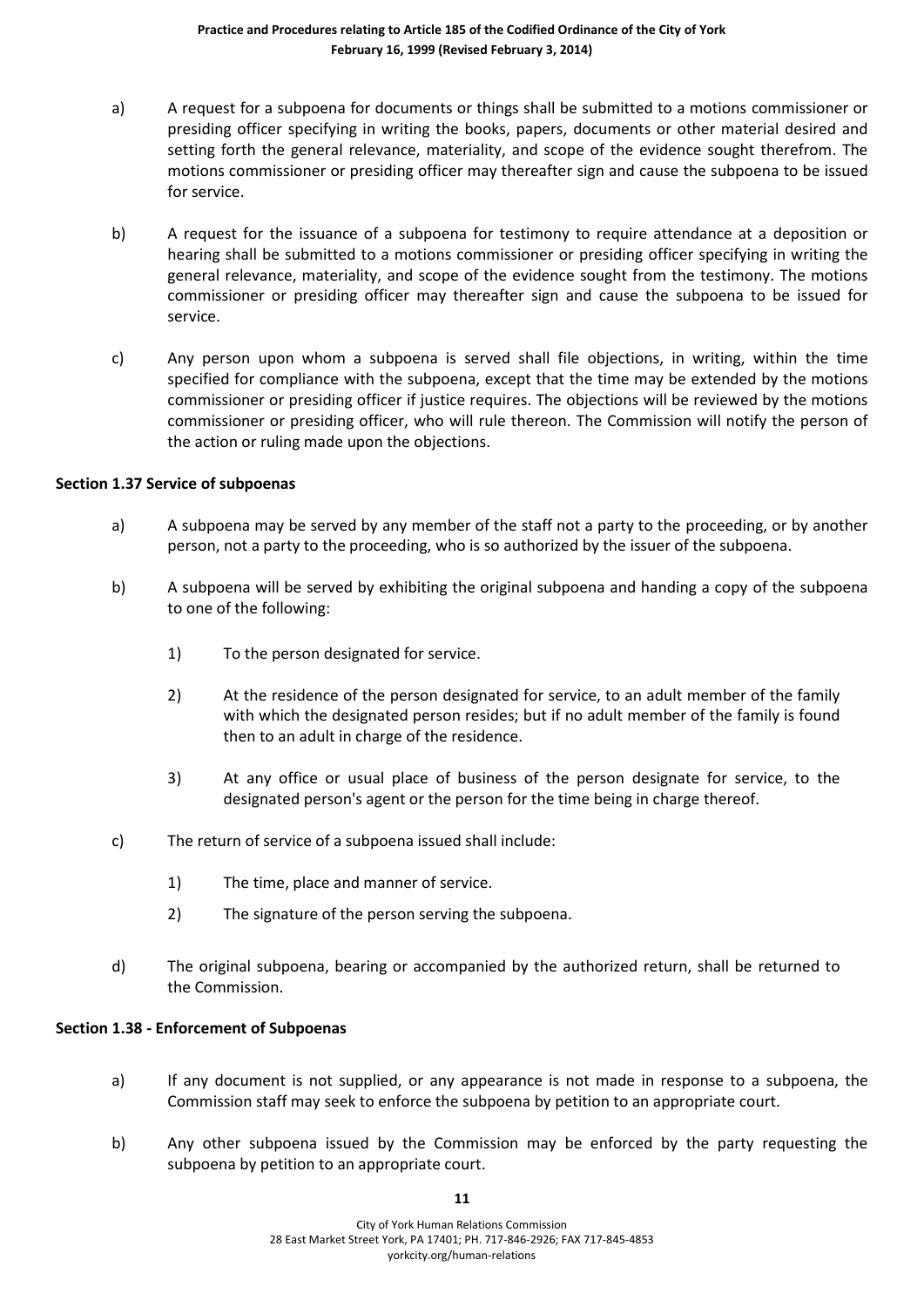#### **Section 1.39 - Procedures for Taking Depositions**

- a) Unless notice is waived, no deposition shall be taken except after at least 20 days notice to the participants. Such notice shall be given in writing by the participant proposing to take such depositions. In the notice to take testimony by deposition the participant desiring to take the deposition shall state the name and post office address of the witness, the subject matter concerning which the witness is expected to testify, the time, place and method of taking the deposition, the name and post office address of the notarial officer before whom it is desired that the deposition be taken, and the reason why the deposition should be taken. The other participants may, within the 20 days of notice make any appropriate response to such notice. If the application for the taking of a deposition so warrants, the motions commissioner may issue, within a reasonable time in advance of the time fixed for taking testimony, an authorization naming the witness whose deposition is to be taken, and the time, place, and notarial officer before whom the witness is to testify. However, the time, place and notarial officer so specified may or may not be the same as those named in the notice.
- b) Attendance of the person to be examined by deposition may be compelled by the use of a subpoena as provided in Sections 1.36; 1.38 (relating to issuance of subpoenas; and enforcement of subpoenas).
- c) If a deponent to be examined at a deposition refuses to be sworn or provide affirmation to answer a question, the deposition shall be completed on other matters or adjourned, as the proponent of the question may prefer. Thereafter, upon reasonable notice and opportunity for reply to all persons affected thereby, the proponent may apply to a motions commissioner for an order compelling the witness to be sworn or provide affirmation, in whole or in part, which order may be enforced as with a subpoena under Section 1.38.

#### **Section 1.40 - Use of Depositions at Hearings**

- a) At the hearing, any part or all of the deposition, so far as otherwise admissible, may be used against any party who was present or represented at the deposition, or who had notice thereof if required, in accordance with one or more of the following provisions:
	- 1) A deposition may be used by any party for the purpose of contradicting or impeaching the testimony of a deponent as a witness.
	- 2) The deposition of a party or of anyone who at the time of the taking of the deposition was an officer, director, or managing agent of a party may be used by an adverse party for any purpose.
	- 3) The deposition of a witness, whether or not a party, may be used by any party for any purpose if the hearing commissioners or permanent hearing examiner finds one of the following:
		- i. That the witness is dead.
		- ii. That the witness is at a greater distance than 100 miles from the place of the hearing or is outside this Commonwealth, unless it appears that the absence of the witness was procured by the party offering the deposition.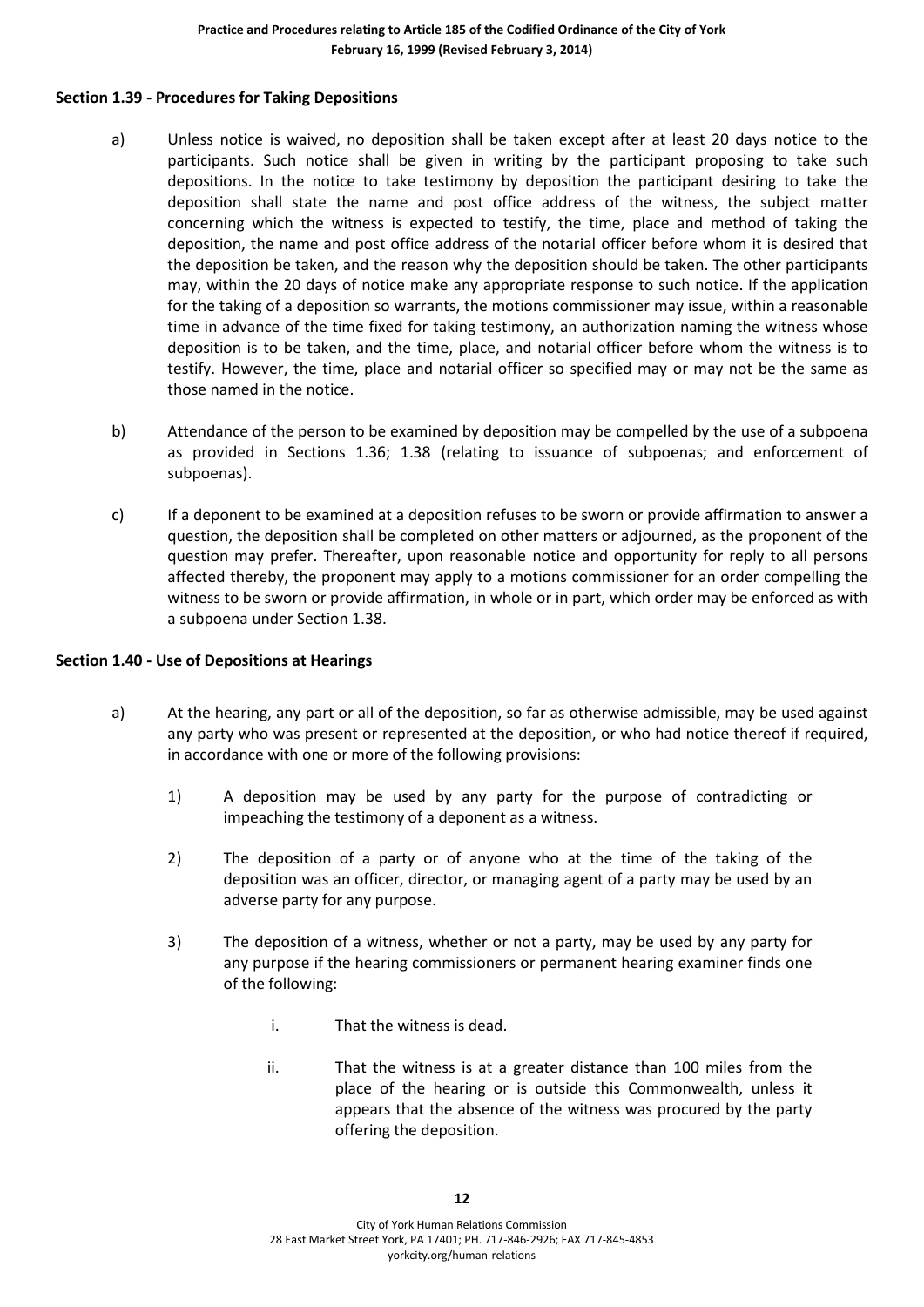- iii. That the witness is unable to attend or testify because of age, sickness, infirmity, or imprisonment.
- iv. That the party offering the deposition has been unable to procure the attendance of the witness by subpoena.
- v. Upon application and notice, that such exceptional circumstances exist as to make it desirable, in the interest of justice and with regard to the importance of presenting the testimony of witnesses orally at hearing, to allow the deposition to be used.
- 4) If only part of a deposition is offered in evidence by a party, an adverse party may require that party to introduce all of it which is relevant to the part introduced, and any party may introduce other parts.
- b) Substitution of parties does not affect the right to use depositions previously taken, and, when an action has been dismissed and another action involving the same subject is afterward brought between the same parties or their representatives or successors in interest, all depositions lawfully taken in the former action may be used in the latter as if originally taken therefor.
- c) Subject to subsection (a), objection may be made at the hearing to receiving in evidence any deposition or part thereof for any reason which would require the exclusion of the evidence if the witness were then present and testifying.
- d) A party will not be deemed to make a person his own witness for any purpose by taking his deposition. The introduction in evidence of the deposition or a part thereof for any purpose other than that of contradicting or impeaching the deponent makes the deponent the witness of the party introducing the deposition, but this does not apply to the use by an adverse party of a deposition as described in subsection (a) (2). At the hearing, any party may rebut any relevant evidence contained in a deposition.

# **Section 1.41 - Production of Documents, Information, or Other Material for Inspection, Copying or Photographing during Commission Investigation**

- a) Application may be made to a motions commissioner or motions examiner for one or more of the following:
	- 1) Production of and permission to inspect and copy, test or sample documents (including writings, drawings, graphs, charts, photographs, phonograph records, computer data and other compilations of data from which information may be obtained, translated, if necessary, by the party from whom production is sought into reasonably useful form), other materials or tangible things which are in the possession, custody or control of the party from which production is sought.
	- 2) To permit entry upon designated land or other property in the possession or control of the party from whom production is sought for the purpose of inspecting and measuring, surveying, photographing, testing, sampling or otherwise examining the property or any designated object or operation thereon.
- b) The application shall set forth the documents, materials, tangible things, land or property to be inspected with sufficient particularity to allow a determination of their general relevance to the proceedings and shall specify a reasonable time, place and manner of making the inspection and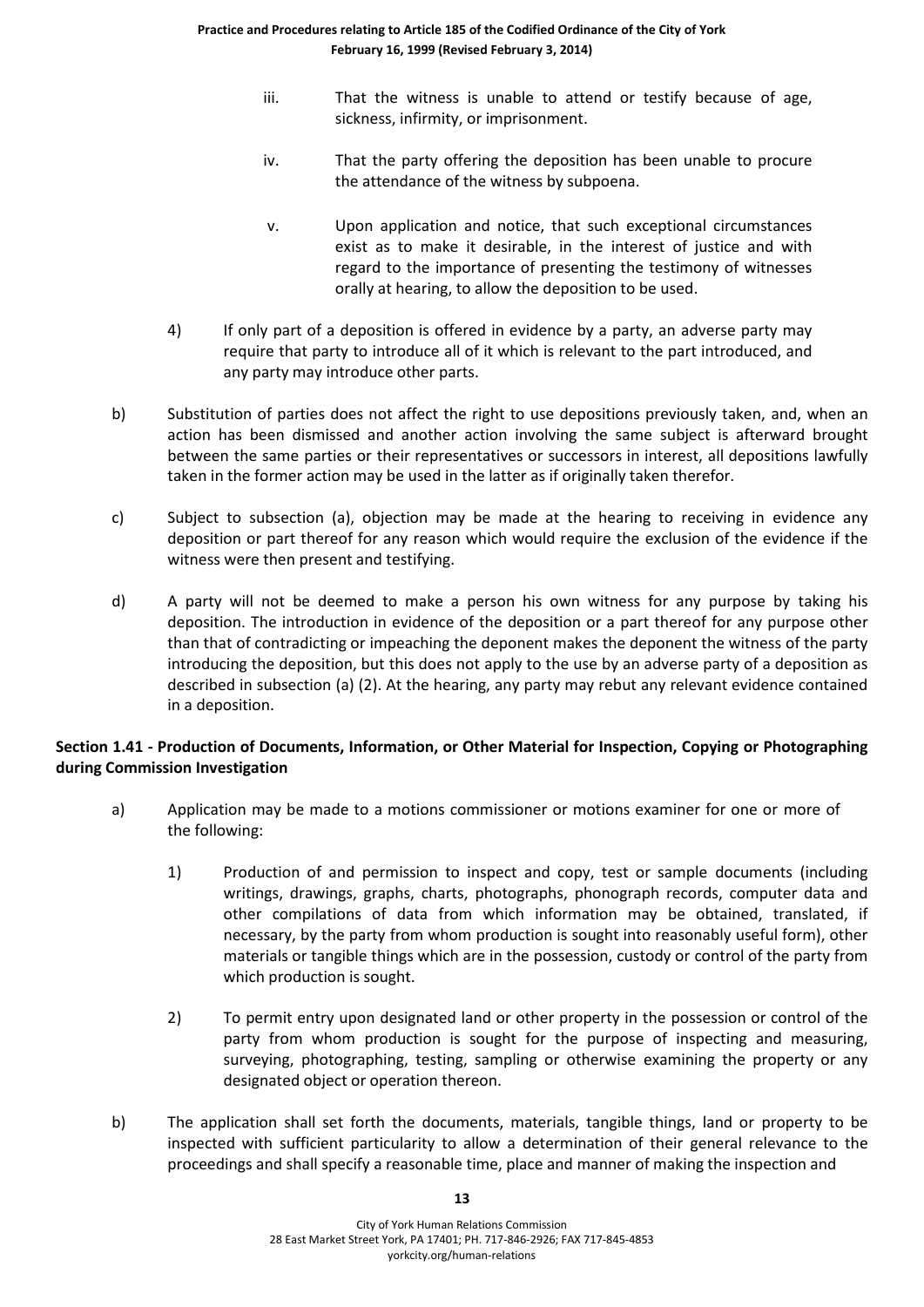performing the related acts. A copy of the application shall be served upon the party from whom production is sought, who shall file in writing any objections to the application within 15 days after service of the application and who may file a motion for a protective order as provided in Section 1.43 (relating to protective orders).

c) If the application so warrants, the motions commissioner or motions examiner will issue an authorization specifying the time, place and manner of making the inspection and performing the related acts, which may or may not be the same as those specified in the application. This authorization will be enforceable as with a subpoena under Section 1.38 (relating to enforcement of subpoenas).

#### **Section 1.42 - Requests for Admission**

- a) After the approval of the hearing on the merits of a complaint, any party may send to another party a written request for the admission of the truth of a matter or of the authenticity of any writing, document or record, a copy of which is attached to the request, relevant to the pending proceeding.
- b) Matters referred to in subsection (a) will be deemed admitted unless within 20 days after service of the request the recipient serves upon the requesting party a sworn and properly executed answer admitting, denying or objecting to each item.
- c) Reasons for all objections shall be stated.
- d) All that is not denied in an answer shall be deemed to be admitted, If an answer reads, "denied in part" or "admitted in part," the answer shall also state with specificity that which is denied and that which is admitted.
- e) Upon motion by a party requesting admissions, a motions commissioner or a motions examiner will determine if the answer complies with this section. The motions commissioner or motions examiner may order that the matter is admitted or denied or that the request or answer shall be amended as the circumstances warrant.

# **Section 1.43 - Protective Orders**

- a) Upon motion by the staff, by a party or by the person from whom discovery is sought, the Commission may issue any order which justice requires protecting a party or person from unreasonable annoyance, embarrassment, oppression, burden or expense.
- b) When a motion for a protective order is denied in whole or in part, the Commission may, upon terms and conditions as are just, order that the party or persons provide or permit discovery.

# **Section 1.44 - Scope of Discovery of the Commission's Records, Documents, and Other Information Relating to a Complaint**

The staff of the Commission will not be examined either by interrogatory or deposition except when leave to undertake the examination is granted by the Commission, a motions commissioner, or a motions examiner upon petition alleging that one of the following exists:

a) The staff person has direct personal knowledge of evidence relevant to the proceeding other than evidence gathered as the result of the investigation.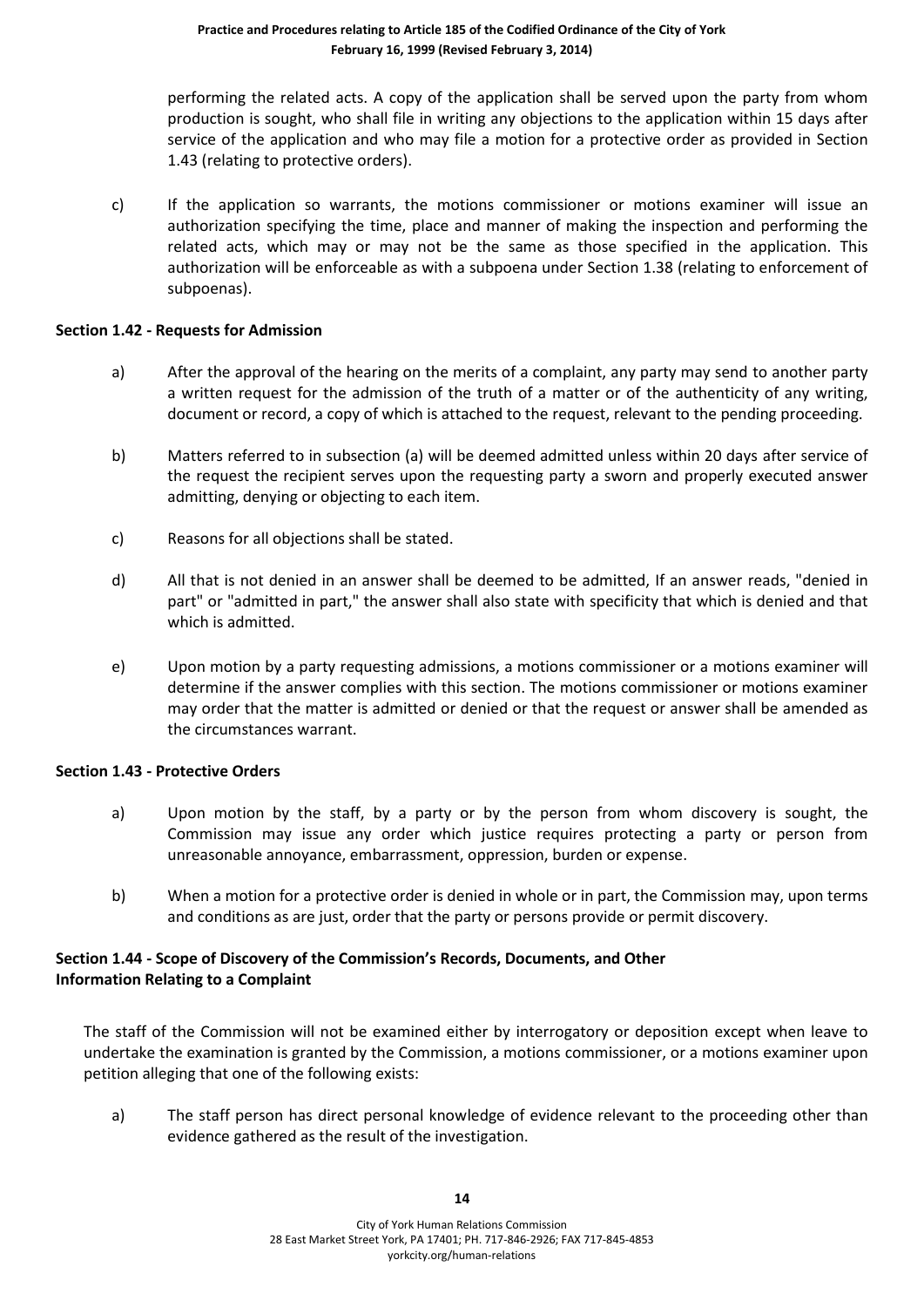- b) For other reasons which shall be set forth with particularity, justice requires that the petition be granted.
- c) Discovery has revealed that the staff person will be called as a witness.

#### **Section 1.45 - Exemptions from Discovery**

- a) Information which is exempt from discovery includes, but is not limited to, the following:
	- 1) A record, report, memorandum, or communication dealing with the internal practice, policy and procedure of the Commission.
	- 2) A record, report, memorandum or communication of the staff or a staff meeting regarding the institution, progress or result of an investigation of a complaint or regarding matters prepared in anticipation of a hearing.
	- 3) A report, record, memorandum or communication regarding any endeavor to eliminate the unlawful discriminatory practice complained of by conference, conciliation, or persuasion.
	- 4) The work product of an investigator or other staff member made in the course of an investigation of a complaint or in anticipation of or in preparation for a hearing on the complaint or a report, record, memorandum or communication made by the staff during the investigation of a complaint or in anticipation of and in preparation for a hearing on the complaint which is otherwise privileged.
	- 5) A memorandum, statement, or mental impression prepared or obtained by a staff attorney.
	- 6) The identity of confidential informants and sources.
- b) Objections of a party to the Commission staffs assertion of an exemption during prehearing discovery, under subsection (a), shall be made under the enforcement procedures of the particular discovery measure involved, as provided for in this chapter. The Commission will rule upon the objections and may, where justice requires, order that the exemption be waived, in whole or in part, and that appropriate discovery occur.
- **Section 1.46 - Reserved**
- **Section 1.47 - Reserved**
- **Section 1.48 - Reserved**
- **Section 1.49 - Reserved**
- **Section 1.50 - Reserved**

# **SUBCHAPTER E - Dismissal of Complaints and Review Hearing Considerations**

#### **Section 1.51 - Finding of No Probable Cause**

- a) If, after investigation, the Manager determines that no probable cause exists to credit the allegations of the complaint or if, during or after investigation the Manager determines that:
	- 1) The case is untimely filed;
	- 2) The case is moot;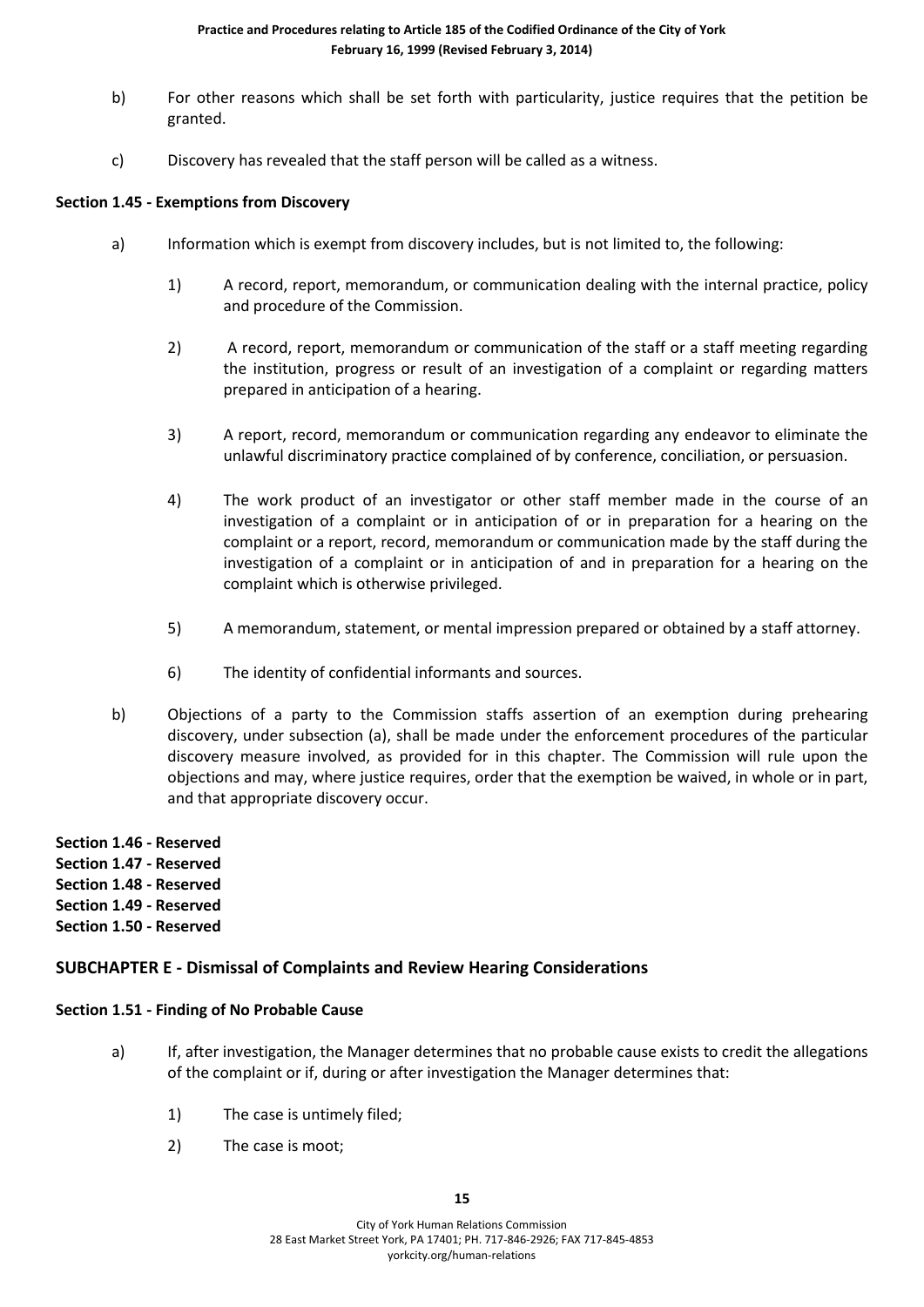- 3) The Commission lacks jurisdiction;
- 4) The parties have reached an agreement adjusting the complaint; or
- 5) Another reason exists which legally justifies the dismissal of the complaint, the

Manager shall make a finding reflecting that determination.

- b) If a finding under subsection (a) is made, the Manager may close the case or take other action as may be necessary or appropriate. The Manager may appoint, in writing, another staff person who is authorized to close cases in the Manager's absence.
- c) Whenever a case is closed, the Commission will notify all parties in writing of the closing, together with a statement of the right to request a review hearing and of the right of the complainant to bring an action in the court of common pleas of the county wherein the alleged unlawful discriminatory practice took place.

**Section 1.52 – Reserved Section 1.53 – Reserved**

**Section 1.54– Reserved**

**Section 1.55 – Reserved**

**Section 1.56 – Reserved**

#### **Section 1.57 – Reopening of Cases after final Disposition**

- a) Subsequent to the final disposition of a case under this subchapter, the Commission may reopen the case on its own motion, whenever justice so requires.
- b) Prior to reopening a case under this section, the Commission will notify all parties of the proposed action and afford them the opportunity to respond, in writing, thereto.
- c) The Commission may convene a preliminary hearing to determine whether a case should be reopened under this section, as the Commission may deem necessary or appropriate.

**Section 1.58 - Reserved Section 1.59 - Reserved Section 1.60 – Reserved**

# **SUBCHAPTER F - Finding of Probable Cause and Prehearing Conciliation**

#### **Section 1.61 - Finding of Probable Cause**

- a) If, after preliminary investigation, the Manager determines that probable cause exists to credit the allegations of the complaint, a finding of probable cause will be made.
- b) If a finding of probable cause is made, the Commission will promptly endeavor to eliminate the unlawful discriminatory practice by conference, conciliation, and persuasion.

#### **Section 1.62 - Conciliation and Adjustment**

a) If the unlawful practice complained of is eliminated by conference, conciliation and persuasion, the material terms of the adjustment may be incorporated into a conciliation agreement.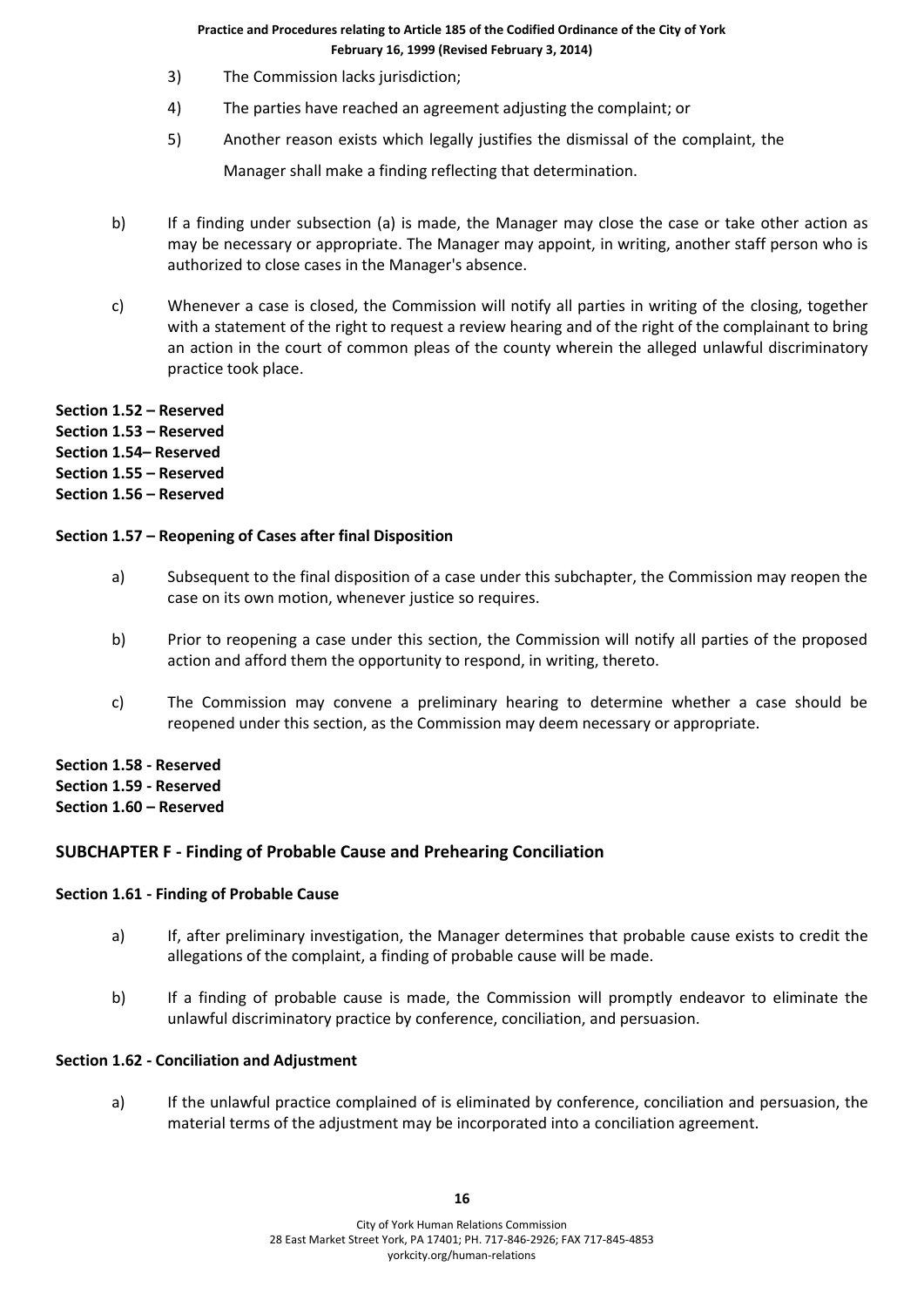- b) A conciliation agreement may be entered as a consent order by the Commissioners and shall have the same force and effect as a final order issued by the Commission after a hearing on the merits of a complaint.
- c) When the formal offer of adjustment by a respondent is acceptable to the Commission but not to the complainant, the Commission may close the case and the complainant may proceed in the appropriate court of common pleas.

#### **Section 1.63 - Reconsideration of Adjustment**

- a) A party shall have the right to petition the Commission to consider whether another party has complied with the terms of adjustment or settlement, or both.
- b) A party may file a petition under this section regardless of whether a finding of probable cause has been made in the case.
- c) The Commission will consider the petition and take whatever action it deems necessary or appropriate, as justice may require; except that the Commission will not, in any case, enforce an adjustment or settlement which is not in writing and signed by the party against whom enforcement is sought.

#### **Section 1.64 - Notice of Right to Bring an Action in Court of Common Pleas**

Upon dismissal of a complaint, the denial of a request for a review hearing, the dismissal of a complaint after the review hearing, if within one year, the Commission has not entered into a conciliation agreement to which the complainant is a party, the Commission will notify the complainant in writing of the right of the complainant to bring an action in the Court of Common Pleas.

#### **Section 1.65 - Conciliation meetings and prehearing conferences**

- a) Conciliation meetings in order to provide opportunity for the submission and consideration of offers of settlement, or proposals of adjustment, for settlement of a complaint, may be held between the participants at any time. Such meetings will be conducted by Commission Staff.
- b) Prehearing orders and conferences will be governed by the provisions of 1 Pa. Code §§35.111 35.120 (relating to prehearing conferences) except that a prehearing conference may be conducted before a Commissioner or a person authorized by the Commission to serve as a presiding officer.

#### **Section 1.66 - Rescission of Finding of Probable Cause**

- a) The Commission may rescind a finding of probable cause, if the Commission determines that the finding is no longer appropriate.
- b) If a finding of probable cause is rescinded the case will thereafter proceed as if the finding had not been made, which may result in the case being closed under Section 1.51 (relating to the dismissal of complaints). If the case is closed, the parties will be notified under Section 1.51(c), which includes, but is not limited to, the right of the complainant to file a timely request for a review hearing pursuant to Section 1.51c (relating to request for review hearing).

**Section 1.67 - Reserved Section 1.68 - Reserved Section 1.69 - Reserved Section 1.70 – Reserved**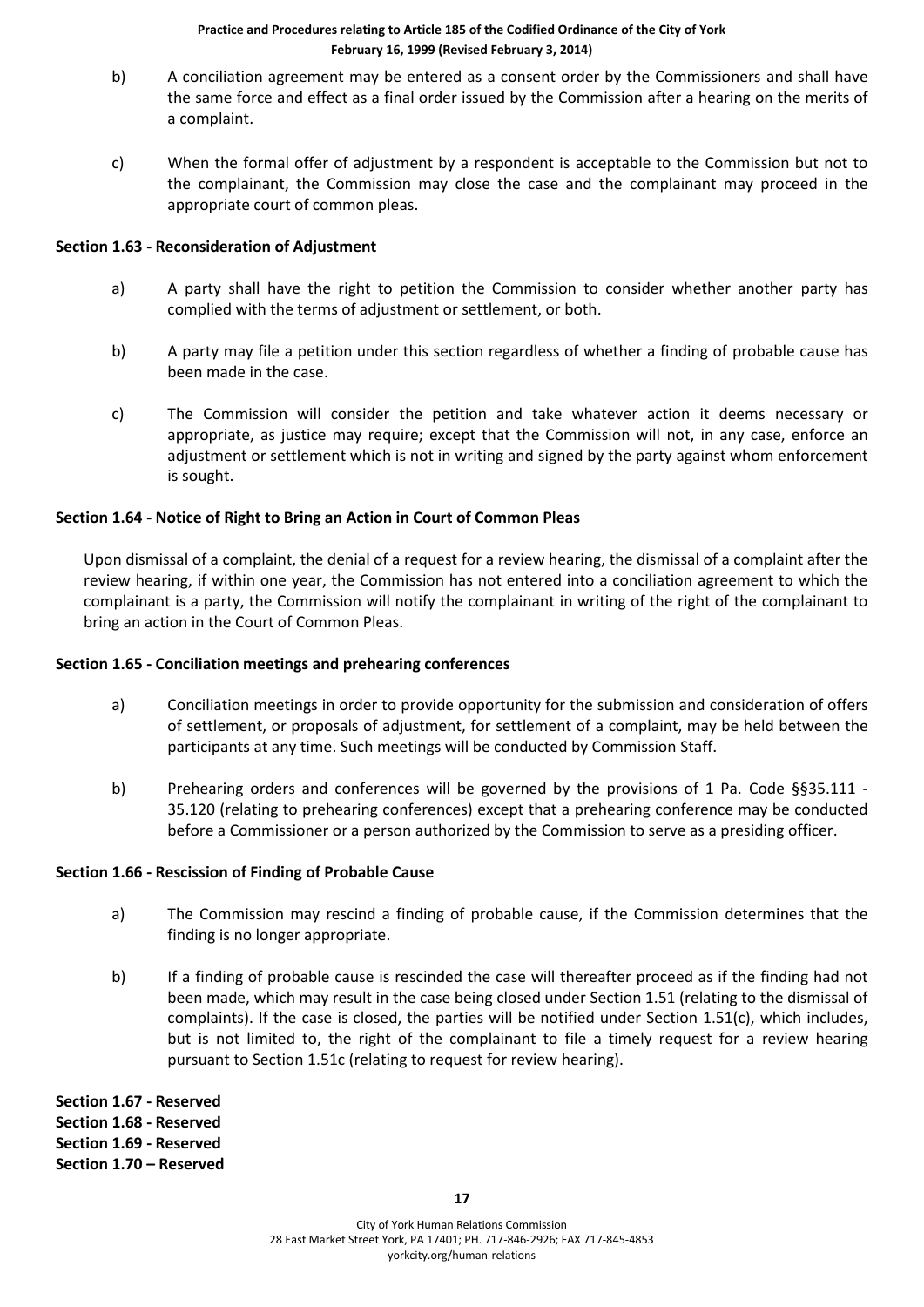# **SUBCHAPTER G - Prehearing Discovery**

#### **Section 1.71 - Prehearing Discovery**

Subsequent to the notification to a respondent of the approval of a hearing upon the merits of a complaint, staff, complainant and also respondent may employ the prehearing discovery measures set forth in this subchapter, in addition to oral interviews and informal requests for documents or other materials and information. Nothing in Sections 1.31 to 1.45 of this title (relating to investigation) shall limit the prehearing discovery devices.

**Section 1.72 – Reserved Section 1.73 – Reserved Section 1.74 – Reserved Section 1.75 – Reserved**

#### **Section 1.76 – Interrogatories**

The rules for use of interrogatories during the course of prehearing discovery shall be the same as the rules for use of interrogatories during the course of Commission investigation set forth in Section 1.34 of this title (relating to interrogatories issued by the Commission); except that the respondent may serve interrogatories only after the Commission has notified the respondent of the approval of a hearing on the merits of a complaint.

#### **Section 1.77 – Depositions**

Depositions by oral examination or by written interrogatories may be taken either by the complainant, respondent or by the Commission staff after approval and notification to respondent of a hearing upon the merits of a complaint. Procedure, therefore, is governed by Section 1.39 of this title (relating to investigatory depositions).

#### **Section 1.78 – Reserved**

#### **Section 1.79 - Enforcement of Attendance at Depositions and Testimony**

Attendance of the persons to be examined at depositions may be compelled in the same manner as set forth in Section 1.39(b)(c) of this title (relating to procedures for taking depositions).

#### **Section 1.80-Production of Documents and Materials for Inspection, Copying and Photographing**

Production of documents and materials for inspection, copying and photographing is governed by Section 1.41 of this title (relating to investigatory production), except that motions by the complainant or respondent may be neither filed nor granted except after approval of a public hearing upon the merits of a complaint.

#### **Section 1.81 - Enforcement of Orders for Discovery for Production of Documents and Materials for Inspection, Copying and Photographing**

Enforcement shall be as provided in Section 1.41(c) of this title (relating to enforcement of orders).

#### **Section l.82 - Subpoenas for Prehearing Discovery**

a) Requests for subpoenas may be made by the complainant or the respondent, after approval of a public hearing.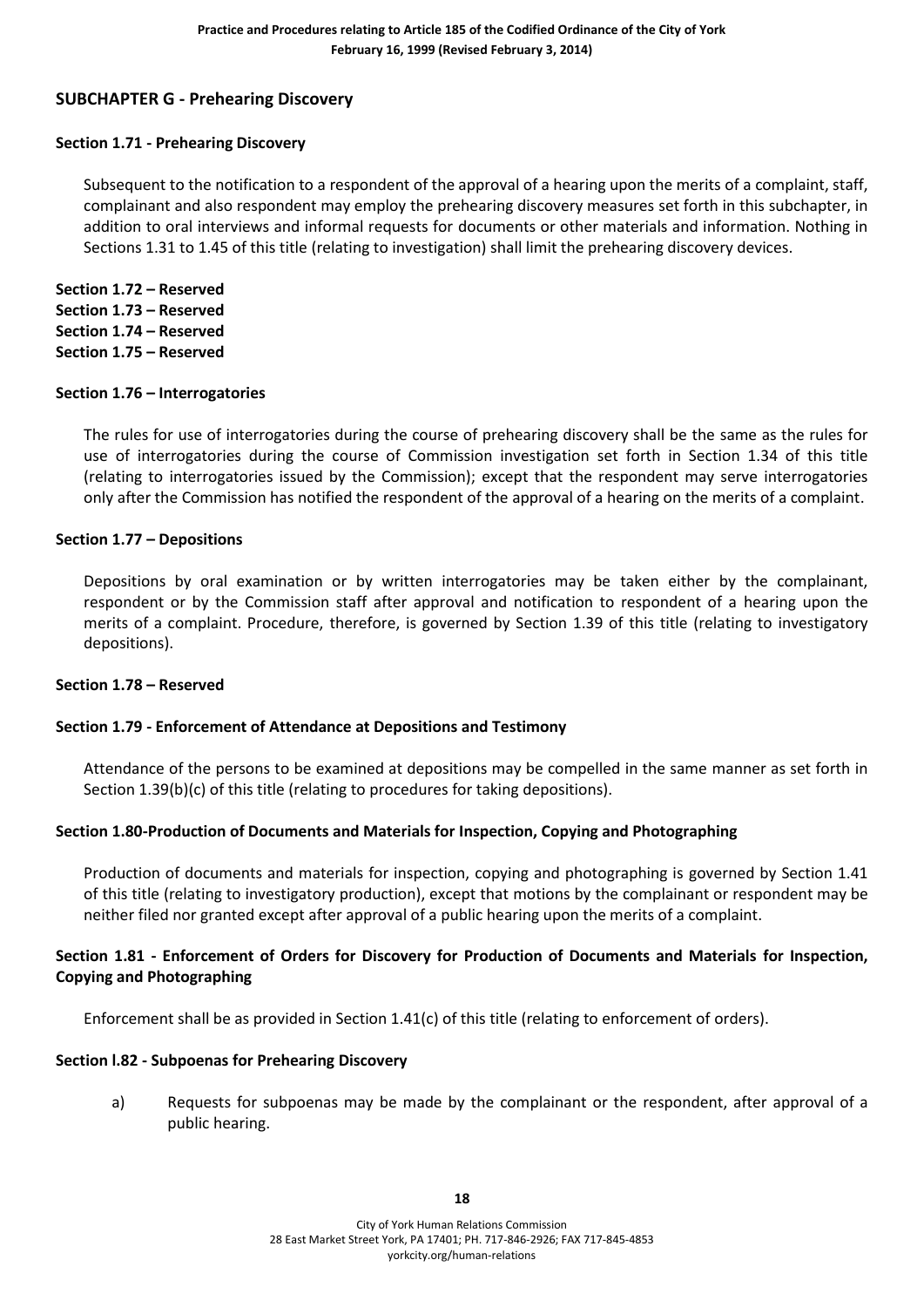b) The procedure to be followed shall be the same as provided in Section 1.36 et. seq. of this title (relating to issuance of subpoenas for investigative purposes).

**Section 1.83 - Reserved Section 1.84 - Reserved Section 1.85 - Reserved Section 1.86 - Reserved Section 1.87 – Reserved Section 1.88 - Reserved Section 1.89 - Reserved Section 1.90 – Reserved**

# **SUBCHAPTER H - Conciliation, Adjustment and Prehearing Conferences**

#### **Section 1.91 - Conferences to Adjust, Settle or Expedite Proceedings**

In order to provide opportunity for the submission and consideration of facts, arguments, offers of settlement, or proposals of adjustment, for settlement of a proceeding, or any of the issues therein, or consideration of means by which the conduct of the hearing may be facilitated and the disposition of the proceeding expedited, conferences between the participants for such purposes may be held at any time prior to or during hearings before the Commission, as time, the nature of the proceedings, and the public interest may permit. *Note- See 165 (a)*

#### **Section 1.92 - Conferences to Expedite Hearings**

At a prehearing or other conference which may be held to expedite the orderly conduct and disposition of a hearing, there may be considered, in addition to offers of settlement or proposals of adjustment, the possibility of the following:

- a) The simplification of the issues and the scope of the damages sought.
- b) The exchange and acceptance of service of exhibits proposed to be offered in evidence.
- c) The obtaining of admission as to, or stipulations of, facts not remaining in dispute, or the authenticity of documents which might properly shorten the hearing.
- d) The limitation of the number of witnesses.
- e) The discovery or production of data.
- f) Other matters as may properly be dealt with to aid in expediting the orderly conduct and disposition of the proceeding.

#### **Section 1.93 - Initiation of Conferences**

a) The Chair of the Commission or the presiding officers, with or without motion, and after consideration of the probability of beneficial results to be derived therefrom, may direct that a conference be held, and direct the parties to the proceeding, the staff of the Commission and staff counsel to appear thereat to consider the matter enumerated in Section 1.92 (relating to conferences to expedite hearings), Due notice of the time and place of the conference shall be given to all parties to the proceeding, the staff of the Commission and staff counsel.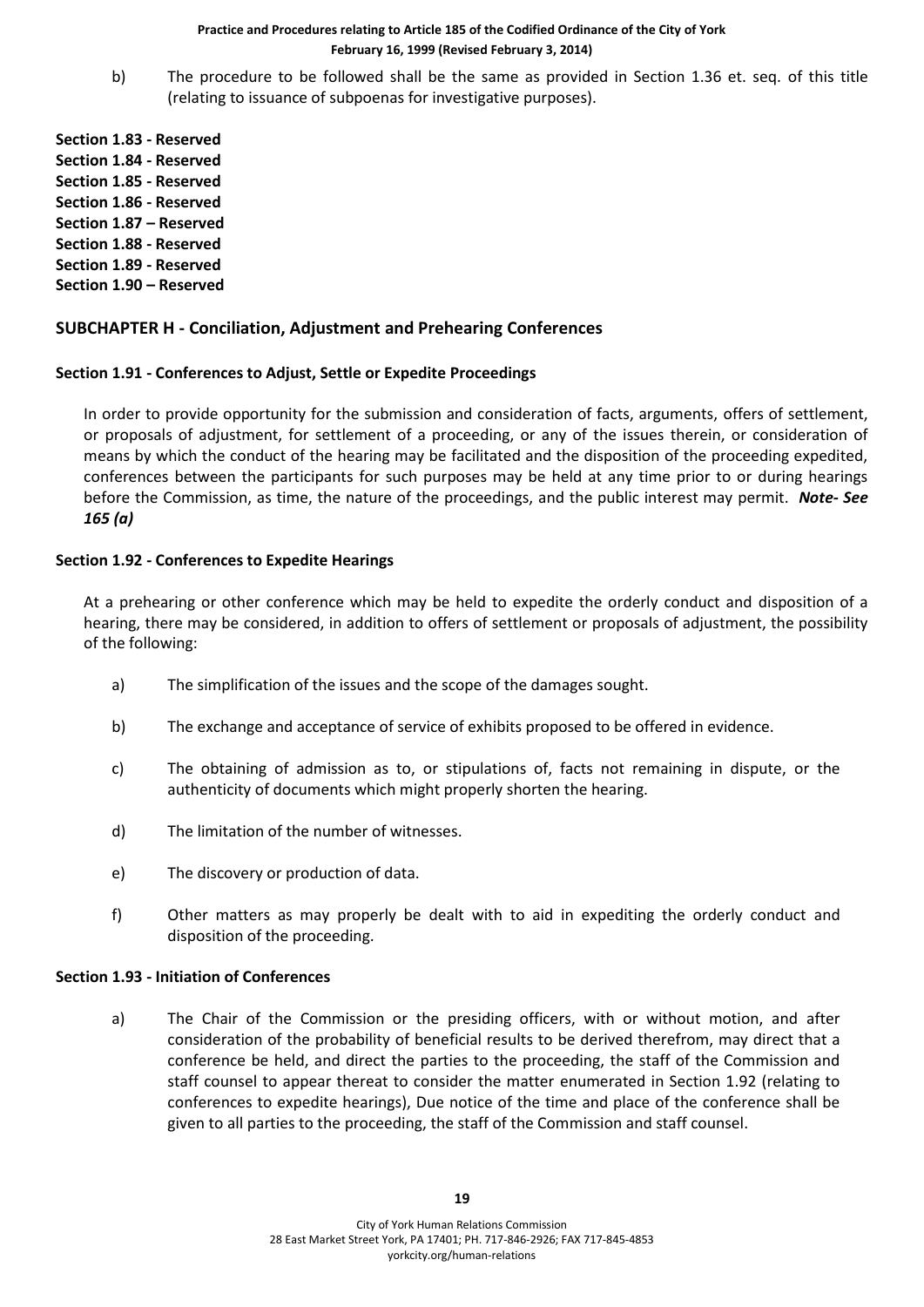b) Parties will be expected to come to the conference fully prepared for a useful discussion of problems involved in the proceeding, both procedural and substantive, and fully authorized to make commitments with respect thereto. The preparation should include, among other things, advance study of relevant material, and advance informal communication between the participants, including requests for additional data and information, to the extent, it appears feasible and desirable. Failure of a participant to attend the conference, after being served with due notice of the time and place thereof, shall constitute a waiver of all objections to the agreements reached, if any, and any order or ruling with respect thereto.

#### **Section 1.94 - Authority of Presiding Officer at Conference**

The presiding officer at a conference may dispose of by ruling, irrespective of the consent of the participants, procedural matters which he is authorized to rule upon during the course of the proceeding, and which it appears may appropriately and usefully be disposed of at that stage. In addition, if it appears that the proceeding would be substantially expedited by distribution of proposed exhibits and written prepared testimony reasonably in advance of the hearing session, the presiding officer at his discretion and with due regard for the convenience and necessity of the parties, the Commission staff and staff counsel, may direct the advance distribution by a prescribed date. The rulings of the presiding officer made at the conference shall control the subsequent course of the hearing, unless modified for good cause.

#### **Section 1.95 - Offers of Settlement**

Nothing contained in these rules shall be construed as precluding a participant in a proceeding from submitting at any time offers of settlement or proposals of adjustment to all parties and to the agency, or to staff counsel for transmittal to the Commission, or from requesting conferences for that purpose. Unaccepted proposals of settlement or of adjustment or as to procedure to be followed and proposed stipulations not agreed to shall be privileged and are not admissible in evidence against any person claiming such privilege.

#### **Section 1.96 - Refusal to Make Admissions or Stipulate**

If a party attending a conference convened under these rules refuses to admit or stipulate the genuineness of a document or the truth of a matter of fact and if the participant requesting the admissions or stipulations thereafter proved the genuineness of the document or the truth of the matter of fact, he may apply to the Commission Chair or presiding officer for an order requiring the other party to pay him the reasonable expenses incurred in making such proof, including reasonable attorney's fees. Unless the Commission Chair or presiding officer finds that there were good reasons for the refusal to admit or stipulate or that the admissions or stipulations sought were of no substantial importance, the order shall be made. An appeal may be taken to the Commission Chair immediately from any such order made by a presiding officer. If a party refuses to comply with such order after it becomes final, the Commission may strike all or any part of such pleadings of such party or limit or deny further participation by such party.

**Section 1.97 - Reserved Section 1.98 - Reserved Section 1.99 - Reserved Section 1.100 – Reserved**

#### **SUBCHAPTER I – Hearings**

#### **Section 1.101 – Hearings**

a) If the unlawful discriminatory practice complained of is not eliminated by conference conciliation or persuasion, the Commissioners or the Manager may approve the convening of a public hearing on the merits of the complaint.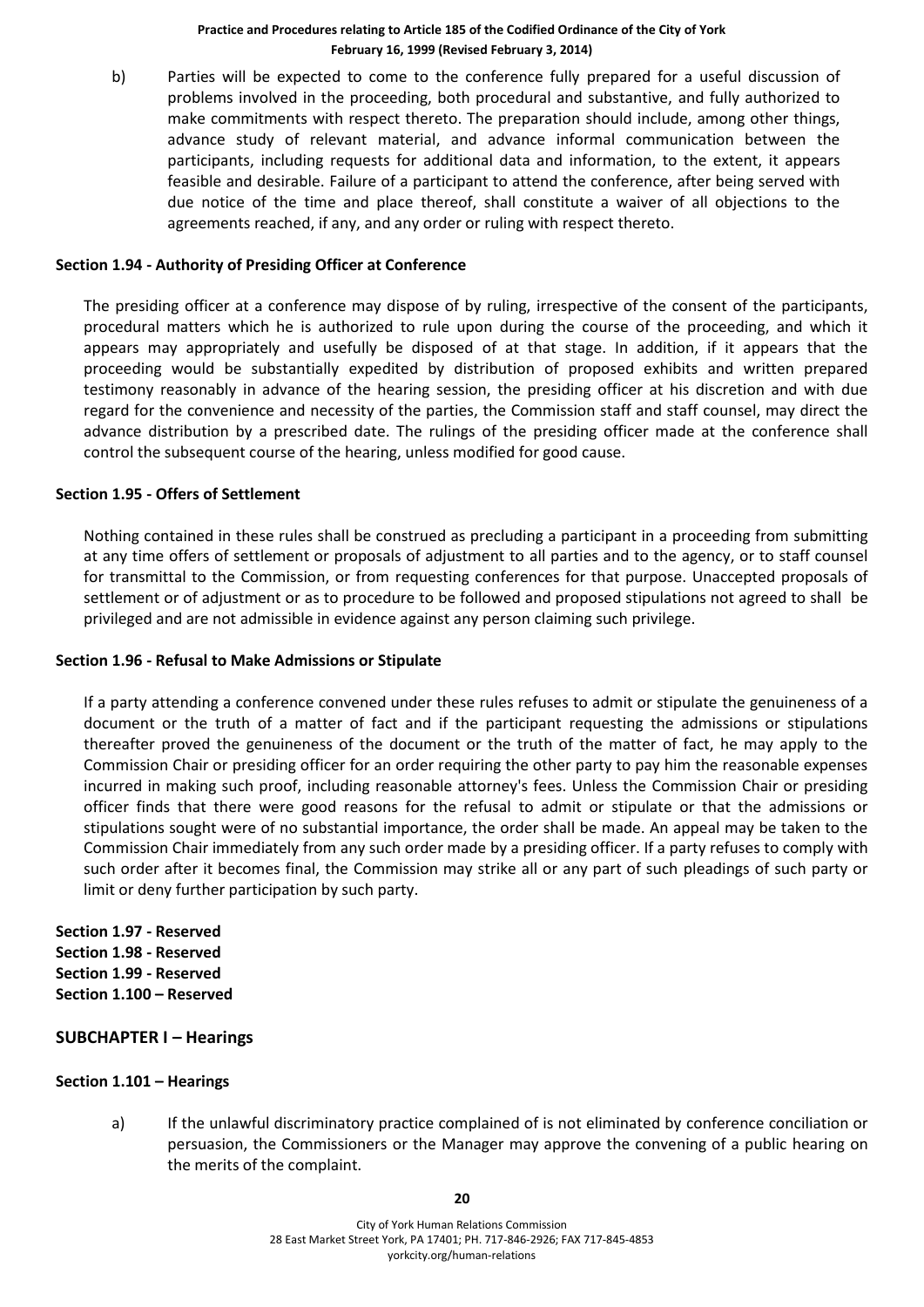- b) At any other time, the Commissioners may, in their discretion, convene a hearing:
	- 1. In order to expedite the disposition of a preliminary matter in any action before it; or
	- 2. When, in the judgment of the Commission or at the direction of the York City Council, the circumstances so warrant.
- c) Whenever a public hearing is to be convened in accordance with this section, the chairperson will cause to be issued and served on the parties a written notice of the hearing and will designate at least one Commissioner before whom the hearing will be conducted. He or she will be called hearing commissioner.
- d) Any waiver of a hearing by the parties shall be in writing and properly executed.

#### **Section 1.102 - Conduct of Hearings**

- a) No testimony or evidence shall be offered or received at any hearing concerning offers or counteroffers of adjustment during efforts to conciliate an alleged unlawful discriminatory practice, except that evidence presented by respondent of such offers or counter-offers shall constitute a waiver of the provisions of this subsection.
- b) Any objection not duly made before the hearing commissioner shall be deemed waived unless the failure or neglect to make such objections is excused for cause by the Commissioner.
- c) When objections to the admission or exclusion are made, the grounds relied upon shall be stated briefly. Formal exceptions are unnecessary and shall not be taken to rulings thereon.

#### **Section 1.103 - Prepared Expert Testimony**

- a) Direct testimony of any witness within his special field may be offered as an exhibit, or as prepared written testimony to be copied into the transcript.
- b) Cross examination of the witness presenting such written testimony or exhibit shall proceed at the hearing at which such testimony or exhibit is authenticated if, not less than 10 days prior to such hearing, service thereof is made upon each participant of record, unless the presiding officer for good cause shall otherwise direct.

#### **Section 1.104 - Subpoena for a Hearing upon the Merits**

A complainant, respondent or the Commission staff may request the issuance of a subpoena in the same manner as provided in Section 136 of this title (relating to issuance of subpoenas for investigative purposes). See 1.80- 1.81.

# **Section 1.105 - Enforcement, Service, and Proof of Service**

Enforcement of a subpoena issued pursuant to Section 1.104 of this title (relating to subpoenas for a hearing upon the merits) shall be by petition to the appropriate court by the party at whose instance the subpoena was issued.

#### **Section 1.106 - Appearances and Failure of Respondent to Appear at Hearing**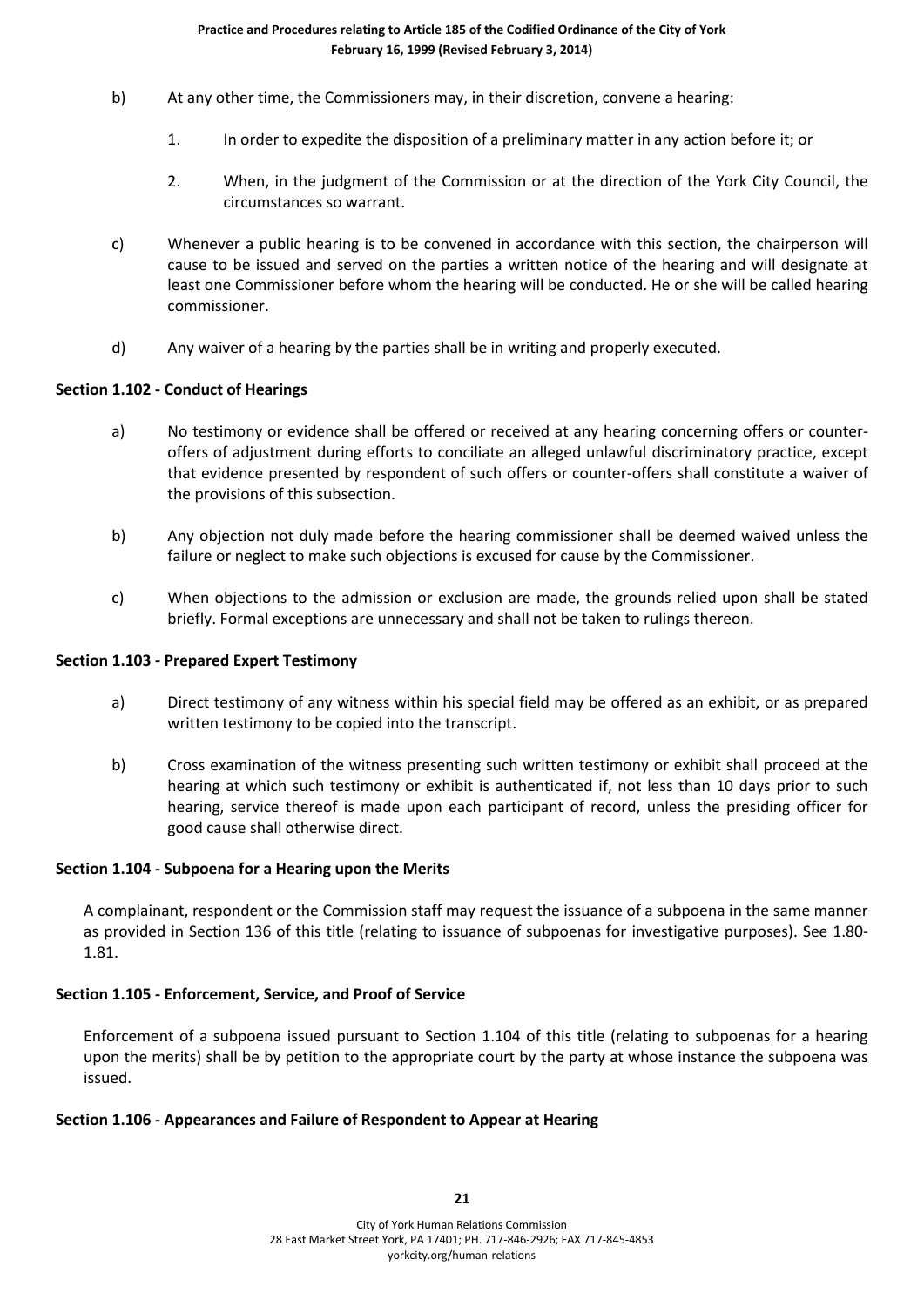- a) The hearing commissioner before whom the hearing is held, shall cause to be entered upon the record all appearances, with a notation in whose behalf each appearance is made.
- b) If either the complainant or the respondent fails to appear at the time and place designated for the hearing, proof of notice of the hearing shall be entered upon the record.
- c) Upon failure of a complainant or respondent to appear and entry of proof of notice upon the record, the hearing shall proceed without the party.

#### **Section 1.107 - Order of Procedure**

- a) In hearings upon formal complaints, the complainant or other party having the burden or proof, shall open and close, unless otherwise directed by the presiding officer. In hearings on investigations and in proceedings, which have been consolidated for hearing, the hearing commissioner may direct who shall open and close.
- b) Interveners shall follow the parties in whose behalf the intervention is made. Where the intervention is not in support of an original party, the presiding officer shall designate at what stage the intervener shall be heard.
- c) In proceedings where the evidence is peculiarly within the knowledge or control of another party or participant, the order of presentation set forth in subsections (a) and (b) may be varied by the hearing commissioner.
- d) The following shall also apply:
	- 1. The complaints (including attached exhibits), orders to show cause, and answers thereto and similar formal documents upon which the hearings are fixed shall, without further action, be considered as parts of the record as pleadings.
	- 2. In no event, except in the case of a noncontested proceeding, may the pleadings be considered as evidence of fact other than that of the filing thereof unless offered and received in evidence under this part.

#### **Section 1.108 - Presentation by the Parties**

- a) Parties and staff counsel shall have the right of presentation of evidence, cross examination, objection, motion and argument. The taking of evidence and subsequent proceedings shall proceed with reasonable diligence and with the least practicable delay.
- b) When objections to the admission or exclusion of evidence before the hearing commissioner are made, the grounds relied upon shall be stated briefly. Formal exceptions are unnecessary and may not be taken to rulings thereon. See 1.102 (b)

#### **Section 1.109 - Limiting Number of Witnesses**

The hearing commissioner may limit appropriately the number of witnesses who may be heard upon an issue.

#### **Section 1.110 - Additional Evidence**

At any stage of the hearing, the hearing commissioner may call for further evidence upon an issue, and require the evidence to be presented by the party or parties concerned or by the staff counsel, either at that hearing or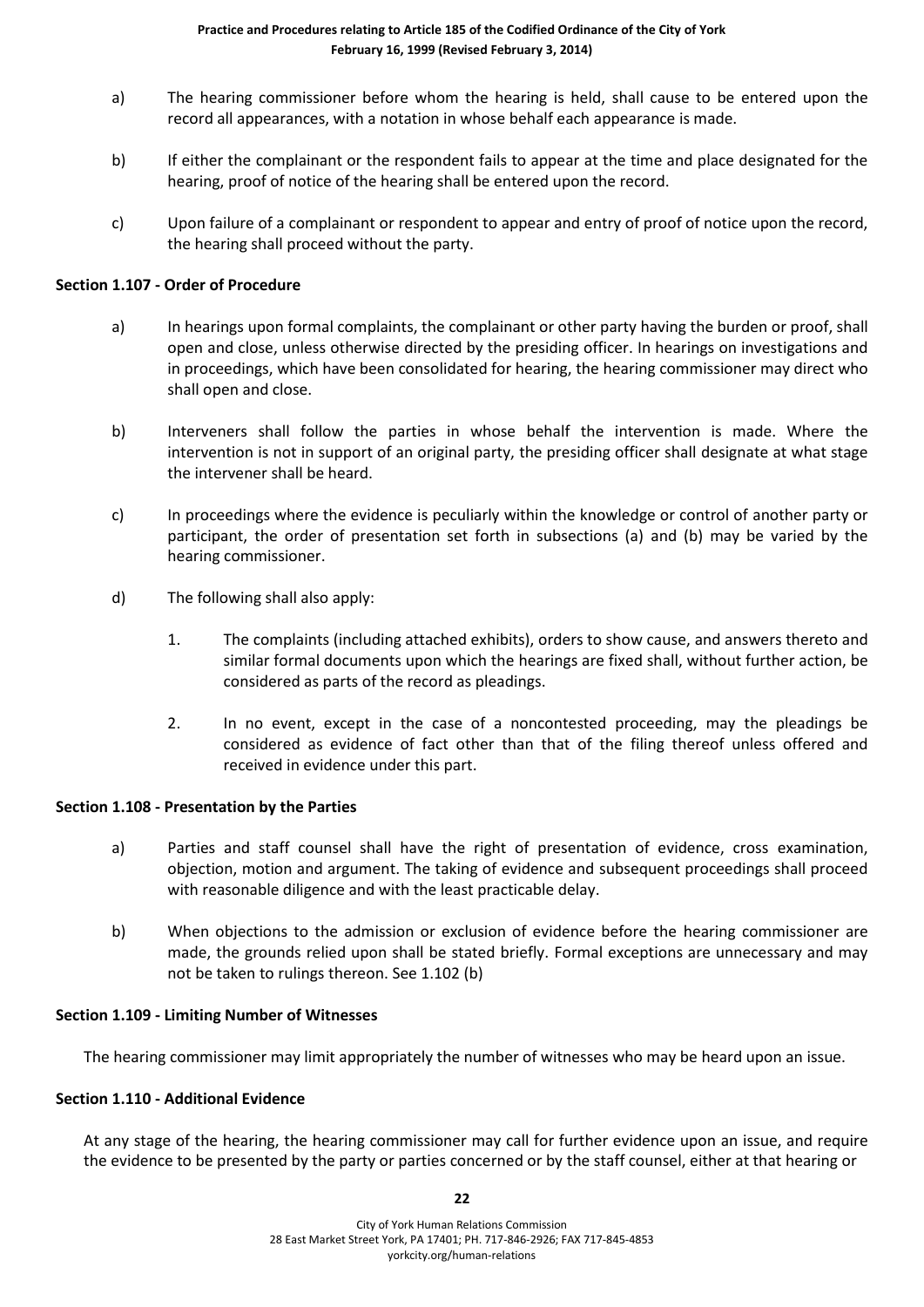at the adjournments thereof. At the hearing, the hearing commissioner may, if deemed advisable, authorize a participant to file specific documentary evidence as part of the record within a fixed time, expiring not less than ten (10) days before the date fixed for filing and serving briefs.

#### **Section 1.111 - Recording of Proceedings**

Hearings shall be stenographically reported, and a transcript of the report shall be a part of the record and the sole official transcript of the proceeding. The transcripts shall include a verbatim report of the hearings and nothing shall be omitted therefrom except as directed on the record by the hearing commissioner. After the closing of the record, there shall not be received in evidence or considered as part of the record any document submitted after the close of testimony except as provided in Section 1.110 (relating to additional evidence) or changes in the transcript as provided in Section 1.112 (relating to transcript corrections).

#### **Section 1.112 - Transcript Corrections**

Corrections in the official transcript may be made only to make it conform to the evidence presented at the hearing and to speak the truth. No corrections or physical changes shall be made in or upon the official transcript of the proceeding, except as provided in this section. Transcript corrections agreed to by opposing attorneys may be incorporated into the record, if and when approved by the hearing commissioner, at any time during the hearing or after the close of evidence, as may be permitted by the hearing commissioner before the filing of his proposed report, but not less than ten (10) days in advance of the time fixed for filing final briefs. The hearing commissioner may call for the submission of proposed corrections.

#### **Section 1.113 - Copies of Transcripts**

Availability to participants in public hearings. The Commission will cause to be made a stenographic record of all public hearings and the copies of the transcript thereof as it requires for its own purposes. Participants desiring copies of the transcript may obtain copies from the official reporter upon payment of the fees fixed therefor.

#### **Section 1.114 - Oral Examination**

Witnesses shall be examined orally unless the testimony is taken by deposition as provided in Sections 1.77 (relating to depositions) or the facts are stipulated in the manner provided in Section 1.92 (relating to conferences to expedite hearings) or in Section 1.117 (relating to presentation and effect of stipulations) or the testimony is submitted in prepared written form as provided in Section 1.115 (relating to expert witnesses). Witnesses whose testimony is to be taken shall be sworn or shall affirm, before their testimony shall be deemed evidence in the proceeding or any questions are put to them.

#### **Section 1.115- Expert Witnesses**

Written testimony of an expert witness may be received as provided in Section 1.123 (relating to prepared expert testimony), where properly supported by the oral testimony of its author on direct examination, subject to cross-examination and motions to strike.

#### **Section 1.116 - Fees of Witnesses**

Witnesses subpoenaed by the Commission may be paid the same fees and mileage as are paid for like services in the courts of common pleas. Witnesses subpoenaed at the instance of participants shall be paid the same fees by the participant at whose instance the witness is subpoenaed; and the Commission, before issuing any subpoena as provided in Section 1.104 (relating to subpoenas), may require a deposit of an amount adequate to cover the fees and mileage involved.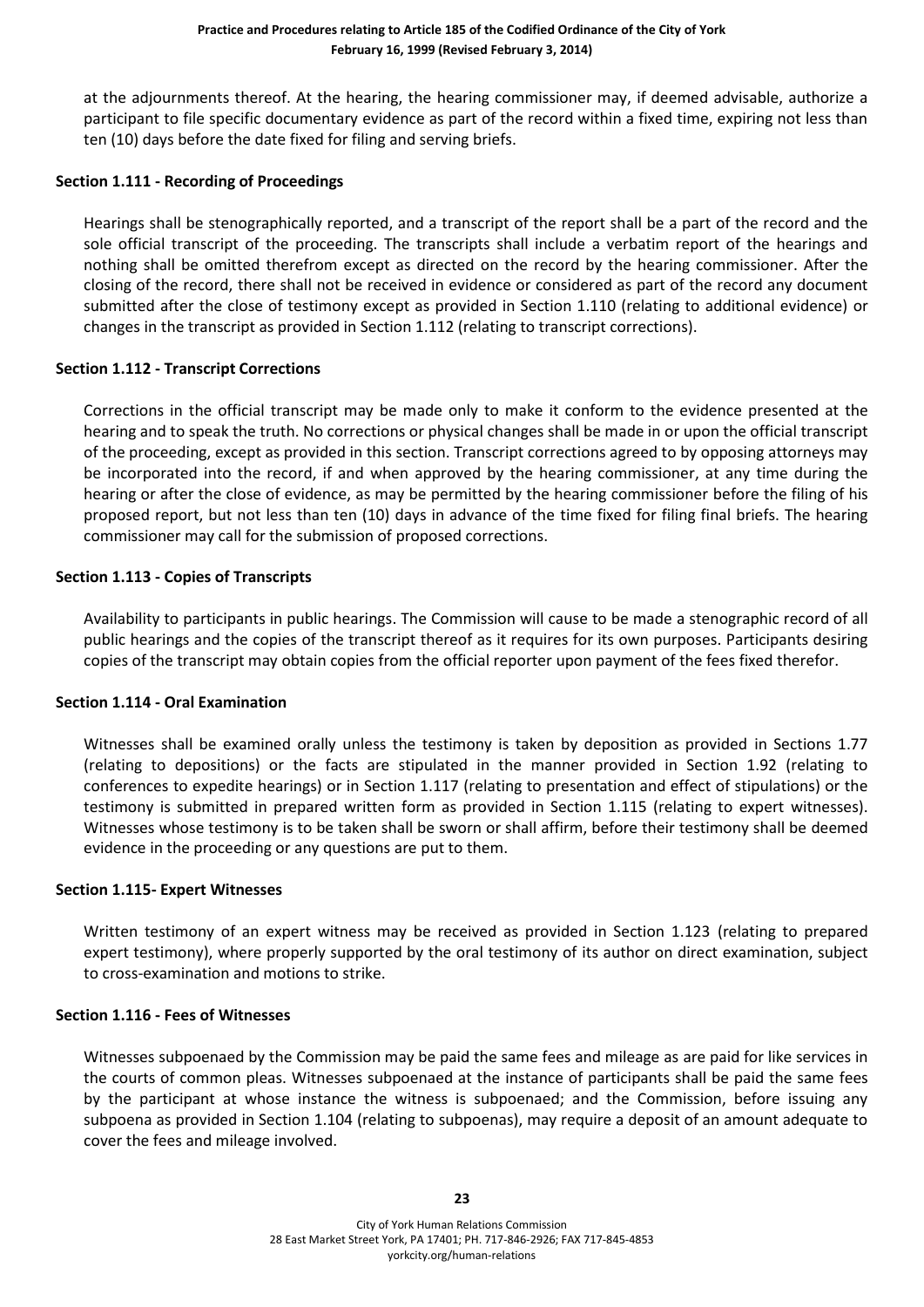#### **Section 1.117 – Stipulations**

Independently of the orders or rulings issued as provided by Section 1.92 (relating to conferences to expedite hearings), the participants may stipulate as to a relevant matter of fact or the authenticity of relevant documents. The stipulations may be received in evidence at a hearing, and when so received shall be binding on the participants with respect to the matters therein stipulated.

#### **Section 1.118 - Form and Admissibility of Evidence**

In a proceeding before the hearing commissioner, relevant and material evidence shall be admissible, but there shall be excluded evidence that is repetitious or cumulative, or evidence that is not of the kind, which would affect reasonable and fair-minded individuals in the conduct of their daily affairs.

#### **Section 1.119 - Reception and Ruling on Evidence**

The hearing commissioner shall rule on the admissibility of evidence, and shall otherwise control the reception of evidence so as to confine it to the issues in the proceeding. The number of expert witnesses to be heard on an issue may be limited appropriately as provided in Section 1.109 (relating to limiting number or witnesses), or the production of further evidence upon any issue may be called for, as provided in Section 1.110 (relating to additional evidence).

#### **Section 1.120 - Designation of Relevant Portions of Documentary Evidence**

Where relevant and material matter offered in evidence is embraced in a document containing other matter not material or relevant and not intended to be put in evidence, the participant offering such document shall plainly designate the matter so offered, segregating and excluding insofar as practicable the immaterial or irrelevant parts. If other matter is in such document in such bulk or extent as would unnecessarily encumber the record, such document will not be received in evidence, but may be marked for identification, and, if properly authenticated, the relevant and material parts thereof may be read into the record, or if the hearing commissioner so directs, a true copy of such matter in proper form shall be received in evidence as an exhibit, and copies shall be delivered by the participant offering the same to the other participants appearing at the hearing, who shall be afforded an opportunity to examine the entire document and to offer in evidence in like manner other material and relevant portions thereof.

#### **Section 1.121 - Documents on File with Commission**

In case any matter contained in a report or other document on file with the Commission is offered in evidence, such report or other document need not be produced or marked for identification, but may be offered in evidence by specifying the report, document, or other file containing the matter so offered.

#### **Section 1.122 - Public Documents**

Whenever there is offered in evidence (in whole or in part) a public document, such as an official report, decision, opinion or published scientific or economic statistical data issued by any of the executive departments (or their subdivisions), legislative agencies or committees, or administrative agencies of the Federal Government (including Government owned corporations) or a similar document issued by a State or its agencies, and such document (or part thereof) has been shown by the offer to be reasonably available to the public, such document need not be produced or marked for identification, but may be offered in evidence as a public document item by specifying the document or relevant part thereof without regard to the requirements of Section 1.125 (relating to copies to parties and Commission).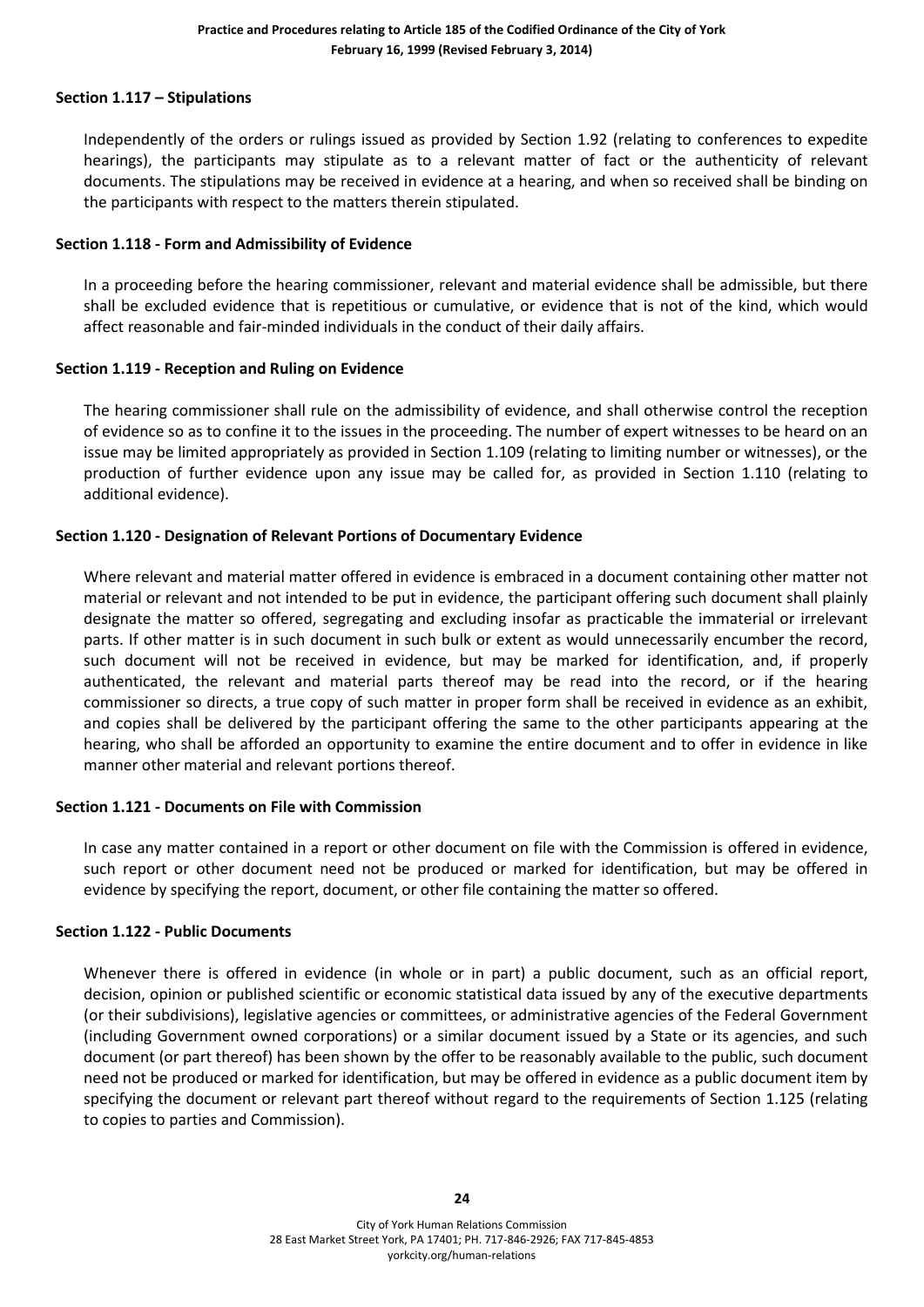#### **Section1.123 - Prepared Expert Testimony**

- a) Direct testimony of any witness within his special field may be offered as an exhibit, or as prepared written testimony to be copied into the transcript. Cross examination of the witness presenting such written testimony or exhibit shall proceed at the hearing at which such testimony or exhibit is authenticated if, not less than 20 days prior to such hearing, service thereof is made upon each participant of record, unless the hearing commissioner for good cause shall otherwise direct.
- b) Whenever in the circumstances of a particular case it is deemed necessary or desirable, the hearing commissioner may direct that expert testimony be given upon direct examination shall be reduced to exhibit form or to the form of prepared written testimony and be served and offered in the manner provided in subsection (a). A reasonable period of time shall be allowed for the preparation of such written testimony.
- c) All participants offering prepared written testimony whether in the form of an exhibit, or to be copied into the transcript, shall insert line numbers on each page, in the left hand margin.

#### **Section 1.124 - Records in Other Proceedings**

When any portion of the record in any other proceeding before the agency is offered in evidence and shown to be relevant and material to the instant proceeding, a true copy of such record shall be presented in the form of an exhibit, together with additional copies as provided in Section 1.125 (relating to copies of parties and agency), unless:

- a) The participant offering such record agrees to supply, within a period of time specified by the hearing commissioner, such copies at his own expense, if and when so required.
- b) The portion is specified with particularity in such manner as to be readily identified, and upon motion is admitted in evidence by reference to the records of the other proceedings.

#### **Section 1.125 - Copies to Parties and Commission**

Except as otherwise provided in these rules, when exhibits of a documentary character are offered in evidence, copies shall be furnished to the hearing commissioner and to the participants present at the hearing, unless the hearing commissioner otherwise direct. In addition, unless otherwise directed by the hearing commissioner, three copies of each exhibit of documentary character shall be furnished for the use of the Commission.

**Section 1.126 - Reserved Section 1.127 - Reserved Section 1.128 - Reserved Section 1.129 - Reserved Section 1.130 – Reserved**

# **SUBCHAPTER J - Hearing Commissioner**

# **Section 1.131 - Powers and Duties of Hearing Commissioner**

Hearing commissioner duly designated by the Commission Chair in accordance with subsection (c) of Section 1.101 of this title (related to hearings), will have the authority, as follows:

a) To rule upon motions or objections, except as set forth in paragraph (2) of this subsection.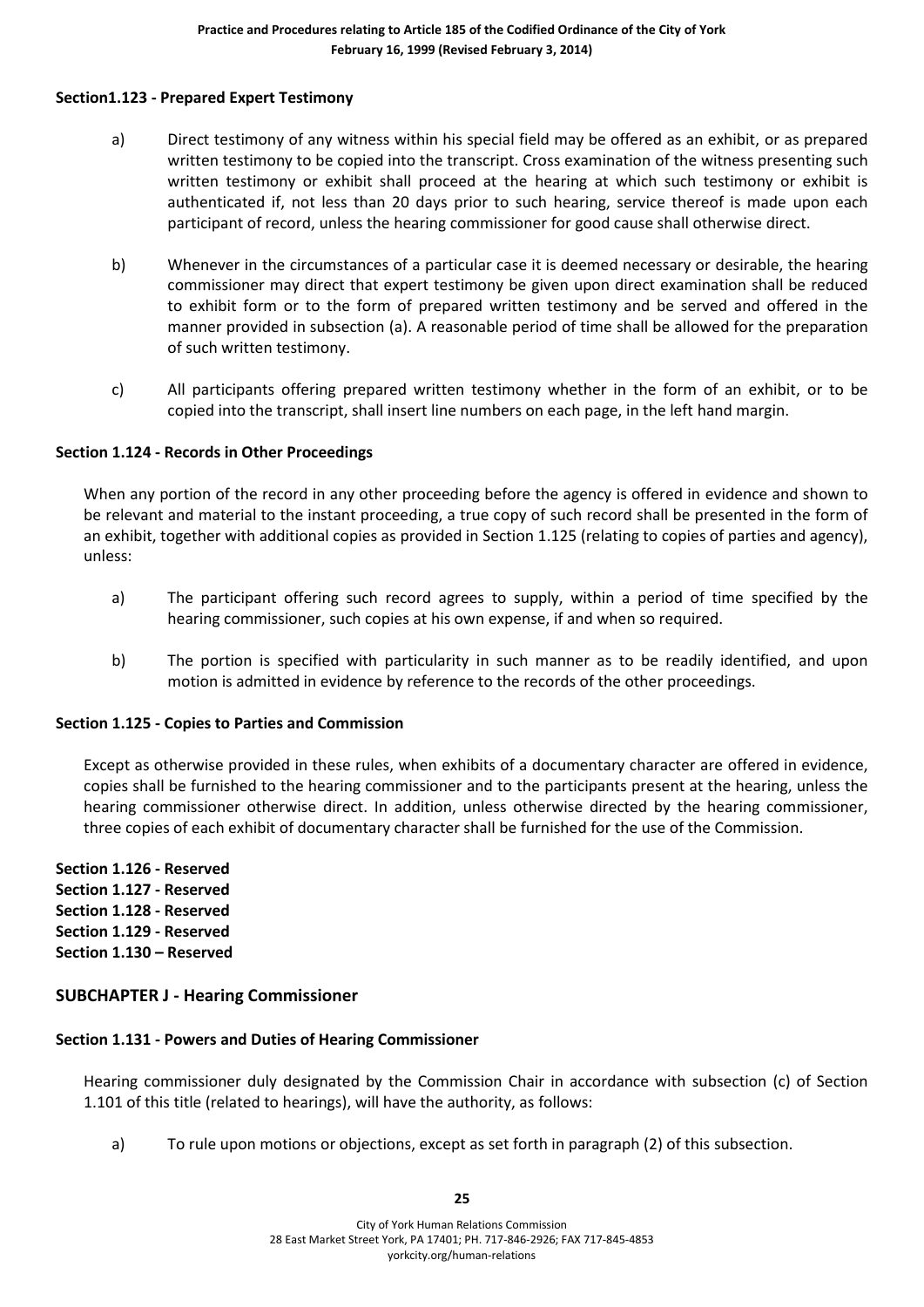- b) To recommend in writing to the Commissioners any ruling on any motion or objection which would constitute a final determination of the proceedings, which motion or objection will be ruled upon by the Commissioners,
- c) To consolidate proceedings for hearing where necessary and appropriate to expedite the matter.
- d) To conduct separate hearings, of separate issues where necessary and appropriate to expedite the matter or where justice so requires.
- e) To hold appropriate conferences before or during hearings.
- f) To regulate the course of hearings, including the recessing, reconvening, and adjournment thereof.
- g) To administer oaths and affirmations.
- h) To rule upon offers of proof and receive evidence.
- i) To require the submission of additional evidence upon any issue by the parties concerned or by staff, either at the hearing or the adjournments thereof.
- j) To issue subpoenas.
- k) To take or cause depositions to be taken.
- l) To call and examine witnesses.
- m) To issue such preliminary rulings, findings, orders, or relief as, in the judgment of the hearing commissioner, will expedite the proceedings.
- n) To exclude from the hearing room or from further participation in the hearing any person who engages in improper conduct before the hearing commissioner.
- o) To take any other action necessary or appropriate to the discharge of the duties vested in the hearing commissioner, consistent with the Ordinance and other authorities under which the Commission functions and with the regulations and policies of the Commission.
- **Section 1.132 - Reserved Section 1.133 - Reserved Section 1.134 – Reserved Section 1.135 – Reserved**

#### **SUBCHAPTER K – Briefs**

#### **Section 1.136 – Briefs**

Briefs shall not be required except as directed by the hearing commissioner.

**Section 1.137 - Reserved Section 1.138 - Reserved Section 1.139 - Reserved Section 1.140 – Reserved**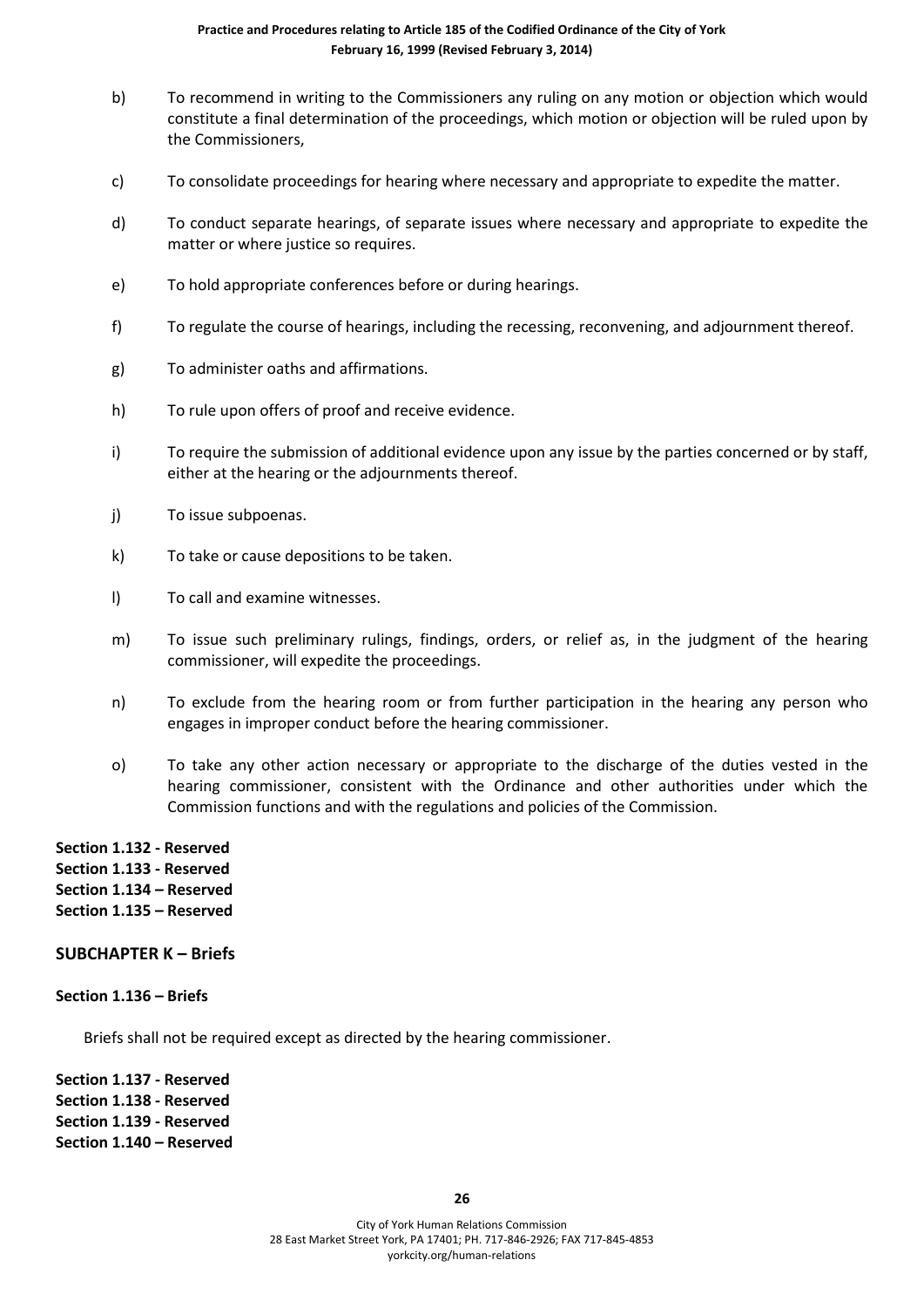# **SUBCHAPTER L - Motions Commissioners**

#### **Section 1.141 - Motions Commissioners**

- a) The Commission Chair may designate one or more Commissioners to act as motions commissioners.
- b) The motions commissioners duly designated by the Commission Chair will have the authority:
	- 1. To rule upon all motions or objections, except that any ruling on any motion or objection which would constitute a final determination of the proceedings will be ruled upon by the Commissioners.
	- 2. To issue Orders relating to discovery during investigation and in preparation for public hearing.

**Section 1.142 - Reserved Section 1.143 - Reserved Section 1.144 - Reserved Section 1.145 – Reserved**

# **SUBCHAPTER M - Agency Action**

#### **Section 1.146 - Final Orders**

- a) If, upon all the evidence, the hearing commissioner find that a respondent has engaged in any unlawful discriminatory practice, he or she shall state his or her findings of fact, conclusions of law and recommendation on the basis of which the Commission may issue and cause to be served on such respondent an order requiring such respondent to cease and desist from such unlawful discriminatory practice and to take affirmative action where the Commission determines it to be appropriate.
- b) If, upon all the evidence, the hearing commissioner find that a respondent has not engaged in an unlawful discriminatory practice, he or she shall state his or her findings of fact, conclusions of law, and recommendation on the basis of which the Commission may issue an order dismissing the complaint.
- c) All orders issued after public hearing shall be filed in the Commission Office in York and are open to public inspection during regular business hours.
- d) Proposed findings of fact and conclusions of law and proposed final orders may be submitted the Complainant, the Respondent, and Commission staff, but when required by the hearing commissioner, shall be submitted within the time period fixed by said Commissioner.
- e) Final orders will be those orders which are dispositive of the case.

#### **Section 1.147 - Reports of Compliance**

When a person subject to the jurisdiction of the Commission is required to do or perform an act by Commission order, there shall be filed with the office of the Commission within thirty (30) days following the date when the requirement became effective, a notice, stating that the requirement has been met or complied with, unless the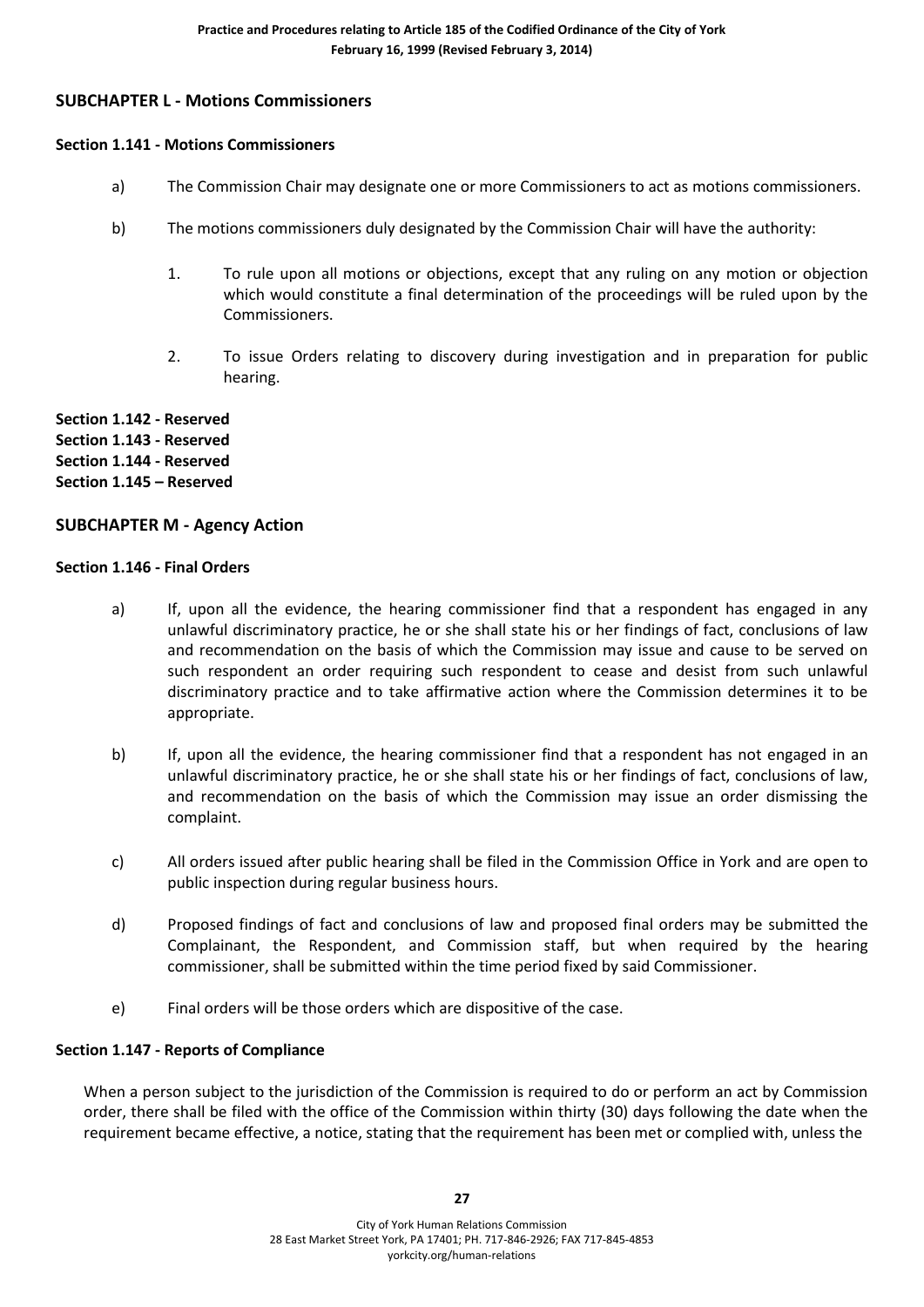Commission, by regulation or order, or by making specific provision therefor in a license or permit: may provide otherwise for the giving of the notice of compliance.

**Section 1.148 - Reserved Section 1.149 - Reserved Section 1.150 – Reserved**

### **CHAPTER 2 - DISCRIMINATION ON THE BASIS OF DISABILITY**

#### **SUBCHAPTERS**

**SUBCHAPTER A - GENERAL PROVISIONS**

#### **SUBCHAPTER B – EMPLOYMENT**

#### **SUBCHAPTER C - PUBLIC ACCOMMODATION**

#### **SUBCHAPTER A - General Provisions**

#### **Section 2.1 – Purpose**

The purpose of this chapter is to ensure that all employment and public accommodations subject to the coverage of the Ordinance are conducted, operated, and made available in a manner which does not discriminate on the basis of disability and which will effectively promote integration of disabled people into the mainstream of life in the City of York.

#### **Section 2.2 – Construction**

- a) The provisions of this chapter shall be construed liberally for the accomplishment of the purposes of the Ordinance.
- b) The provisions of this chapter will be construed consistently with other relevant Federal, State and City laws and regulations except where such construction would operate in derogation of the purposes of the Ordinance and this chapter.

#### **Section 2.3 – Enforcement**

The provisions of this chapter shall be subject to and will be enforced in accordance with the Ordinance, Chapter 1 of this title (relating to special rules of administrative practice and practice and procedure).

#### **Section 2.4 – Definitions**

The following words and terms, when used in this chapter, shall have, unless the context indicates otherwise, the following meanings:

- a) **Commission** -- City of York Human Relations Commission.
- b) **Disabled person** -- Includes the following:
	- 1) A person who:
		- A. has a physical or mental impairment which substantially limits one or more major life activities;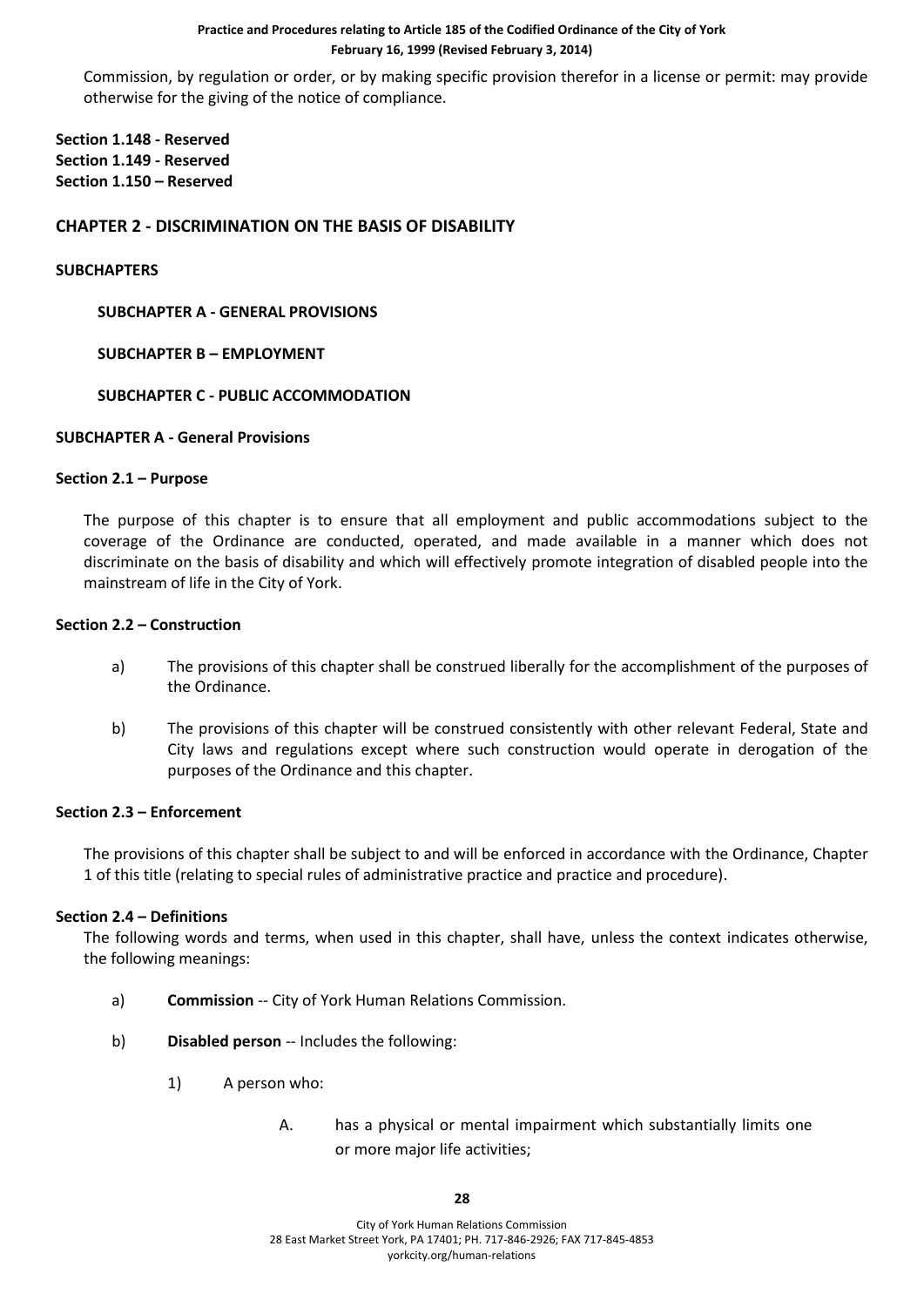- B. has a record of such an impairment; or
- C. is regarded as having such an impairment
- 2) The term does not include current illegal use or addiction to a controlled substance, as defined in Section 102 of the Controlled Substances Act (P.L. 91-513, 21 U.S.C. Section 802).
- 3) As used in subparagraph (1) of this paragraph, the phrase:
	- A. "physical or mental impairment" means a physiological disorder or condition, cosmetic disfigurement or anatomical loss affecting one or more of the following body systems: neurological; musculoskeletal; special sense organs; respiratory, including speech organs; cardiovascular; reproductive; digestive; genitourinary; hemic and lymphatic; skin and endocrine or a mental or psychological disorder, such as mental illness, and specific learning disabilities.
	- B. "major life activities" means functions such as caring for one's self, performing manual tasks, walking, seeing, hearing, speaking, breathing, learning, and working.
	- C. "has a record of such an impairment" means has a physical or mental impairment that does not substantially limit major life activities but that is treated by an employer or owner, operator or provider of a public accommodation as constituting such a limitation; has a physical or mental impairment that substantially limits major life activities only as a result of the attitudes of others toward such impairment; or has none of the impairments defined in subparagraph (1) (a) of this paragraph but is treated by an employer or owner, operator, or provider of a public accommodation as having such an impairment.
- c) **Facility -** Including but not limited to all or any portion of buildings, structures, equipment, roads, walks, parking lots, fixtures, and other real or personal property.
- d) **Ordinance --** York City Code, Article 185.
- e) **Non-job-related disability --** Includes the following:
	- 1) Any disability which does not substantially interfere with the ability to perform the essential functions of the employment which a disabled person applies for, is engaged in, or has been engaged in. Uninsurability or increased cost of insurance under a group or employee insurance plan does not render a disability job-related.
	- 2) A disability is not job-related merely because the job may pose a threat of harm to the employee or applicant with the disability unless the threat is one of demonstrable and serious harm.
	- 3) A disability may be job-related, if placing the disabled employee or applicant in the job would pose a demonstrable threat of harm to the health and safety of others.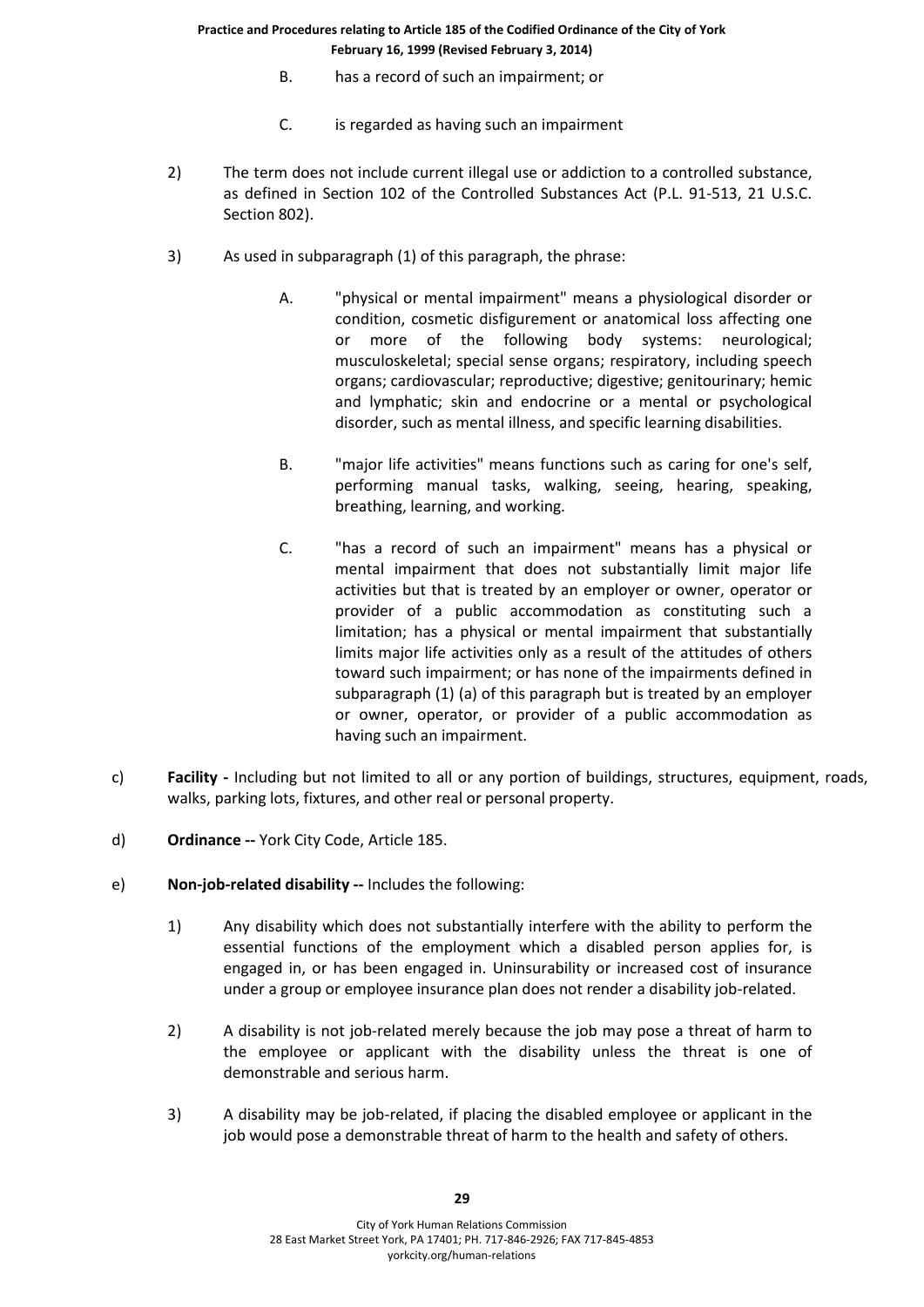- f) **Undue hardship -** The factors to be considered in determining whether an undue hardship is imposed by the requirement that a reasonable accommodation be made to a person's disability include but are not limited to the following:
	- 1) The overall size and nature of a business, organization, program, or public accommodation, including number of employees, structure, and composition of workforce, and number and type of facilities. However, financial capability to make reasonable accommodations shall only be a factor when raised as part of an undue hardship defense.
	- 2) Good faith efforts previously made to accommodate similar disabilities.
	- 3) The extent, nature and cost of the reasonable accommodation needed.
	- 4) The extent to which disabled persons can reasonably be expected to need and desire to use, enjoy or benefit from the employment, or public accommodation which is the subject of the reasonable accommodation in question.
	- 5) Legal or proprietary interest in the subject of proposed reasonable accommodations, including authority to make such accommodations under the terms of any bona fide agreement, such as a lease, governing or describing rights and duties with respect to the subject.

#### **Section 2.5 - General Prohibitions**

- a) Disabled persons shall not be limited, classified or segregated in a way that adversely affects their opportunities to use, enjoy or benefit from employment and public accommodations subject to the coverage of the ordinance; except that this subsection shall not be construed so as to impose an undue hardship.
- b) Disabled persons shall not be denied the opportunity to use, enjoy or benefit from employment and public accommodations subject to the coverage of the act where the basis for such denial is the need to make reasonable accommodations, unless the making of reasonable accommodations would impose an undue hardship.

#### **Section 2.6 - Access**

- a) Every place of employment or public accommodation for which final design and construction plans are completed after November 6, 1978 shall be designed and constructed without architectural and other barriers or omissions that interfere with effective use and enjoyment of, benefit from, ingress to, egress from, and mobility within buildings, work areas, offices, facilities and the like, by disabled persons.
- b) After November 6, 1978, when all or part of a place of employment or public accommodation is subject to substantial alteration or alteration that could affect use by persons with a disability, alterations shall be planned and executed without architectural and other barriers or omissions that interfere with effective use and enjoyment of, benefit from, ingress to, egress from and mobility within the altered portion by disabled persons.
- c) With respect to existing facilities, employers and owners, operators or providers of public accommodations shall make reasonable accommodations to disabled persons by eliminating architectural and other barriers or omissions that interfere with effective use and enjoyment of,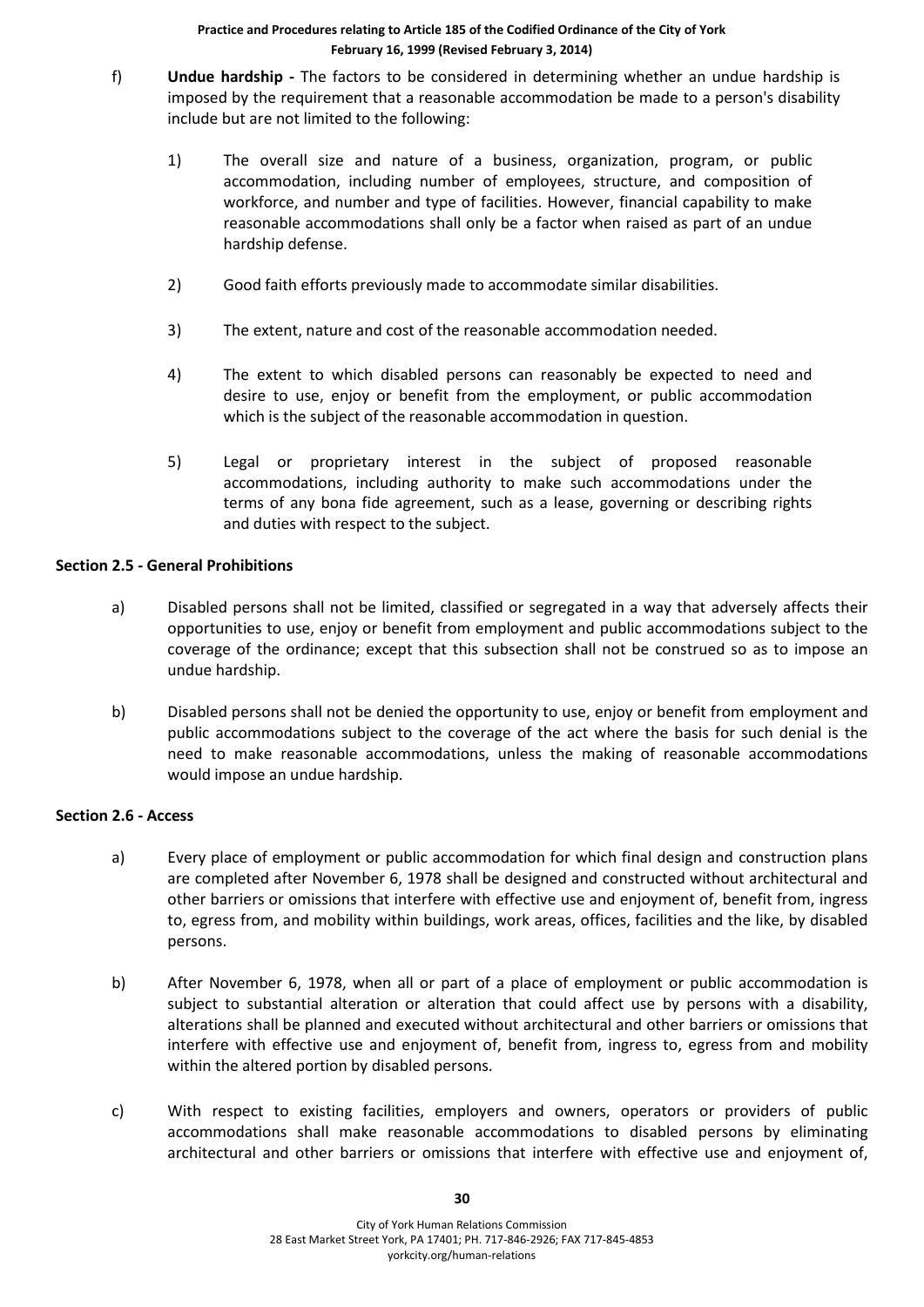benefit from, ingress to, egress from and mobility within buildings, work areas, offices, facilities and the like by disabled persons.

- d) An employer or owner, operator, provider of a public accommodation shall be deemed:
	- 1) To be exempt from the requirements of this section to the extent that they impose an undue hardship; and
	- 2) To have complied with this section if design, construction or alteration is in conformance with relevant specifications of:
		- A) The Fair Housing Act (Public Law 90-284,42 U.S.C. §3601 et. seq.);
		- B) Americans with Disabilities Act of 1990 (Public Law 101-336, 42 U.S.C. § 12101 et. seq.); and
		- C) The act of September 1, 1965 (P.L. 459, No. 235), entitled, as amended, "An act requiring that certain buildings and facilities adhere to certain principles, standards, and specifications to make the same accessible to and usable by persons with physical handicaps, and providing for enforcement." , known as the Architectural Barriers Law.
- e) Departures from the particular standards noted in subsection (d) of this section shall be deemed to have satisfied the requirements of this chapter if it is evident that equivalent access or equivalent opportunity to use, enjoy or benefit in an integrated setting is thereby provided.

**Section 2.7 - Reserved Section 2.8 - Reserved Section 2.9 - Reserved Section 2.10 – Reserved**

# **SUBCHAPTER B – EMPLOYMENT**

#### **Section 2.11 - Pre-employment Process**

- a) No person shall be denied employment, promotion or any other term, condition, or benefit of employment solely for refusing to take a test, submit to a process, or answer a question prohibited by this section.
- b) An employer shall not make use of any employment test, device or other selection criterion that screens out or tends to screen out persons with a disability unless both of the following apply:
	- 1) The test, device, or other selection criterion is job-related for the position in question or a demonstrably related position.
	- 2) Alternative job-related tests, devices or criteria that do not screen out or tend to screen out as many disabled persons are not shown by the Commission or the applicant to be available.
- c) An employer shall select and administer tests concerning employment so as best to ensure that, when administered to an applicant or employee who has a disability that impairs sensory, manual, or speaking skills, the test results accurately reflect the applicant's or employee's job skills, aptitude, or whatever other factors the test purports to measure rather than reflecting the applicant's or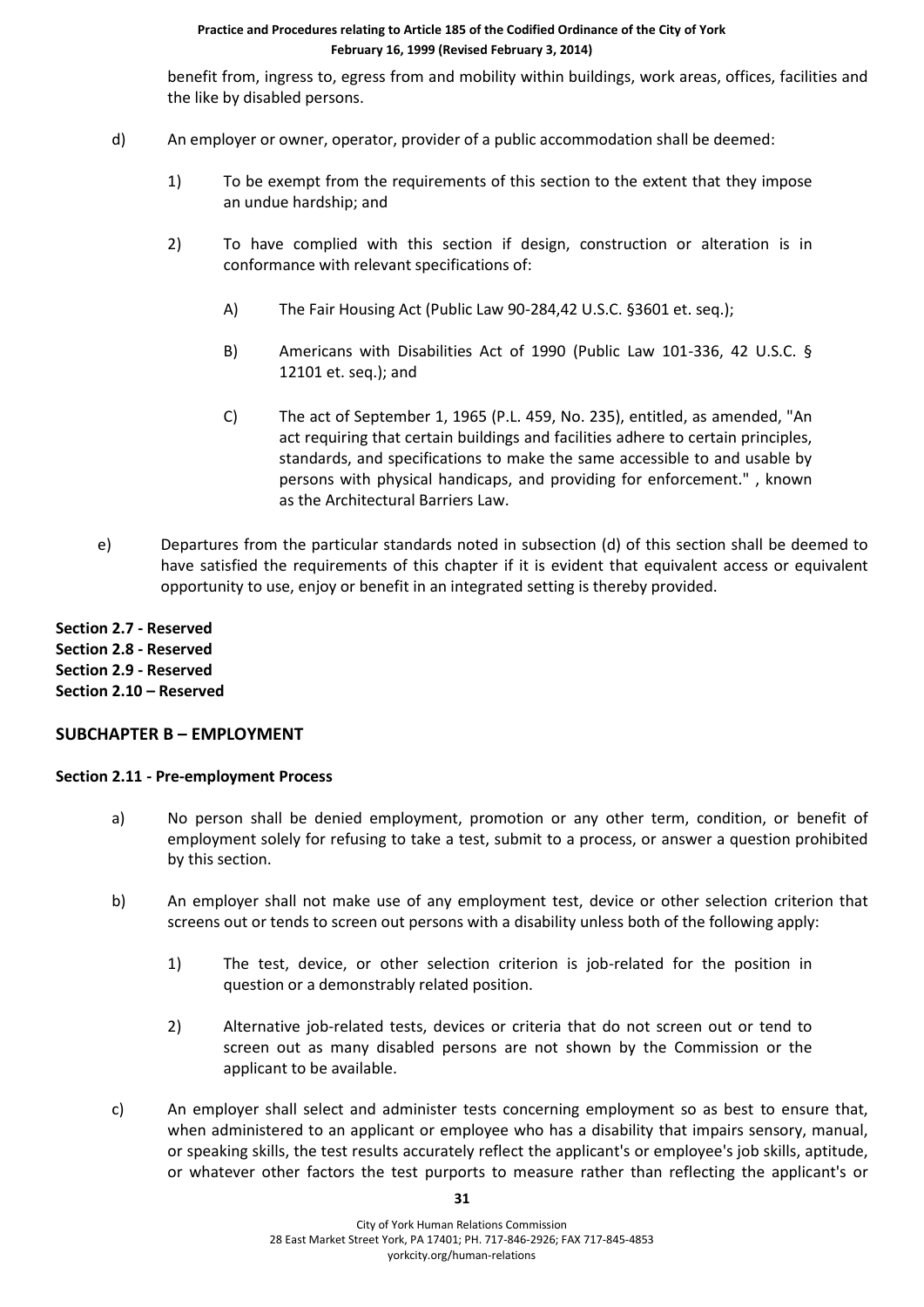employee's impaired sensory, manual, or speaking skills, except where those skills are the factors that the test purports to measure.

- d) Except as provided in subsections (f) and (g) of this section, pre-employment inquiries that are intended to reveal or that may have the tendency to reveal the existence of a present or recurring disability shall be limited to those necessary to determine whether the disability is job-related; however, any employee or applicant to whom such an oral or written inquiry is directed shall be provided the opportunity to explain why the disability is non-job-related, including what special efforts the employee or applicant makes or what reasonable accommodations can be made to render the disability non-job-related.
- e) An employer shall not deny reasonable requests from an applicant for assistance in completing the application process.
- f) When an employer is taking remedial action to correct the effects of past discrimination or is taking voluntary action to overcome the effects of conditions that resulted in limited opportunities for disabled persons, the employer may invite applicants for employment to indicate whether and to what extent they have a non-job-related disability, provided that:
	- 1) The employer states clearly on a written questionnaire used for this purpose or makes clear orally if no written questionnaire is used that the information requested is intended for use solely in connection with its remedial action obligations or its voluntary or affirmative action efforts; and
	- 2) The employer states clearly that the information is being requested on a voluntary basis, that it will be kept confidential subject to the exceptions set forth in Section 2.12 (relating to eliciting and disseminating information concerning an employee's disability), and that refusal to provide it will not subject the applicant or employee to adverse treatment.
- g) Nothing in this chapter shall be deemed to preclude a bona fide medical examination; provided that all similarly situated employees or applicants are subject to the same examination without regard to disability.

# **Section 2.12 - Eliciting and Disseminating Information Concerning an Employee's Disability**

Information concerning a disability, medical condition, or medical history of an employee, whether past, present, or recurring, shall be accorded confidentiality as medical records and shall be retained only through the use of forms accorded confidentiality as medical records. Such information may only be disseminated with the permission of the employee or when the employer can show a demonstrable business necessity for such dissemination including but not limited to the following:

- a) Responsible supervisor may be provided relevant information regarding restrictions on the work or duties of disabled persons and regarding necessary accommodations.
- b) First aid, safety, and other personnel may be provided relevant information where appropriate, if the condition might require emergency treatment or extraordinary measures by such personnel in the event of a safety hazard.
- c) Government agencies investigating compliance with any law may be provided relevant information upon request.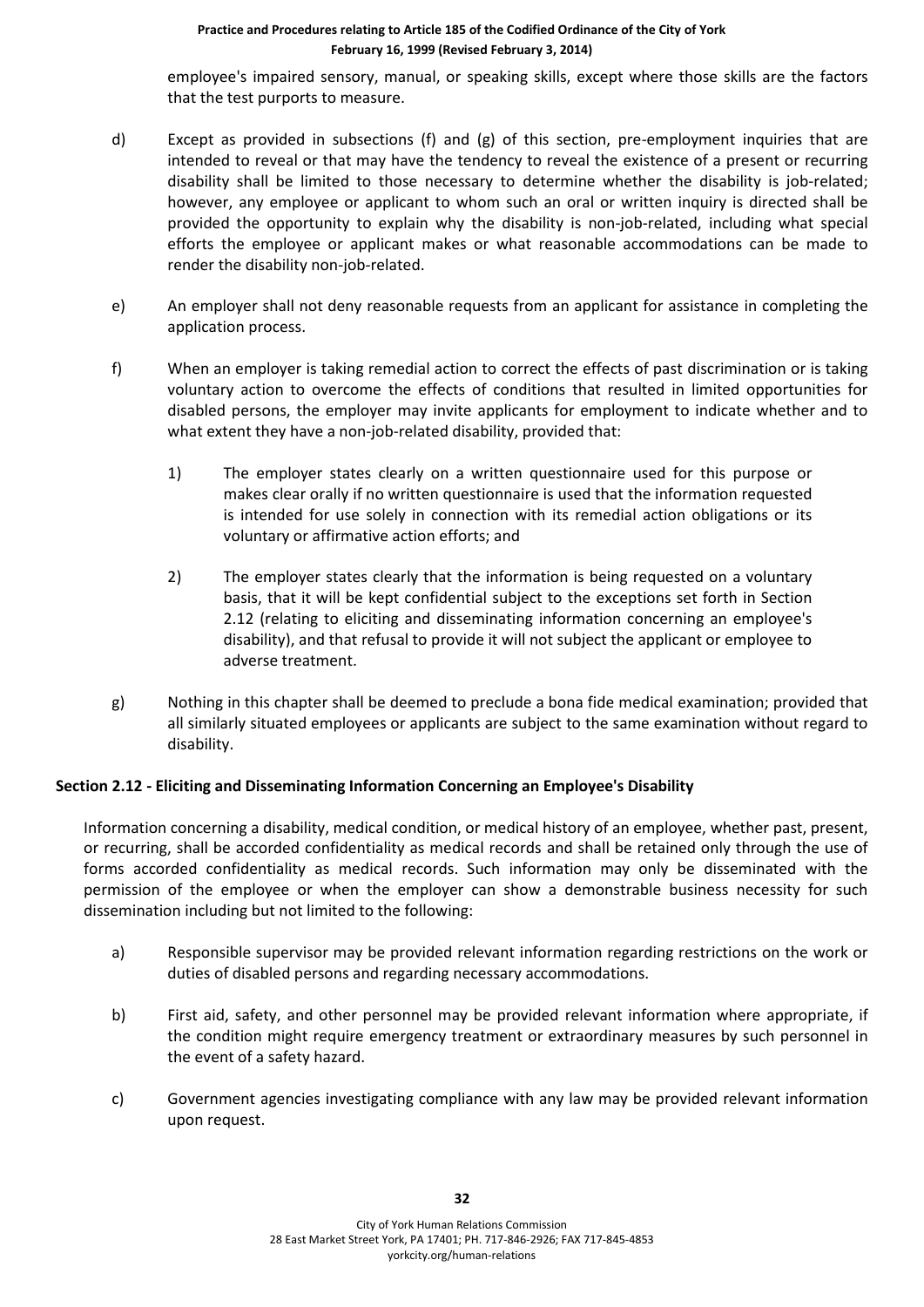- d) Authorized representatives of a labor organization may be provided relevant information in the context of a bona fide labor dispute or grievance procedure.
- e) Insurers may be provided relevant information upon request for bona fide insurance purpose.

# **Section 2.13 - Equipment Modification**

- a) An employer shall make reasonable accommodations by modifying equipment and tools so that they can be used by a disabled employee; provided that such modification shall not impose an undue hardship upon the employer.
- b) A disabled person shall be allowed to provide his own equipment or tools in order to function properly in the job applied for or engaged in.
- c) In determining whether or not an undue hardship is imposed by the requirements that reasonable accommodations be made in accordance with this section, factors to be considered in addition to those appearing in Section 2.4 of this title (relating to the definition of undue hardship) include but are not limited to:
	- 1) The effect such modification has on use of the equipment by others;
	- 2) The effect such modification has on warranties governing the equipment; and
	- 3) The permissibility of making such modifications under applicable health and safety laws.

#### **Section 2.14 - Job Modification**

- a) An employer shall make reasonable accommodations by modifying a job, including but not limited to modification of duties, scheduling, amount or nature of training, assistance provided, and the like, provided that such modification shall not impose an undue hardship.
- b) Nothing in this section shall be construed to require application of different production, attendance, or disciplinary standards for the disabled worker.

# *NOTE*

The Commission considers the requirement of a job modification subject to the undue hardship defense to be consistent with a fundamental principle that underlies this chapter, to wit that some degree of special treatment or "reasonable accommodation" is within the contemplation of the Ordinance. The Commission looks to the Ordinance for a definition of "non-job related disability" which indicates that a disability is only job related if it substantially interferes with essential functions of a job. Conversely, a non-substantial interference, or interference with non-essential functions does not make a disability job related. Thus, the Commission expressly rejects the suggestion that any need to modify a job renders a disability job related. Rather, the Commission believes that the General Assembly and City Council intended disabled people to receive, not identical treatment, but treatment that would create for them effective equality of opportunity. Subsection (b) clarifies that a disability is job related if it would require changes in production attendance or disciplinary standards. However, this subsection is, of course; subject to the general requirement to make reasonable accommodation, as set forth in 2.5 (b).

# **Section 2.15 - Disabilities not Presently but Potentially Job-related**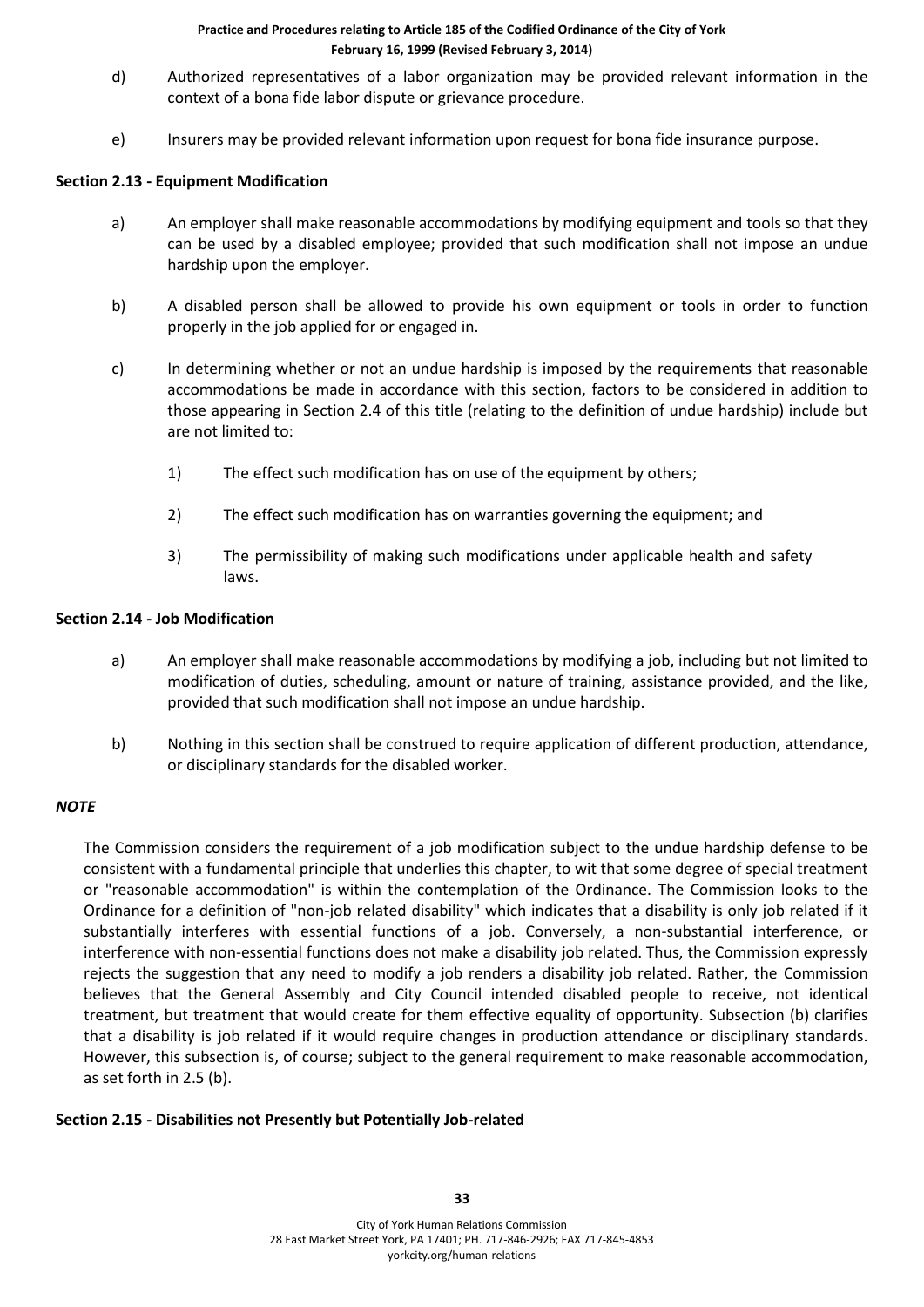- a) An employer shall not terminate, subject to different terms or conditions of employment, or refuse to hire or promote an employee or applicant because of a present disability which is not job-related but which may worsen and become job related or because of a past job-related disability which may or may not recur; provided that this subsection shall not be construed so as to impose an undue hardship on the employer.
- b) In determining whether or not an undue hardship is imposed by the requirements of subsection (a) of this section to be considered in addition to those appearing at 2.4 (relating to the definition on undue hardship factors include but are not limited to:
	- 1) the length, cost and nature of training required for the job; and
	- 2) The length of service the employer can reasonably expect before the employee's disability is likely to become job related.

**Section 2.16 - Reserved Section 2.17 - Reserved Section 2.18 - Reserved Section 2.19 - Reserved Section 2.20 – Reserved**

# **SUBCHAPTER C - PUBLIC ACCOMMODATIONS**

#### **Section 2.21 – Generally**

If a disabled person, with reasonable accommodation, meets all the essential eligibility requirements for and is similarly situated with able-bodied persons in terms of need and desire to use, enjoy or benefit from a public accommodation, then reasonable accommodations shall be made to assure the person opportunity substantially equivalent to that of able-bodied persons to use, enjoy, and benefit from the public accommodation in an integrated setting; provided that nothing in this section shall be construed so as to impose an undue hardship upon any owner, operator, or provider of a public accommodation, and provided further that nothing in this section shall be construed so as to impose a demonstrable threat of harm to the health and safety of others.

- **Section 2.22 - Reserved**
- **Section 2.23 - Reserved**
- **Section 2.24 - Reserved**
- **Section 2.25 – Reserved**
- **Section 2.26 - Reserved**

# **CHAPTER 3 - SEX DISCRIMINATION**

#### **SUBCHAPTERS**

**SUBCHAPTER A - GENERAL PROVISIONS SUBCHAPTER B - FRINGE BENEFITS AND EMPLOYMENT POLICIES RELATING TO PREGNANCY AND CHILDBIRTH SUBCHAPTER C - SEXUAL HARASSMENT**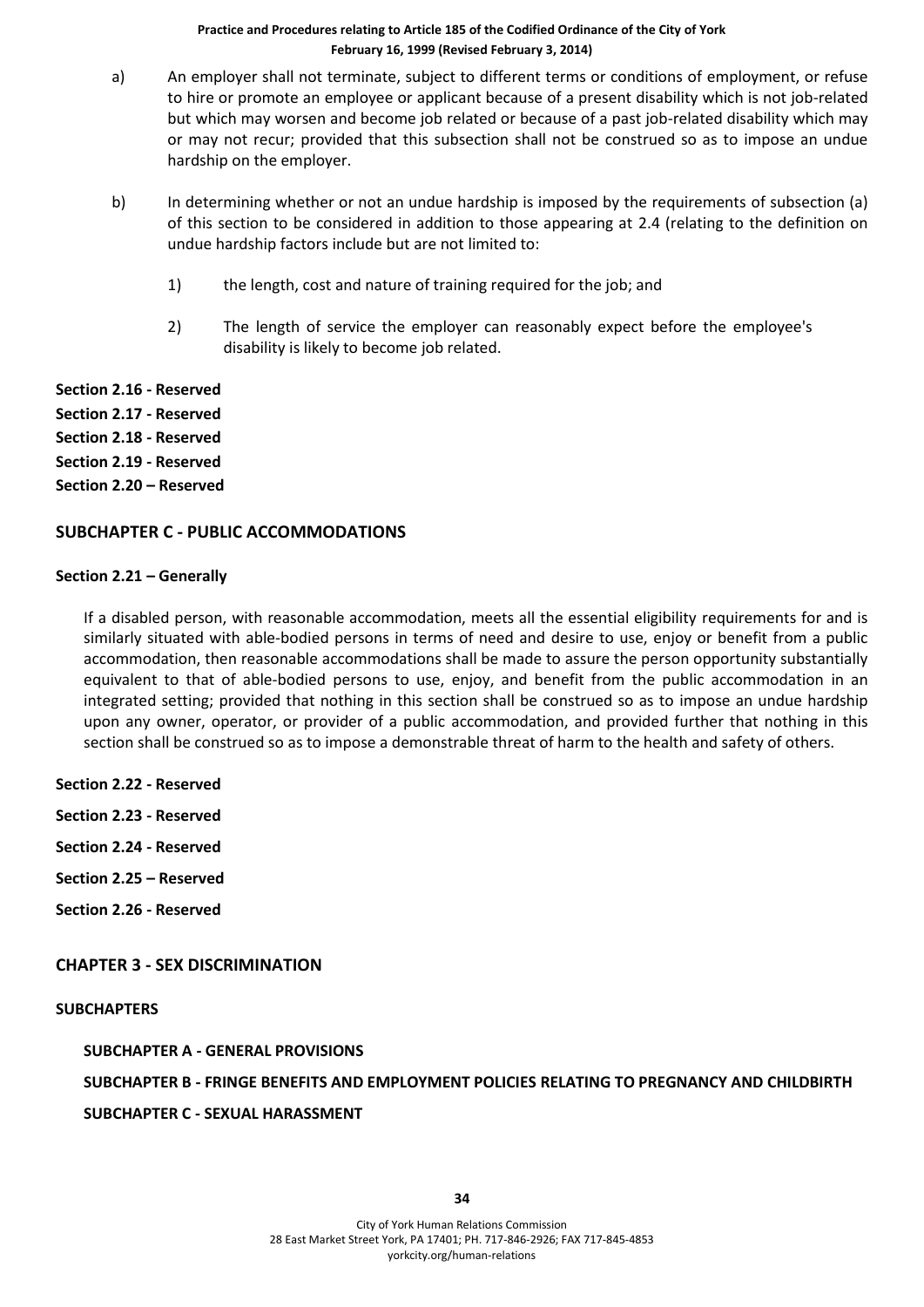#### **SUBCHAPTER A - GENERAL PROVISIONS**

#### **Section 3.1 Construction**

The provisions of this Chapter shall be construed liberally for the accomplishment of the purposes of the Ordinance.

### **Section 3.2 – Enforcement**

The provisions of this Chapter shall be subject to and will be enforced in accordance with the Ordinance, Chapter 1 of this title (relating to special rules of administrative practice and procedure) and provisions 1 PA Code Chapter 35 (relating to general rules of administrative practice and procedure) specifically cited in Chapter 1 of this title.

#### **Section 3.3 – Definitions**

The following words and terms, when used in this Chapter, shall have, unless the context indicates otherwise, the following meanings.

- a) **Commission** -- City of York Human Relations Commission.
- b) **Ordinance** -- York City Code Article 185.

**Section 3.4 - Reserved Section 3.5 – Reserved Section 3.6 - Reserved**

**Section 3.7 - Reserved**

**Section 3.8 - Reserved**

**Section 3.9 - Reserved**

**Section 3.10 – Reserved**

# **SUBCHAPTER B. FRINGE BENEFITS AND EMPLOYMENT POLICIES RELATING TO PREGNANCY AND CHILDBIRTH**

#### **Section 3.11 - Fringe Benefits**

- a) "Fringe benefits," as used herein, includes medical, hospital, accident, life insurance, and retirement benefits; profit-sharing and bonus plans; leave; and other terms, conditions, and privileges of employment.
- b) It shall be an unlawful employment practice for an employer to discriminate between men and women with regard to fringe benefits.
- c) Where an employer conditions benefits available to employees and their spouses and families or whether the employee is the "head of the household" or "principal wage earner" in the family unit, the benefits tend to be available only to male employees and their families. Due to the fact that such conditioning discriminatorily affects the rights of women employees, and that "head of household" or "principal wage earner" status bears no relationship to job performance, benefits which are so conditioned will be found to be a prima facie violation of the prohibitions against sex discrimination contained in the Ordinance.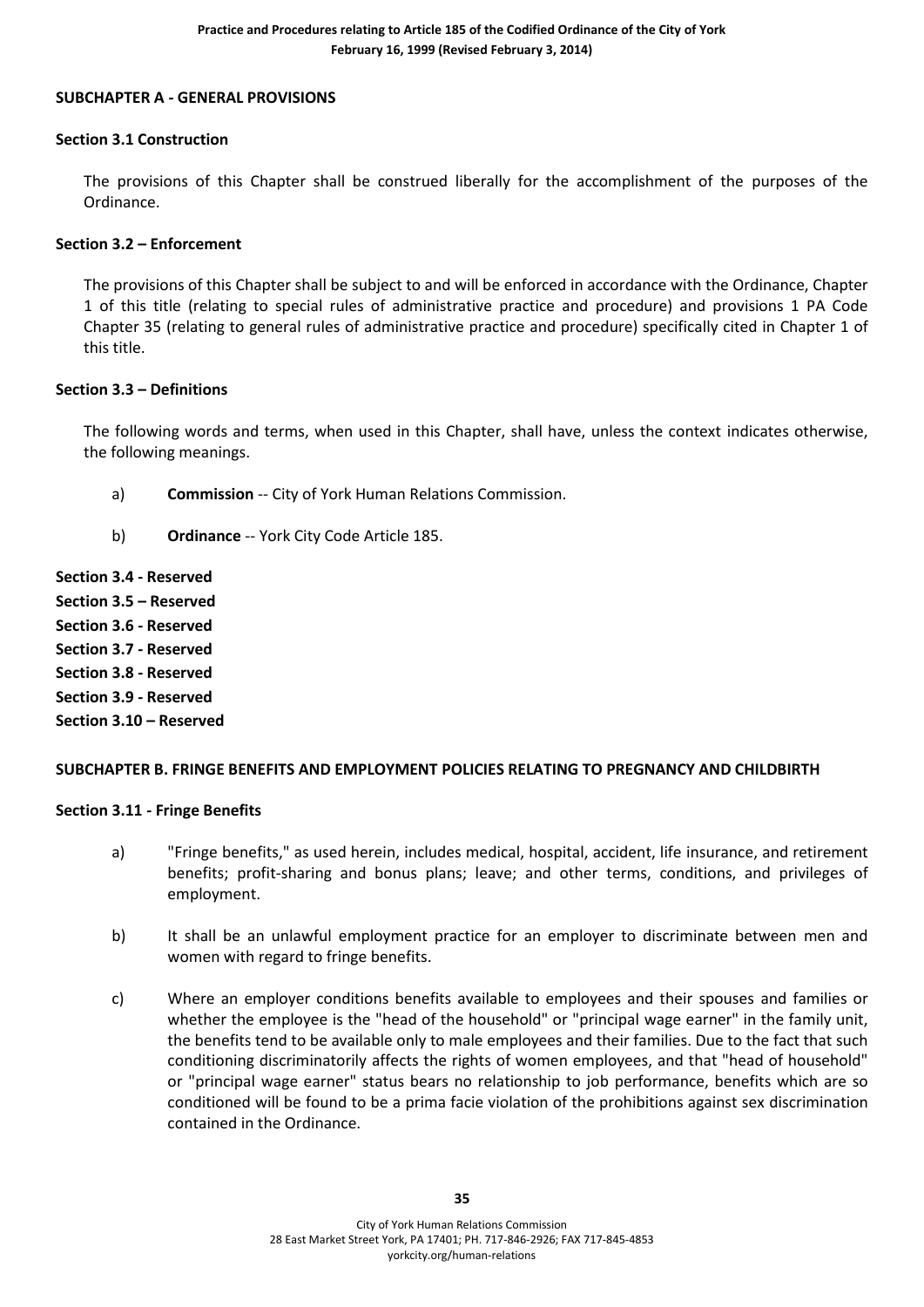- d) It shall be an unlawful employment practice for an employer to make available benefits for the wives and families of male employees where the same benefits are not made available for the husbands and families of female employees or to make available benefits for the wives of male employees which are not made available for female employees; or to make available benefits to the husbands of female employees which are not made available for male employees. An example of such an unlawful employment practice is a situation in which wives of male employees receive maternity benefits while male employees receive no such benefits.
- e) It shall not be a defense under the Ordinance to a charge of sex discrimination in benefits that the cost of such benefits is greater with respect to one sex than the other.
- f) It shall be an unlawful employment practice for an employer to have a pension or retirement plan which establishes different optional or compulsory retirement ages based on sex, or which differentiates in benefits on the basis of sex.

#### **Section 3.12 – Definitions**

The following words and terms, when used in this subchapter, shall have the following meanings, unless the context clearly indicates otherwise:

- a) Disability due to pregnancy or childbirth **-** Disabilities caused or contributed to by pregnancy, miscarriage, abortion, childbirth, and recovery therefrom are, for all job related purposes, disabilities and should be treated as such in written and unwritten employment practices and policies.
- b) Pregnancy **-** The state of being in gestation. Pregnancy is a physiological process. All pregnant women, however, have a variable degree of disability on an individual basis during which time they are unable to perform their usual activities. These regulations relate to all pregnancies without regard to the marital status of the mother.

#### **Section 3.13 - Pregnancy and Childbirth**

- a) A written or unwritten employment policy or practice which excludes from employment opportunities applicants or employees because of pregnancy, childbirth, or related medical conditions is deemed a prima facie violation of the Ordinance.
- b) Written and unwritten employment practices arid policies regarding job benefits and job security, including but not limited to, commencement and duration of leave, the availability of extensions, the accrual of seniority and other benefits and privileges, reinstatement and payment under any health or temporary disability insurance or sick leave plan, formal or informal, shall be applied to disability due to pregnancy or childbirth on the same terms and conditions as they are applied to other temporary disabilities.
- c) Written or unwritten employment policies and practices, regarding job benefits and job security including, but not limited to, commencement and duration of leave, the availability of extensions, the accrual of seniority and other benefits and privileges, reinstatement and payment under any health or disability insurance or sick leave plan, formal or informal, shall be applied to permanent disability due to pregnancy, childbirth, or related medical conditions on the same terms and conditions as they are applied to other permanent disabilities.
- d) Mandatory maternity leave policies which require a pregnant employee to take leave automatically at a specified time during pregnancy or to remain away from work after she has recovered from her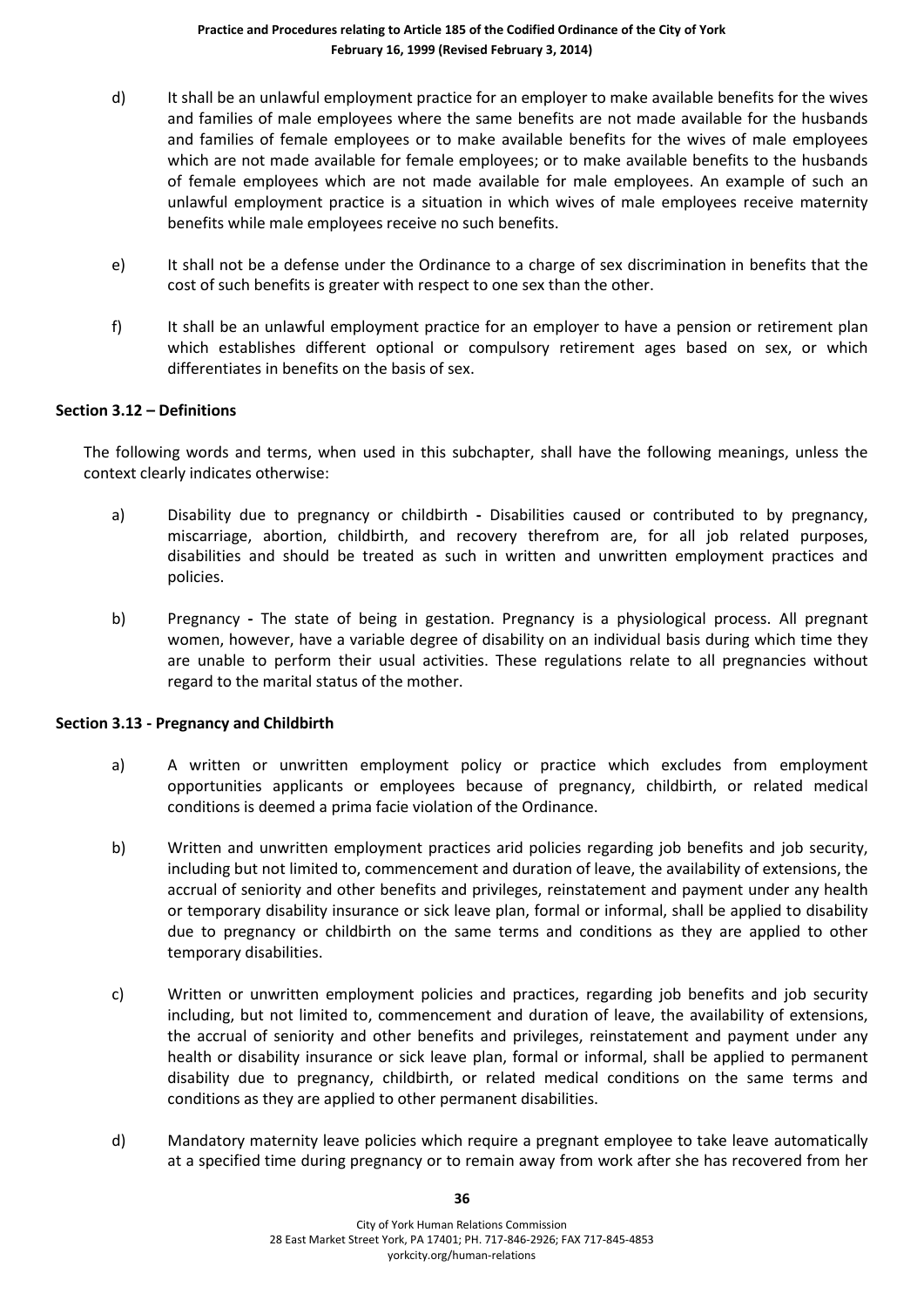disability are in violation of the Ordinance. An employer shall accept the determination of a pregnant employee's physician regarding pregnancy-related disabilities where it accepts such medical judgment regarding other disabilities.

e) Where the termination of an employee who is temporarily disabled is caused by an employment policy under which insufficient or no leave is available, such a termination violates the Ordinance if it has a disparate impact on employees of one sex and is not justified by business necessity.

**Section 3.14 - Reserved Section 3.15 - Resented Section 3.16 - Reserved Section 3.17 - Resented Section 3.18 - Reserved Section 3.19 - Reserved Section 3.20 – Reserved**

#### **SUBCHAPTER C - SEXUAL HARASSMENT**

#### **Section 3.21 - Sexual Harassment**

- a) Harassment on the basis of sex is a violation of the Ordinance. The principles involved here also apply to race, color, religious creed, age, national origin, ancestry, familial status, disability or use of a support animal. Unwelcome sexual advances, request for sexual favors, and other verbal or physical conduct of a sexual nature constitute sexual harassment when:
	- 1. Submission to such conduct is made either explicitly or implicitly a term or condition of an individual's employment,
	- 2. Submission to or rejection of such conduct by an individual is used as the basis for employment decisions affecting such individual, or
	- 3. Such conduct has the purpose or effect of unreasonably interfering with an individual's work performance or creating an intimidating, hostile, or offensive working environment.
- b) In determining whether alleged conduct constitutes sexual harassment, the Commission will look at the record as a whole and at the totality of the circumstances, such as the nature of the sexual advances and the context in which the alleged incidents occurred. The determination of the legality of a particular action will be made from the facts, on a case by case basis.
- c) Applying general Ordinance principles, an employer, employment agency or labor organization, etc. (hereinafter collectively referred to as "employer") is responsible for its acts and those of its agents and supervisory employees with respect to sexual harassment regardless of whether the specific acts complained of were authorized or even forbidden by the employer and regardless of whether the employer knew or should have known of their occurrence. The Commission will examine the circumstances of the particular employment relationship and the job functions performed by the individual in determining whether an individual acts in either a supervisor or agency capacity.
- d) With respect to conduct between fellow employees, an employer is responsible for acts of sexual harassment in the workplace where the employer (or its agents or supervisory employees) knows or should have known of the conduct, unless it can show that it took immediate and appropriate corrective action.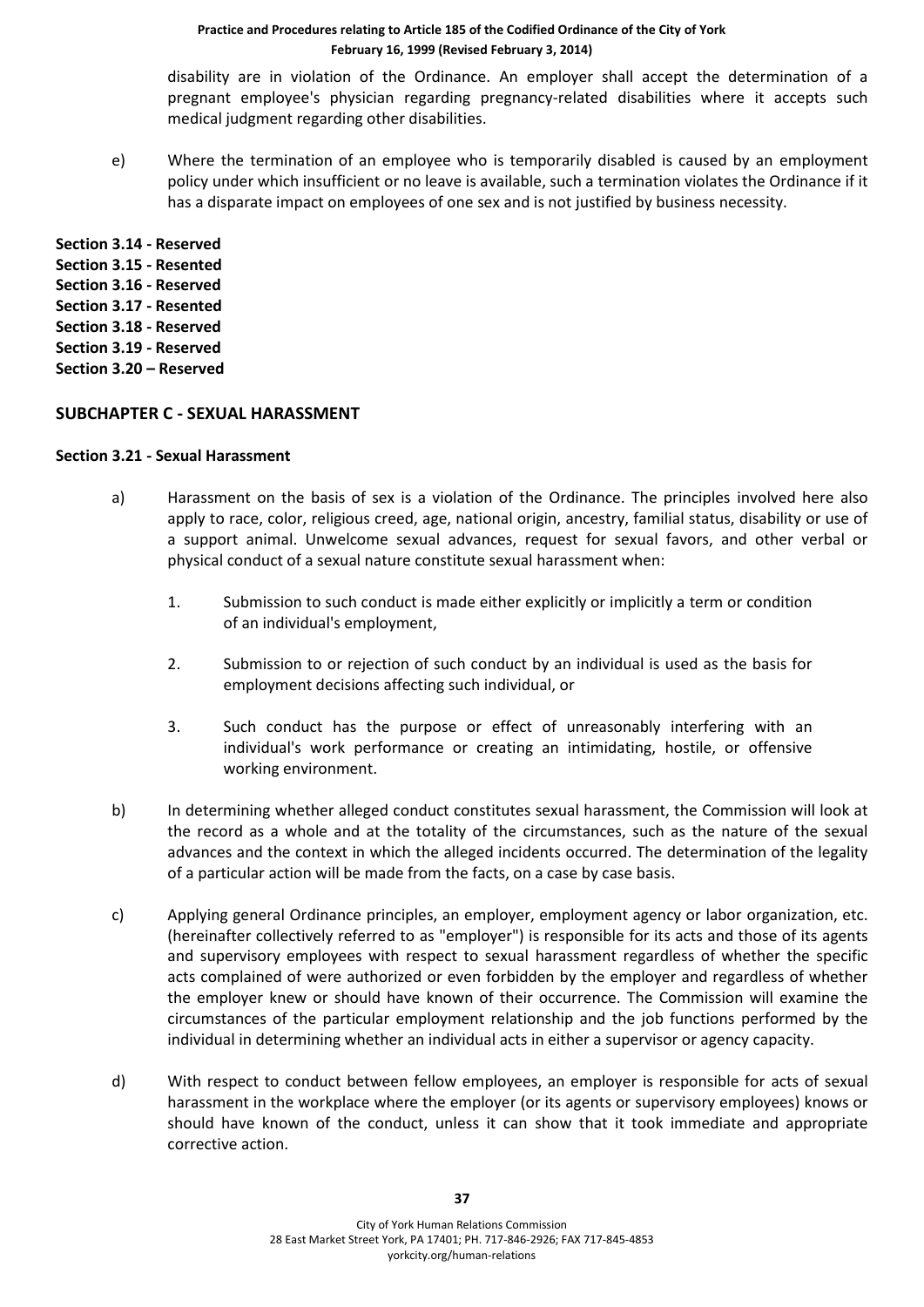- e) An employer may also be responsible for the acts of non-employees, with respect to sexual harassment of employees in the workplace, where the employer (or its agents or supervisory employees) knows or should have known of the conduct and fails to take immediate and appropriate corrective action. In reviewing these cases, the Commission will consider the extent of the employer's control and any other legal responsibility, which the employer may have with respect to the conduct of such non-employees.
- f) Prevention is the best tool for the elimination of sexual harassment. An employer should take all steps necessary to prevent sexual harassment from occurring, such as affirmatively raising the subject, expressing strong disapproval, developing appropriate sanctions, informing employees of their right to raise and how to raise the issue of harassment under the Ordinance, and developing methods to sensitize all concerned.
- g) Other related practices: Where employment opportunities or benefits are granted because of an individual's submission to the employer's sexual advances or request for sexual favors, the employer may be held liable for unlawful sex discrimination against other persons who were qualified but denied that employment opportunity or benefit.
- h) Same gender sexual harassment is actionable under Title VII and this ordinance.

#### *NOTE*

See, Oncale vs. Sundowner Offshore Services, No 96-568, 1998, U.S. Lexis 1599, March 4, 1998 (Supreme Court held that same gender sexual harassment is actionable under Title VII if the conduct complained of satisfies the requirements generally).

**Section 3.22 - Reserved Section 3.23 - Reserved Section 3.24 - Reserved Section 3.25 - Reserved Section 3.26 - Reserved**

# **CHAPTER 4- COMMISSION PRACTICES AND PROCEDURES**

# **SUBCHAPTERS**

**SUBCHAPTER A – GENERAL REQUIREMENTS**

**SUBCHAPTER B – STAFF**

**SUBCHAPTER C - COMMITTEES**

**SUBCHAPTER D – MEETINGS**

**SUBCHAPTER E - REMOVAL OF A COMMISSIONER FOR CAUSE**

**SUBCHAPTER F - AMENDMENTS**

# **SUBCHAPTER A - General Requirements**

#### **Section 4.1 – Name**

As prescribed in the City of York Human Relations Ordinance, the name of this Commission shall be the City of York Human Relations Commission.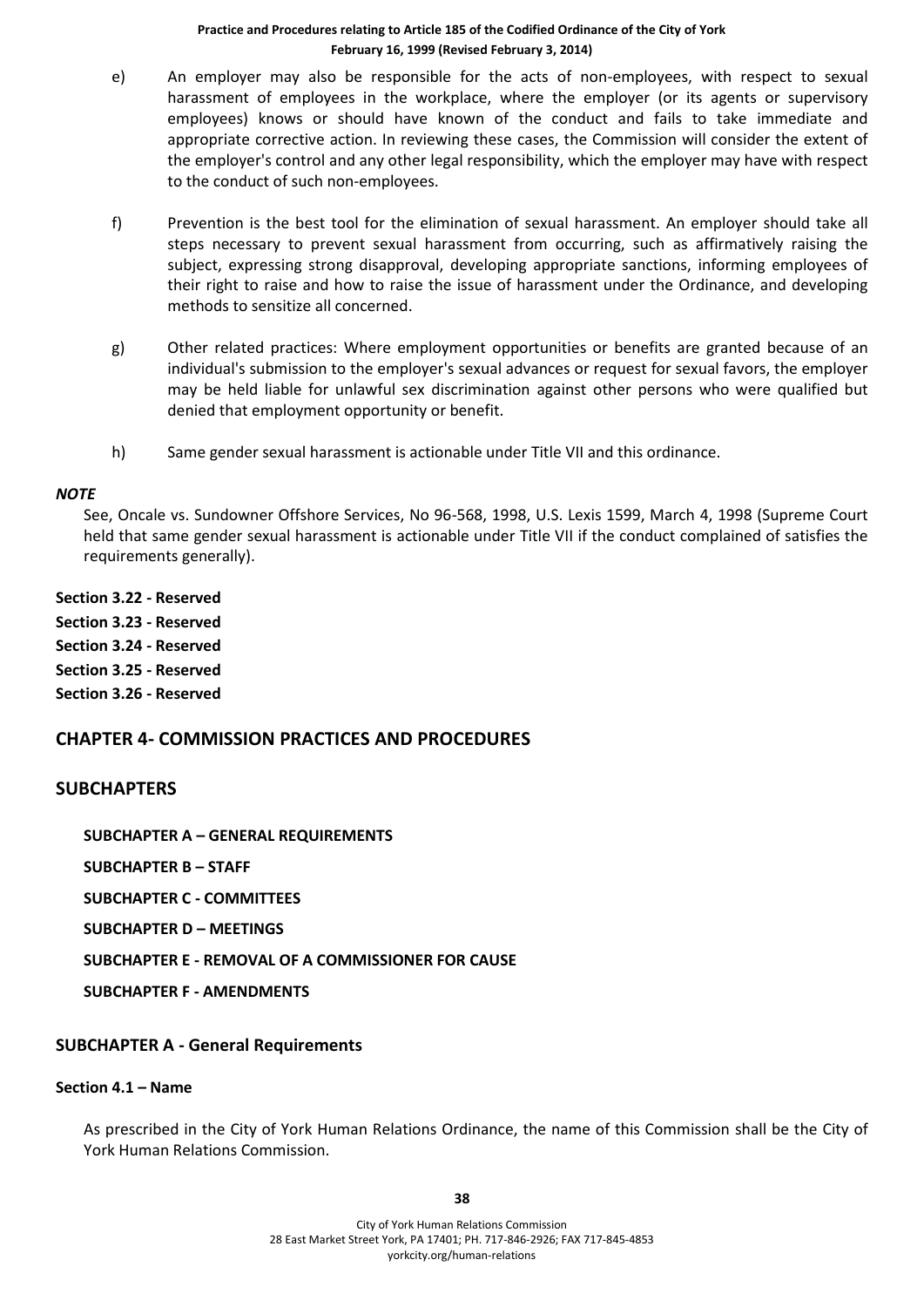#### **Section 4.2 - Purpose**

The purpose of the Commission shall be to administer and enforce the provisions of the City of York Human Relations Ordinance. The Commission shall adopt, promulgate, amend, ratify and rescind rules and regulations to effectuate the policies and provisions of this ordinance. These policies, rules and regulations supersede any by-laws or committee work product.

#### **Section 4.3 – Membership**

- a) The Commission shall consist of those citizens who are duly appointed and qualified under Art. 185.10(a).
- b) Provisions may be made to include residents of any municipality outside of the City of York which utilizes the provisions of Art. 185.15 (relating to additional coverage of the City of York Human Relations Commission) and appointed by the appropriate municipal official.

#### **Section 4.4 – Officers**

- a) The officers of the Commission shall be the Chair; Vice-Chair; and Secretary/Treasurer.
- b) The officers shall perform the duties normally associated with their respective offices, and as required under the requirements of the City of York Human Relations Ordinance and these regulations.
- c) Officers shall be elected by the Commission from its membership. Each officer shall serve a term of one year.
- d) Any vacancy shall be filled as required in the City of York Human Relations Ordinance.

#### **Section 4.5 - Duties of Commissioners**

Duties of Commissioners serving on the City of York Human Relations Commission are outlined in Art. 185.10(b).

**Section 4.6 - Reserved Section 4.7 – Reserved Section 4.8 - Reserved Section 4.9 – Reserved Section 4.10 – Reserved**

# **SUBCHAPTER B – Staff**

#### **Section 4.11 – Staff**

The Commission may appoint staff, including but not limited to, the Manager and other such personnel as it deems necessary, fix compensation and prescribe duties as outlined in the City of York Human Relations Ordinance and these regulations.

# **Section 4.12 - General Duties of Staff**

Duties of the staff shall include, but not be limited to, the following: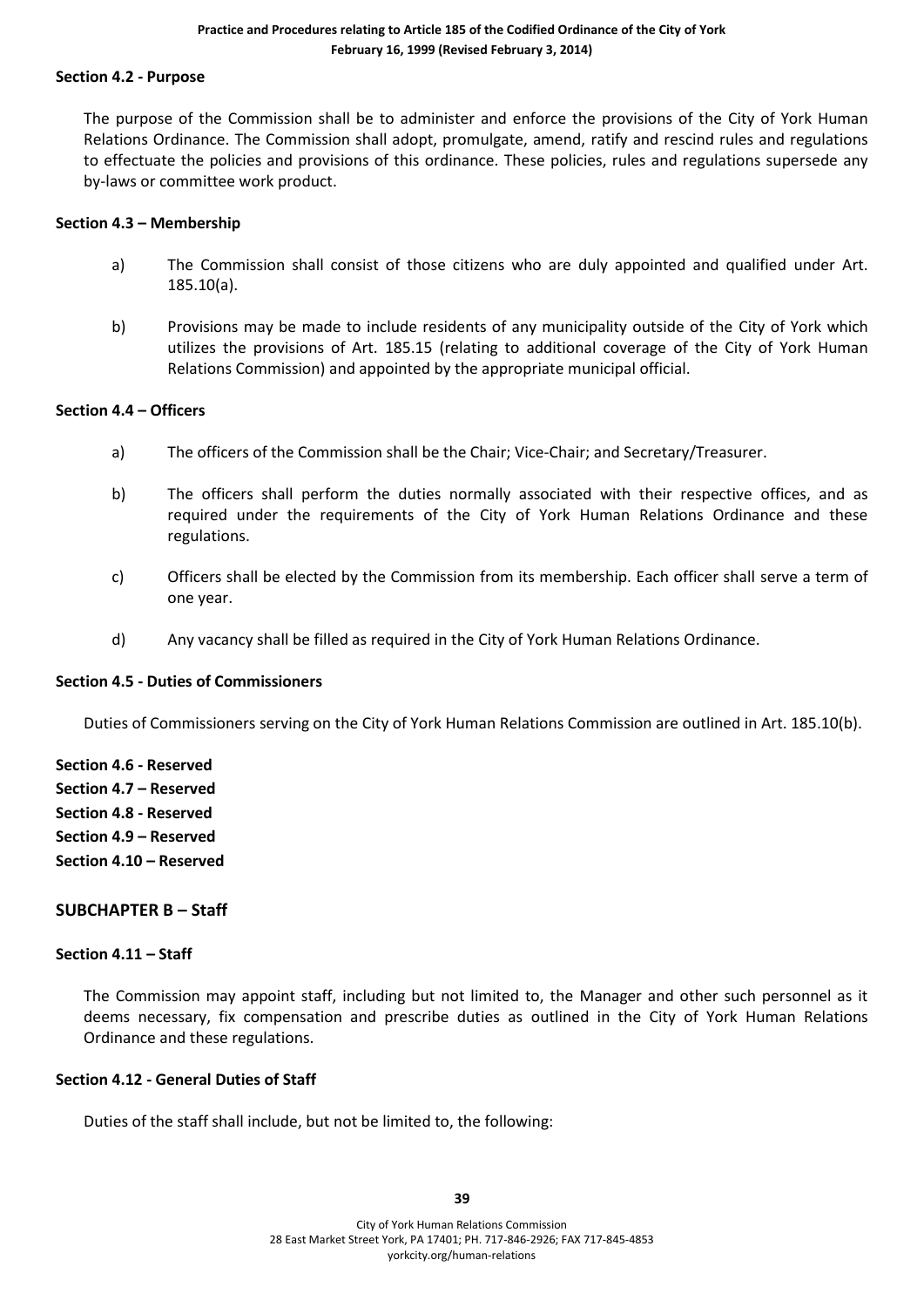- a) Receiving, initiating, amending, processing, serving, and investigating formal and informal complaints;
- b) Conducting conferences, conciliations, and such other meetings as the regulations and the applicable statutes provide;
- c) Determining whether or not probable cause exists to credit the allegations of the complaint;
- d) Advising and educating the public and issuing publications, notices, recommendations, and guidelines to effectuate the policies and purposes of the regulations and applicable ordinance.

#### **Section 4.13- City of York Human Relations Commission Manager**

In addition to the above duties, the Manager is responsible for planning, coordinating, and supervising the work of the City of York Human Relations Commission. By its very nature, the position of Manager is to be fiduciary to the Commission, serving as the liaison to the City of York and any other municipality, which utilizes the provisions of Art. 185.15 to join the Commission. The Commission has been established to prevent discrimination, prejudice, bigotry and intolerance against persons or groups because of race, color, national origin, ancestry, religious creed, sex, age, disability, sexual orientation, familial status or use of a guide dog, in the areas of housing, employment, and public accommodations. The duties and responsibilities of the Manager shall be as follows:

- a) General Duties
	- 1) Formulate and develop plans for carrying out the objectives of the City of York Human Relations Commission.
	- 2) Act as an advocate for all clients.
	- 3) Attend meetings and conferences related to the policies and programs of the local Commission.
	- 4) Serve as an ex-officio member of all committees as needed.
- b) Office Management
	- 1) Supervise the management of the City of York Human Relations Commission offices.
	- 2) Supervise, train, and evaluate all paid staff and volunteers.
	- 3) Prepare budgets for submission to the City Council and any other member municipality.
	- 4) Control office expenditures to remain within the budget.
	- 5) Approve all financial transactions.
- c) Client Advocacy
	- 1) Investigate, or supervise the investigation of, each complaint until a conclusion is reached. These investigations shall include site visits if needed, and a thorough review of all records and references to the case.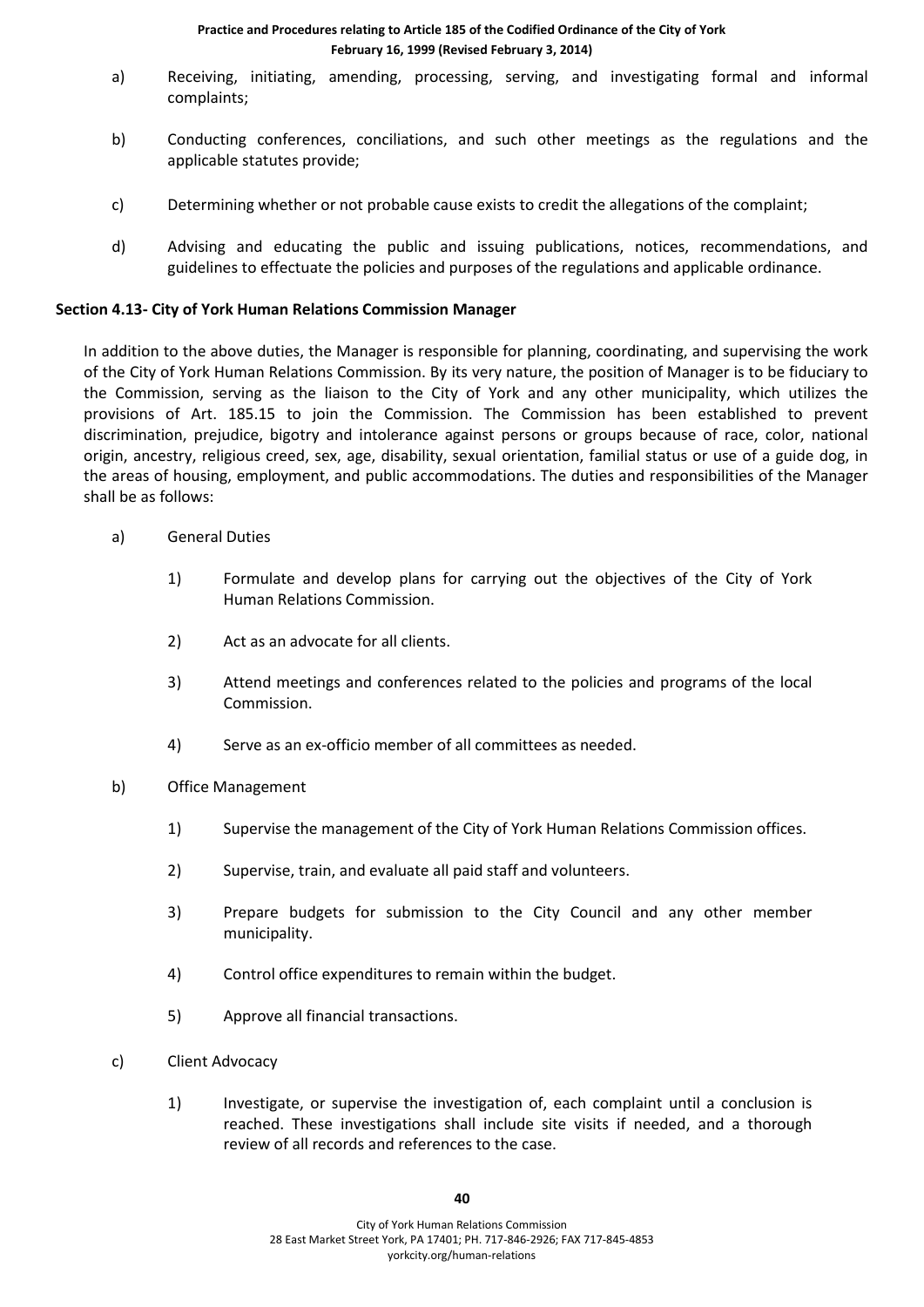- 2) Supervise, conduct and document all fact-finding conferences with an emphasis on maximum advocacy. It is essential that all clients be treated with dignity and respect. All resources are to be utilized in establishing the case properly.
- d) Outreach
	- 1) It is generally recognized that intergroup conflict and tensions may require solutions generated by inter-municipal cooperation outside the jurisdiction of the Commission. Staff is recognized as an available resource to these groups.
	- 2) Develop a network and meet regularly with leaders and/or directors of community groups relating to an Outreach program.

#### *NOTE*

It is the Commission staff, and not the Commissioners, which is the body vested with the responsibility for determining whether probable cause exists and conducting conferences and conciliation meetings. The court, therefore, determined that the Commission, which acts as the ultimate finder of fact, did not improperly commingle its prosecutorial and adjudicatory functions and deprive a party of its due process rights. See George Clay Steam Fire Engine and Hose Co. vs. Human Relations Commission, 639 A. 2d. 893 (Pa. Comwlth. 1994).

**Section 4.14 - Reserved Section 4.15 - Reserved Section 4.16 - Reserved Section 4.17 - Reserved Section 4.18 - Reserved Section 4.19 - Reserved Section 4.20 – Reserved**

# **SUBCHAPTER C – Committees**

#### **Section 4.21 – Committees**

- a) The Chair shall serve as ex-officio member of all committees.
- b) All standing committee members shall be appointed at the first regular meeting following the election of officers.

#### **Section 4.22 - Standing Committees**

The standing committees of the Commission are:

- a) Executive Committee
	- 1) This committee shall consist of the Chair, Vice-Chair, and Secretary Treasurer of the Commission.
	- 2) This committee shall insure that the letter and spirit of the City of York Human Relations Ordinance are complied with and its regulations adhered to by Commission members and staff.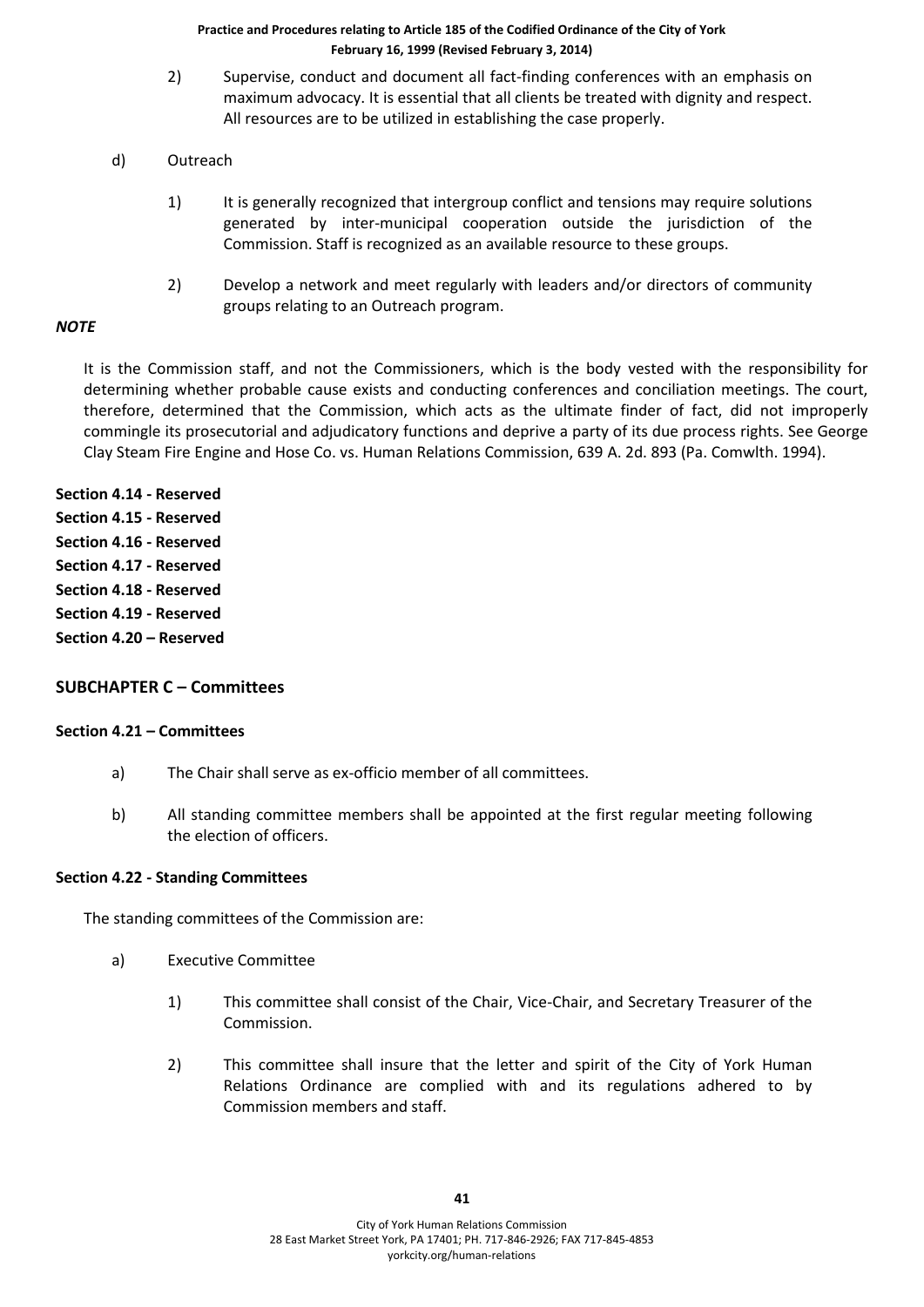- 3) The executive committee acts for the Commission between meetings of the Commissioners but any action taken must be presented to the full Commission for discussion and approval.
- b) Budget and Finance Committee
	- 1) This committee shall consist of the Secretary/Treasurer and at least two Commission members appointed by the Chair of the Commission. The Secretary/Treasurer shall serve as Chair of the committee.
	- 2) This committee shall meet at the call of the Secretary/Treasurer and report its activities at each regular meeting of the Commission.
	- 3) This committee will oversee the fiscal operation of the City of York Human Relations Commission's office and establish such fiscal guidelines and procedures to be followed by the staff so as to insure a just and accurate accounting of Commission funds.
	- 4) This committee will review the City of York Human Relations Commission budget, as prepared by the Manager for submission to City Council and any other municipality under Art. 185.15 for each fiscal year. Said budget will be formally presented not later than the tenth calendar month of each operational year or at such other time as may be required by City Council or any other municipality under Art. 185.15.
- c) Personnel Committee
	- 1) This committee shall consist of at least three members of the Commission appointed by the Chair.
	- 2) This committee shall make recommendations to the Commission regarding:
		- A. Hiring professional staff;
		- B. Discharge of professional staff; and
		- C. Internal personnel matters.
	- 3) All matters pertaining to nonprofessional staff shall be considered by the committee upon recommendation of the Manager.
- d) Planning and Community Relations Committee
	- 1) This committee shall consist of at least three members of the Commission appointed by the Chair.
	- 2) This committee shall study and identify community needs and recommend program priorities to the Commission.
	- 3) This committee shall oversee the Commission's outreach and public relations activities.
	- 4) This committee shall organize community events to create awareness of problems and to recognize achievements in human relations.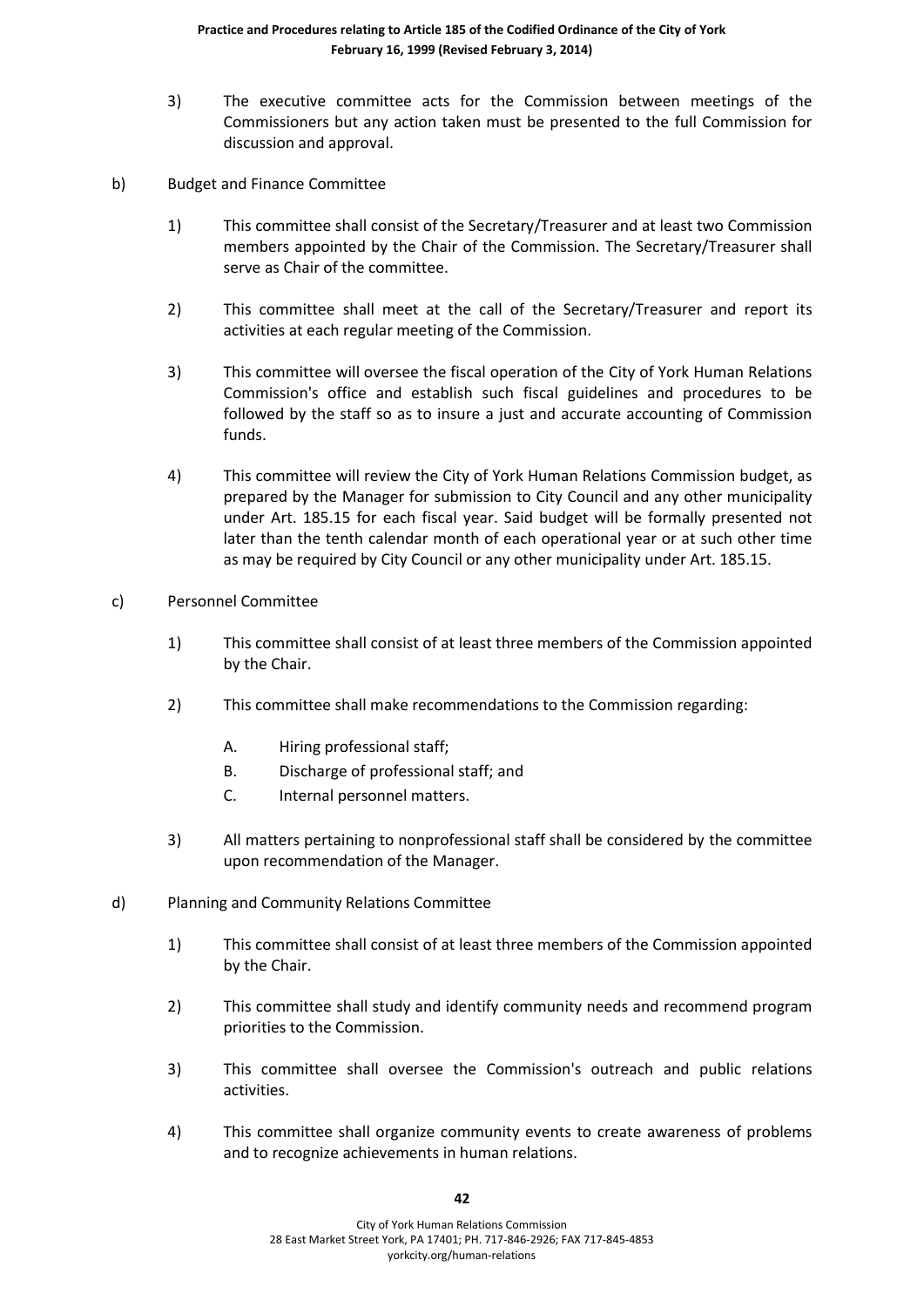- 5) This committee will also include any social media.
- e) Nominations and Leadership Development Committee
	- 1) This committee shall consist of at least three members of the Commission appointed by the Chair.
	- 2) This committee shall search out and, from time to time, submit to the appropriate appointing official, persons who are eligible and willing to serve as Commissioners.
	- 3) This committee shall no later than September of each year prepare a slate of officers to be voted on at the next regular meeting.
- f) Social Media Committee
	- 1) Members of this committee will actively participate in forming and carrying out the social media strategy of the commission.
	- 2) They will attend other committee meetings, bring ideas and creative energy to the group, and implement strategies as assigned, including the following:
		- A. Develop and manage social media and online strategies for the commission.
		- B. Coordinate the flow of information about the commission to our commissioners and the community, in general.
		- C. Oversee social media profiles such as Twitter, Facebook, and LinkedIn and oversees the section of the York City website.
		- D. Serve as the commission's social media point person for all commissioners and committee chairs.
		- E. Manage a committee of volunteers who contribute to the commission's social media and online community.
		- F. Monitor the Internet for City of York Human Relations Commission posts/news and report to the commissioners a minimum of once a month.
		- G. Post articles to the York City website/social media tools, as needed.
		- H. Coordinate with the members of the outreach committee to post photos, etc., on the appropriate social media profiles.
		- I. Stay abreast of new communication tools on the Internet and make recommendations to the commission, as appropriate.

# **Section 4.23 - Special Committees**

Special committees shall be appointed by the Chair in response to specific circumstances as may arise during the course of the Commission's activities.

**Section 4.24 - Reserved**

- **Section 4.25 – Reserved**
- **Section 4.26 - Reserved Section 4.27 - Reserved**
- **Section 4.28 - Reserved**
- **Section 4.29 - Reserved**
- **Section 4.30 – Reserved**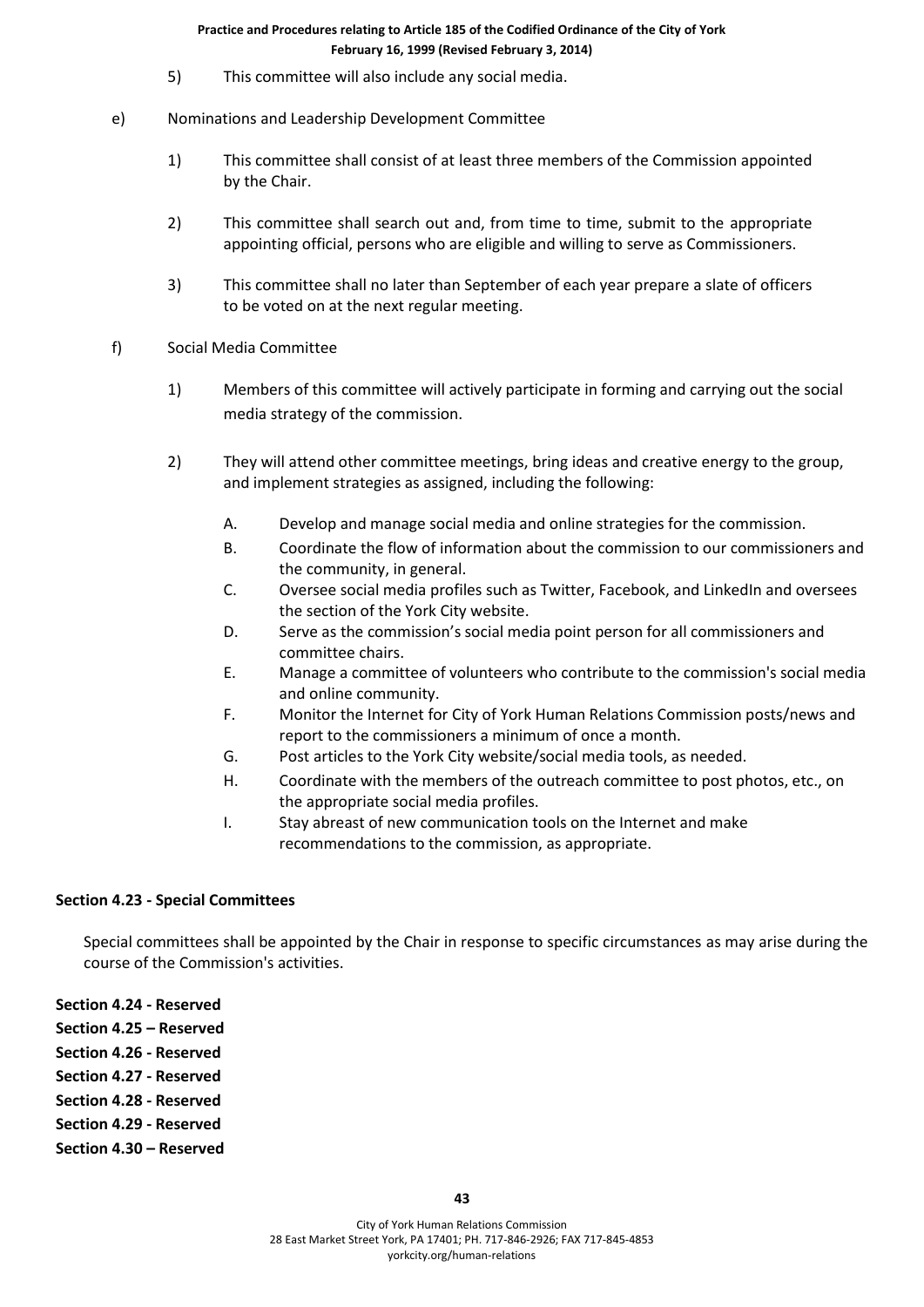# **SUBCHAPTER D – Meetings**

#### **Section 4.31 - Regular Meetings**

Regular meetings of the Commission shall be held at least 8 times a year, with the dates, times and place of such meetings published at the beginning of the year.

#### **Section 4.32 - Special Meetings**

Additional meetings may be called by the Chair at his or her discretion or on petition of any three members of the Commission.

#### **Section 4.33 - Rules of Order**

Robert's Rules of Order (revised) shall be the authority for the conduct of the meetings in conjunction with Act No. 175 of 1974, Pennsylvania's "Sunshine Law," as interpreted by the Attorney General of Pennsylvania, September 1974.

#### **Section 4.34 – Quorum**

One more than one-half of the currently serving members of the Commission shall constitute a quorum.

#### **Section 4.35 - Agenda Order**

The following, so far as applicable, shall be the order of business at each meeting of the Commission:

- a) Roll Call
- b) Minutes
	- 1) Consideration of minutes of last regular meeting and any special meetings held subsequently, and
	- 2) The approval or correction of minutes.
- c) Report of the Commission Chair
- d) Report of the Secretary/Treasurer
- e) Report of Standing Committees
- f) Report of Special Committees
- g) Report of the Manager
- h) Communications
- i) Unfinished Business
- j) New Business
- k) Public Comment\* (limited to three minutes)